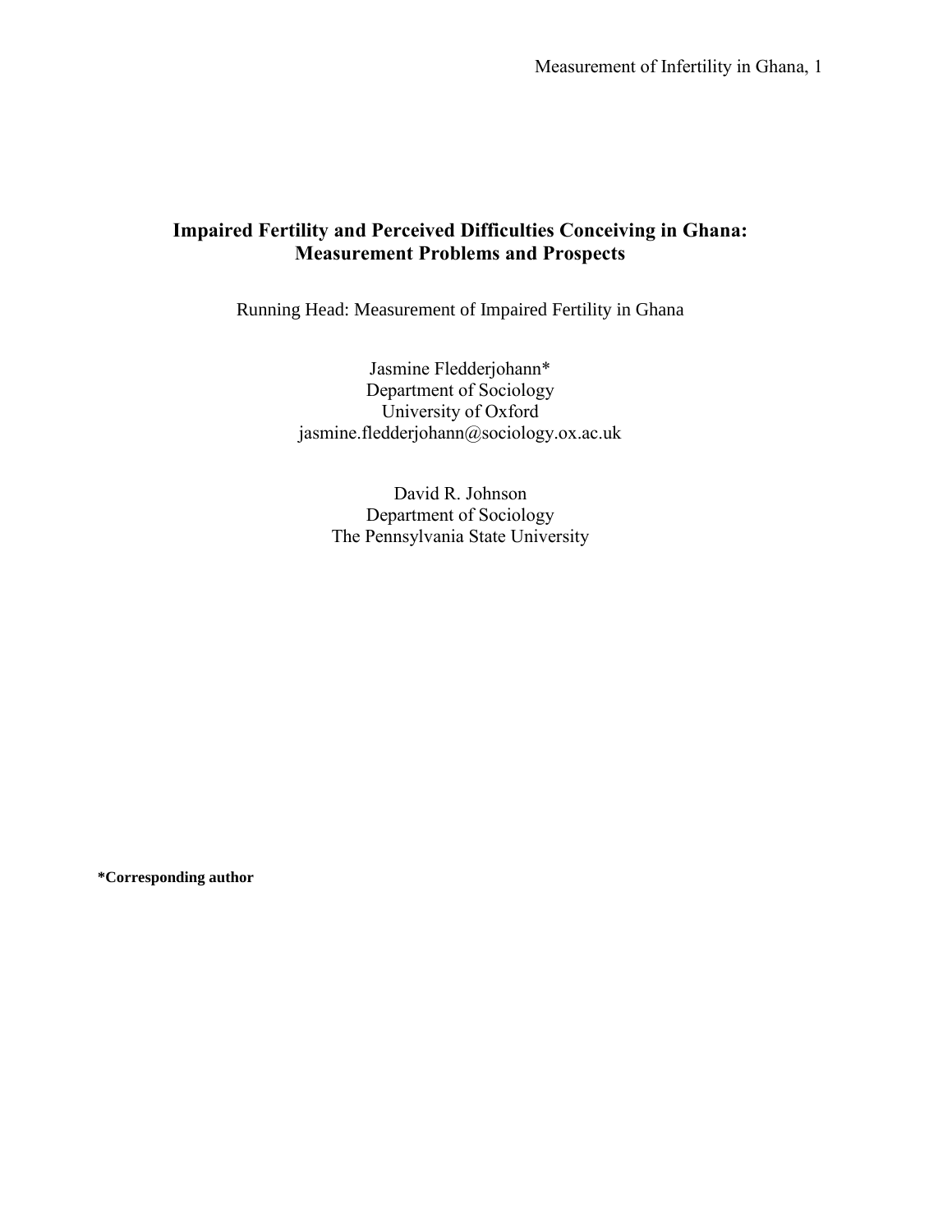## **Abstract**

**Background:** What is the most appropriate measure of impaired fertility for understanding its social consequences in sub-Saharan Africa (SSA)? While previous research has pointed to serious psychosocial consequences of infertility in SSA, the dearth of subjective measures of difficulties conceiving in surveys in the region has prevented comparisons of subjective and objective measures. Perceived difficulties conceiving may have a greater impact than objective measures for social outcomes such as divorce, stigmatization, and distress.

**Methods:** This paper assesses the most appropriate objective measure of impaired fertility for social research by comparing modified measures from the biomedical and demographic literature with a subjective measure of difficulties conceiving. Correlations are used to examine the relationship between measures, random effects models to explore how measures relate to background demographic characteristics, and test-retest models are employed to analyze the stability of measures across time. Secondary panel data collected in Ghana between 1998 and 2004 are used. Women aged 15 to 49 of all marital statuses were sampled  $(N=1,350)$ . Correlations were examined for each measure with itself and with all other measures across waves. Random effects models were used to examine the relationship between measures and sociodemographic background characteristics.

**Results:** Longer waiting times to identification of impaired fertility required by demographic measures result in more stable measures; however, perceived difficulties conceiving are most closely aligned with clinical infertility  $(r=0.61; p<0.05)$ . Comparing measures which have been adjusted for contraceptive use to unadjusted measures reveals that a large proportion of those identified as haivng impaired fertility based purely on waiting times are successful contraceptors. As a validity check, clinical infertility increases with age  $(OR=1.17; p<0.001)$  and other sociodemographics.

**Conclusions:** Where subjective measures are not available, epidemiological (24 month) measures may be most appropriate for studies of the social consequences of impaired fertility. Demographic measures are more stable; however, perceived difficulties conceiving, which are arguably most salient for social outcomes, are more closely related to epidemiological measures of impaired fertility. Accounting for contraceptive use is important in order to avoid false positives. Future research should consider a variety of measures of perceived difficulties conceiving and self-identified infertility to assess which is most valid; in order to accomplish this, it is imperative that subjective measures of infertility be included in social surveys in SSA.

Word Count:

**Key Words:** Infertility, sub-Saharan Africa, measurement, Ghana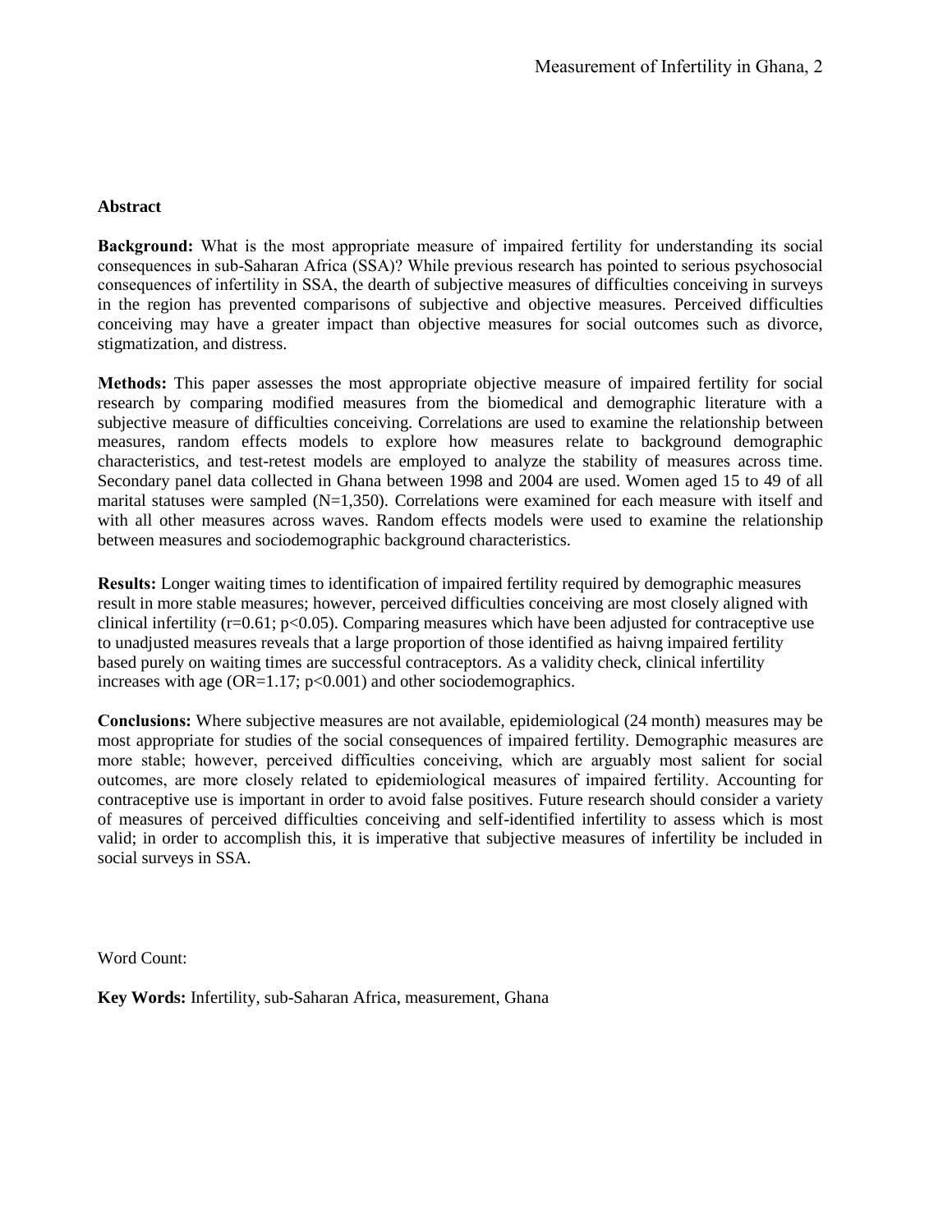### **Introduction**

Involuntary childlessness and difficulties conceiving are associated with detrimental psychological and social effects in a variety of contexts across sub-Saharan Africa (SSA) (Dyer, Abrahams, Hoffman, & Van der Spuy, 2002; Dyer, Abrahams, Mokoena, Lombard, & van der Spuy, 2005; Fledderjohann, 2012; Hollos & Larsen, 2008; Hollos, Larsen, Obono, & Whitehouse, 2009; Rouchou, 2013). In light of the negative social consequences associated with infertility, the high rates (Larsen, 2000; Mayaud, 2001) found across much of the subcontinent are troubling. However, without adequate measures of infertility, the social impact of the condition is difficult to pinpoint. Much of the literature on measurement of infertility in SSA focuses on the best measure for estimating prevalence, and on the utility of demographic measures in particular (Larsen, 2000, 2005; Larsen & Menken, 1989, 1991; Larsen & Raggers, 2001), but these measures very often err on the side of producing conservative estimates, and may not align with women's own defintions of infertility (Gerrits, 1997; Leonard, 2002). More broadly, as several previous studies have noted (Gnoth et al., 2005; Gurunath, Pandian, Anderson, & Bhattacharya, 2011; Habbema et al., 2004), there is a wide variety of measures available in the extant literature. A key criticism of extant measures is that even measures falling within the same broad category (e.g. epidemiological measures, demographic measures) vary from one another on factors such as how long the couple must spend trying to conceive, whether individuals should be excluded from definitions of infertility on the basis of their marital status, and age for inclusion in the sample. One consequence of this ambiguity is substantial disagreement on point estimates of infertility prevalence (Gurunath et al., 2011).

Following from this criticism, a broad debate has emerged regarding how infertility should be measured, particularly in the context of comparability when assessing prevalence (Gnoth et al., 2005; Gurunath et al., 2011; Habbema et al., 2004). We would add to this debate that comparability is of value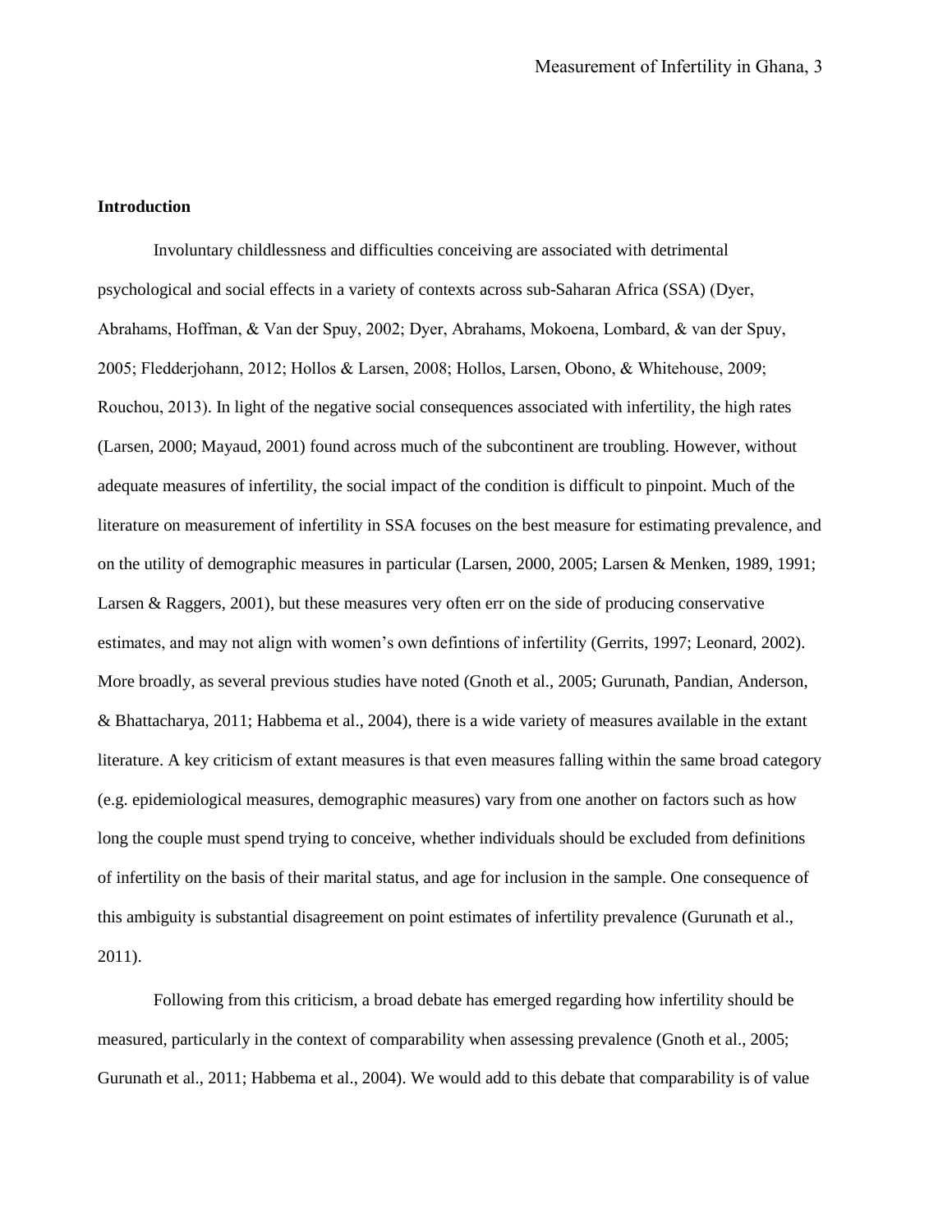beyond the context of prevalence studies, and that assessments of the social consequences of infertility are improved by consistency with prevalence figures, and vice versa: if the social consequences of infertility are found to be severe, it is helpful to know what fraction of the population is impacted. Inversely, if there are few consequences of infertility, a high prevalence may not be of great public health concern when compared to other reproductive health issues. In the context of limited public health resources, consistency of measurement is thus crucial. Furthermore, as some of the highest rates of infertility in the world are found in SSA (Mascarenhas et al., 2013), we contend that a suitable measure should be capable of being constructed with relative ease from secondary survey data, as much of the quantitative work on infertility across SSA (and in other low and middle income regions, where infertility rates are also high) is based on secondary survey data. Finally, we argue that, in addition to underlying biological ability to conceive, perceptions about one's ability to conceive are likely to be salient for understanding social outcomes (Leonard, 2002), and a useful measure of infertility should therefore also correlate with subjective assessments. Using Ghana as a case study, in this paper we compare several potential measures of infertility with the aim of identifying a measure which a) closely matches standard objective measures, b) can be constructed from survey data, and c) is correlated with subjective assessments of ability to conceive.

### *Childbearing in Ghana*

Childbearing, which provides couples with economic resources, adult status, and ancestral ties, is an expected and nearly universal aspect of marriage in Ghana; consequences of infertility are often severe (Donkor, 2008; Farnes, Beckstrand, & Callister, 2011; Oppong & Abu, 1987; Tabong & Adongo, 2013). The practice of bridewealth is on the decline in Ghana, but, where still practiced, repayment may be demanded of the bride's family if the couple fails to produce biological offspring (Armstrong, 1997;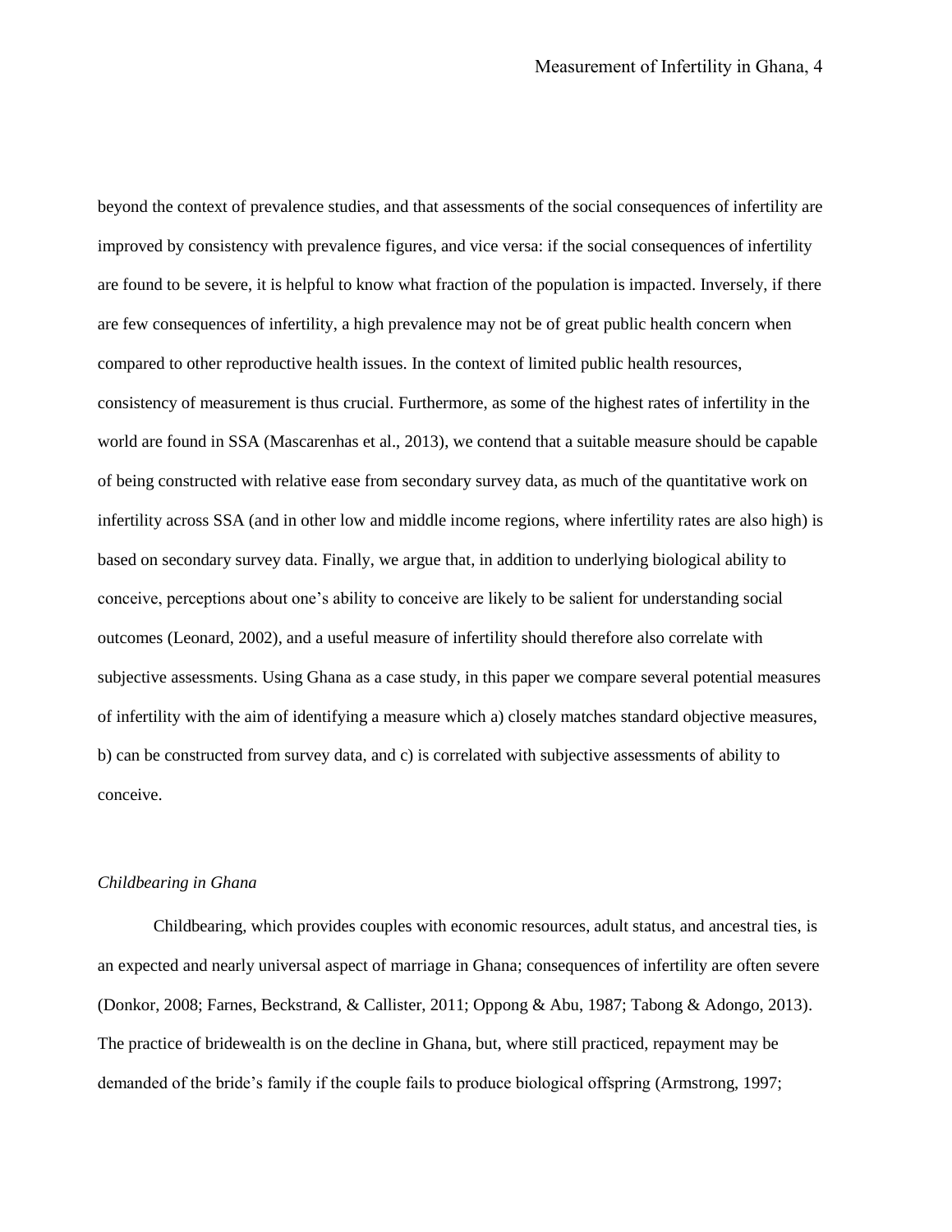Aryee, 1997), highlighting the centrality of childbearing to marriage in Ghana (and placing severe pressure to conceive on the bride). In addition to suffering repayment of the bridewealth, infertile women may also lose access to their land and homes, and may struggle to find a source of economic support (Hollos et al., 2009). Beyond economic concerns, infertile women are often blamed for their infertility, resulting in substantial social stigma and ostracism (Fledderjohann, 2012; Tabong & Adongo, 2013). Infertile women may be labelled as worthless, and are seen as incapable of fulfilling their roles as adult women, giving rise to depression and diminished self-worth (Donkor, 2008). Childlessness may even lead to denial of important funerary and burial rights in some contexts, particularly where funeral costs are borne by one's offspring (Donkor, 2008; Hollos et al., 2009).

Although the majority of childbearing occurs within the context of marriage, non-marital childbearing is not uncommon (Gyimah, 2003; Takyi & Gyimah, 2007). Of particular interest in the context of this study, some extramarital partnerships may in fact be entered into for the specific purpose of testing one's fertility if a child has not been conceived within the marriage (Fledderjohann, 2012). While family size is declining, the Ghanaian total fertility rate (TFR) of 4.2 children per woman is low compared to the figure of 5.1 children for SSA as a whole (Population Reference Bureau, 2012). The timing and pace of fertility are influenced by factors such as norms regarding postpartum abstinence and breastfeeding, gender roles, and migration patterns. These factors in turn shape the duration of spells of abstinence, coital frequency, fertility desires, contraceptive use, and other determinants of fertility (Bongaarts, Frank, & Lesthaeghe, 1984).

However, the associations between fertility and its determinants are not straightforward, and often these factors interact in complex ways. For example, where there is not a high premium placed on gender egalitarianism in relationships, partner fertility preferences may asymmetrically influence fertility behaviors. Several studies of contraceptive use and fertility behavior in Ghana have provided evidence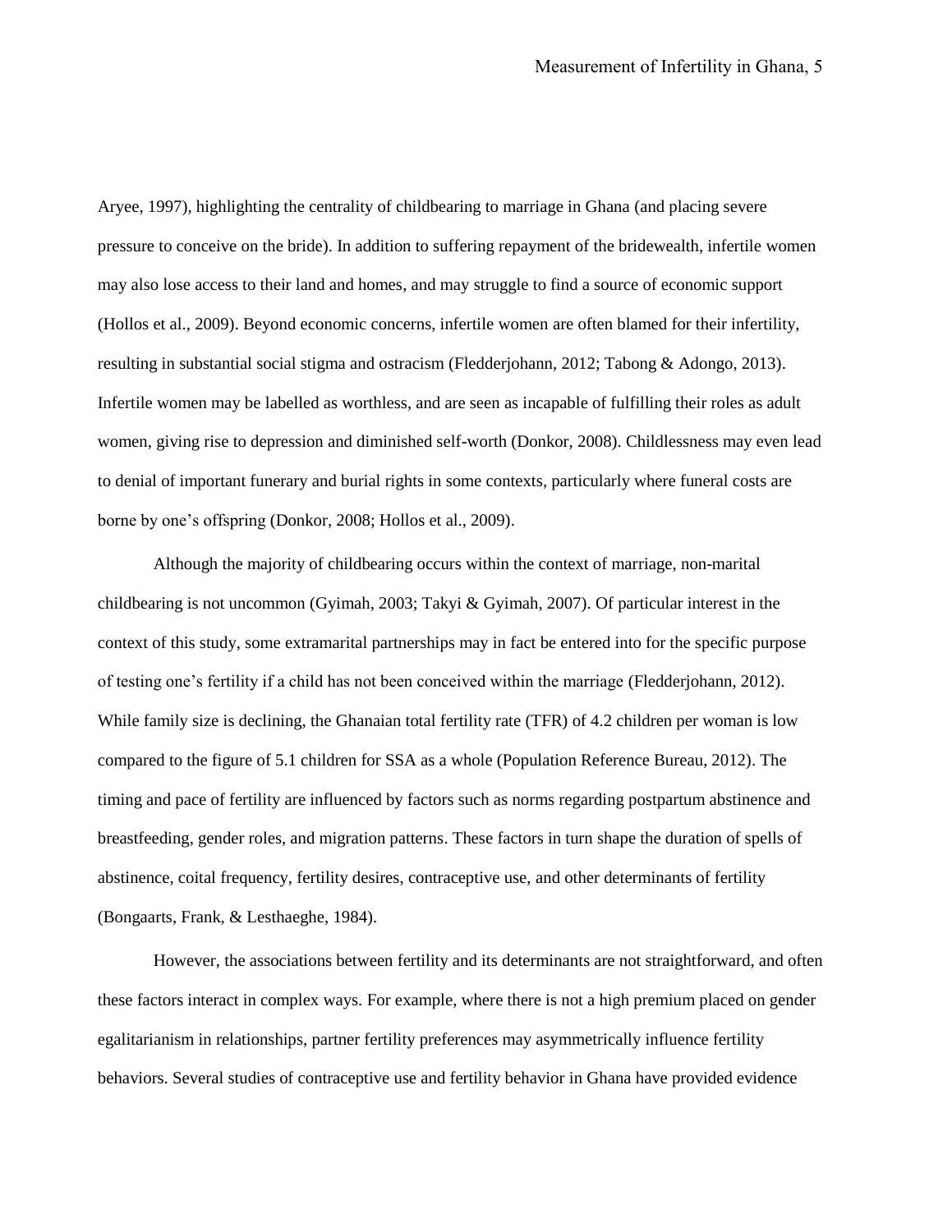that a sizeable portion of the inverse relationship between women's empowerment and fertility rates in fact operates through the influence of partner preferences in fertility behavior (DeRose & Ezeh, 2005; Dodoo & Frost, 2008; Ezeh, 1993). Similarly, pointing to the complexities of the determinants of fertility in Ghana, a recent study of urbanization and fertility provides evidence of a strong, negative association between urbanization and fertility (White et al., 2008), but also shows that this association differs by parity, and may in part be driven to selection effects, in which those most likely to migrate to urban areas may already have lower fertility desires. These examples highlight the multifaceted nature of family structure and childbearing decisions in Ghana, and point to the need for an infertility measure that is applicable across a wide variety of family formation pathways.

#### *Measurement of Infertility*

Measurement of infertility is an area of much debate in recent literature, owing in part to the vast and growing array of available measures (Gnoth et al., 2005; Gurunath et al., 2011; Habbema et al., 2004). While there is wide agreement that a standarized, comparable measure of infertility is needed, there is less agreement about the form the measure should take. Habbema et al. (2004) argue that ambiguous terminology in the infertility literature has led to confusion of infertility with sterility, as well as disagreement about how long a couple must try to conceive before being labelled infertile, leading to confusion both within the literature and, in a medical setting, among patients. To ameliorate these issues, they advocate using a three-pronged clinical approach based on a descriptive statement of time spent trying to conceive, a diagnostic measure of ability to acheive a pregnancy (rather than live birth), and a prognostic statement on a 4 point scale ranging from normal fertility (Grade 0) to sterility (Grade 4) based on the probability of spontaneous conception. Gnoth et al. (2005) agree that a clinical measure is useful, but instead propose a 3-step grading of infertility: slightly subfertile (after 6 ovulatory cycles without a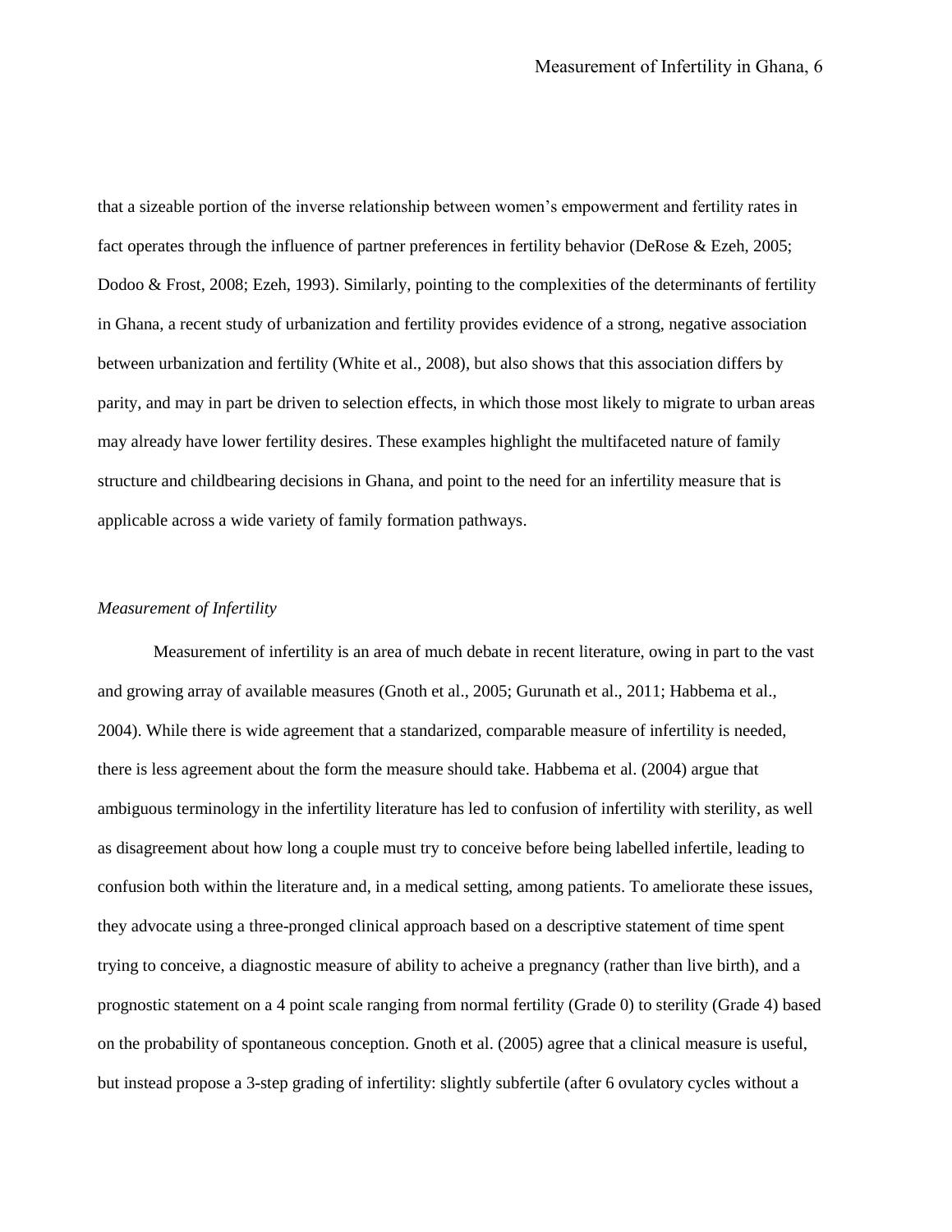conception), moderately or serious subfertile (after 12 cycles—the standard cut-off in the literature), and completely infertile (after 48 cycles). Notably, while the description of both approaches includes a discussion of the decline in ability to conceive with age, neither advocates the exclusion of couples or women on the basis of a strict age cut-off. In fact, Gnoth et al. (2005) assert that the effect of age varies on the basis of individual factors to such an extent that the association between probability of conception and age is only able to be assessed after a first clinical infertility exploration.

The approaches outlined above are clearly aimed at medical practitioners, and may be of less use to researchers focussed on the prevalence and/or psychosocial implications of infertility rather than on its treatment. While we agree that consistency of measurement is vital for ensuring the comparability of findings, we contend much of the research on infertility in low and middle income countries comes from secondary survey data, and clinical measures may be difficult to construct from these data. Especially concerning is that survey responses cannot adequately capture conception (Larsen, 1994), and may underestimate pregnancy loss (J. B. Casterline, 1989). In order to facilitate cross-national comparisons of the prevalence of infertility over time, Gurunath et al. (2011) call for development of a standarized definition of infertility based on an age-specific waiting time to pregnancy. They note that, while biomedical measures of infertility fail to capture the spectrum of reproductive capacity (conception may be more or less difficult, rather than simply a binary state) and are of limited utility for prevalence and public health research, demographic measures are not useful for identifying patients in need of treatment in a clinical context owing to the long waiting times to conception required by the measures.

In the biomedical literature, clinical definitions identify infertility as no conception after 12 months of regular, unprotected sex; epidemiological definitions extend the requisite length of intercourse to 24 months (Marchbanks, Peterson, Rubin, & Wingo, 1989), but the focus remains on conception rather than live births. Clinical definitions are often used in medical settings, where short waiting times to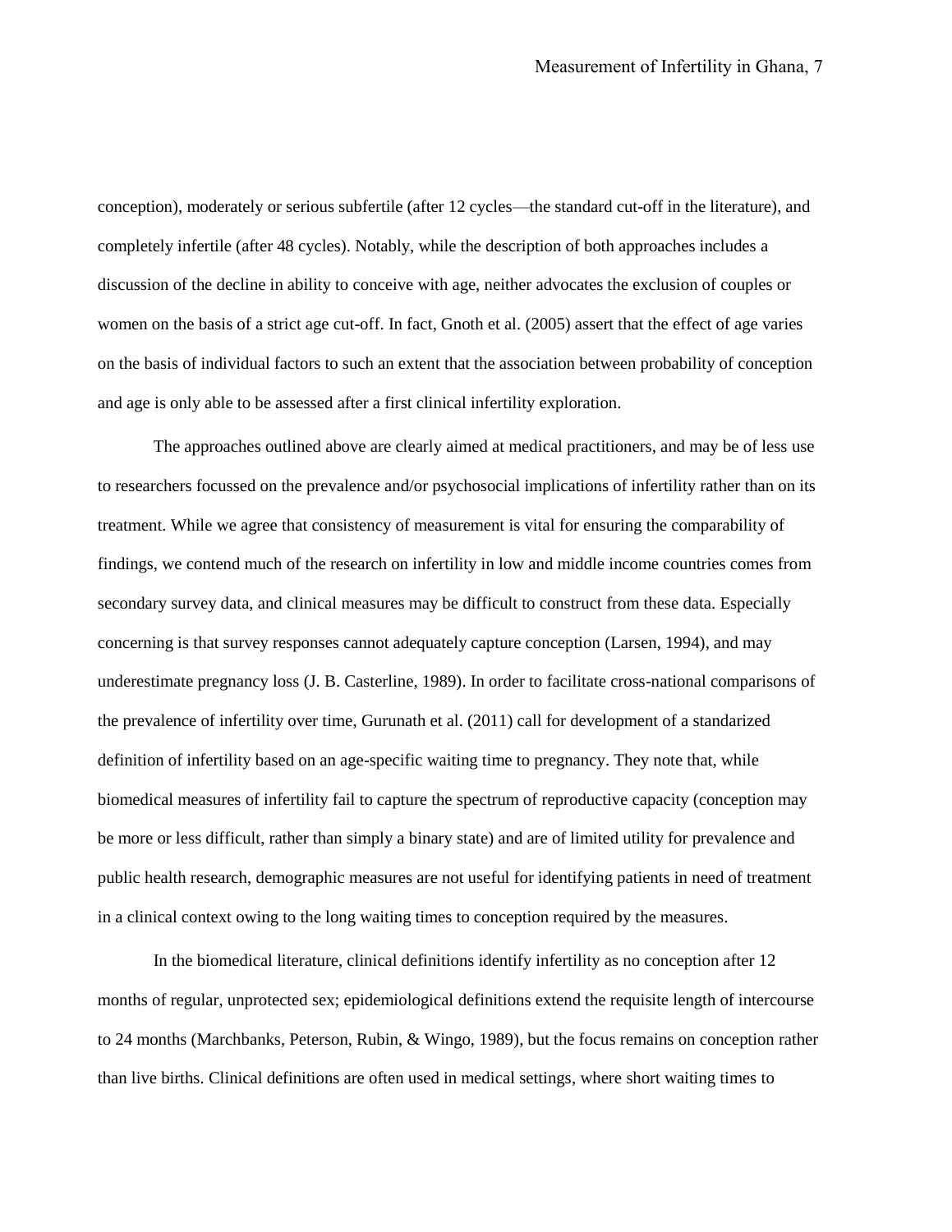diagnosis and a focus on conception ensure that couples will receive treatment early to address potential problems. These measures may overestimate infertility, as couples may naturally take longer than twelve months to conceive without being infertile (Larsen, 2005). Demographic infertility measures are based on live births rather than conception for a sexually active woman not using contraception (Larsen, 2005), and most require 5 or 7 years from either (a) the date of marriage in the case of primary infertility (childlessness), or (b) the date of last birth in the case of secondary infertility (subsequent to the birth of a child). While this approach could still overestimate infertility rates, the long waiting times used for these measures tend to minimize bias.

When contraceptives are used, lack of pregnancy likely reflects the effectiveness of the contraceptive method rather than underlying infertility. While some couples using contraceptives may be sterile, failure to remove successful contraceptors from the pool of women at risk for infertility results in an overestimate of infertility (Larsen, 1994; Marchbanks et al., 1989). Modern contraceptives may be more effective than traditional methods at preventing pregnancy, but research in Tanzania and Nigeria suggests that some women may believe that modern contraceptives actually cause infertility (Gijsels, Mgalla, & Wambura, 2001; Koster-Oyekan, 1999; Mgalla & Boerma, 2001). Women who desire no more children may also be consciously limiting fertility via methods other than contraceptive use (such as lactational ammenhorea), but women's fertility desires may have a limited impact on their fertility behavior due, in part, to the strong role of men's desires in shaping fertility behavior (DeRose & Ezeh, 2005; Ezeh, 1993). Women who are infertile with intent (i.e. who desire to have children but are infertile) report greater distress and other negative consequences than women without intent (that is, who are sterile but not trying to conceive; (Greil & McQuillan, 2004; Greil, McQuillan, Johnson, Slauson-Blevins, & Shreffler, 2010). Although excluding those who do not wish to conceive from the pool of infertile women may underestimate infertility, including those who are infertile without intent may cause a downward bias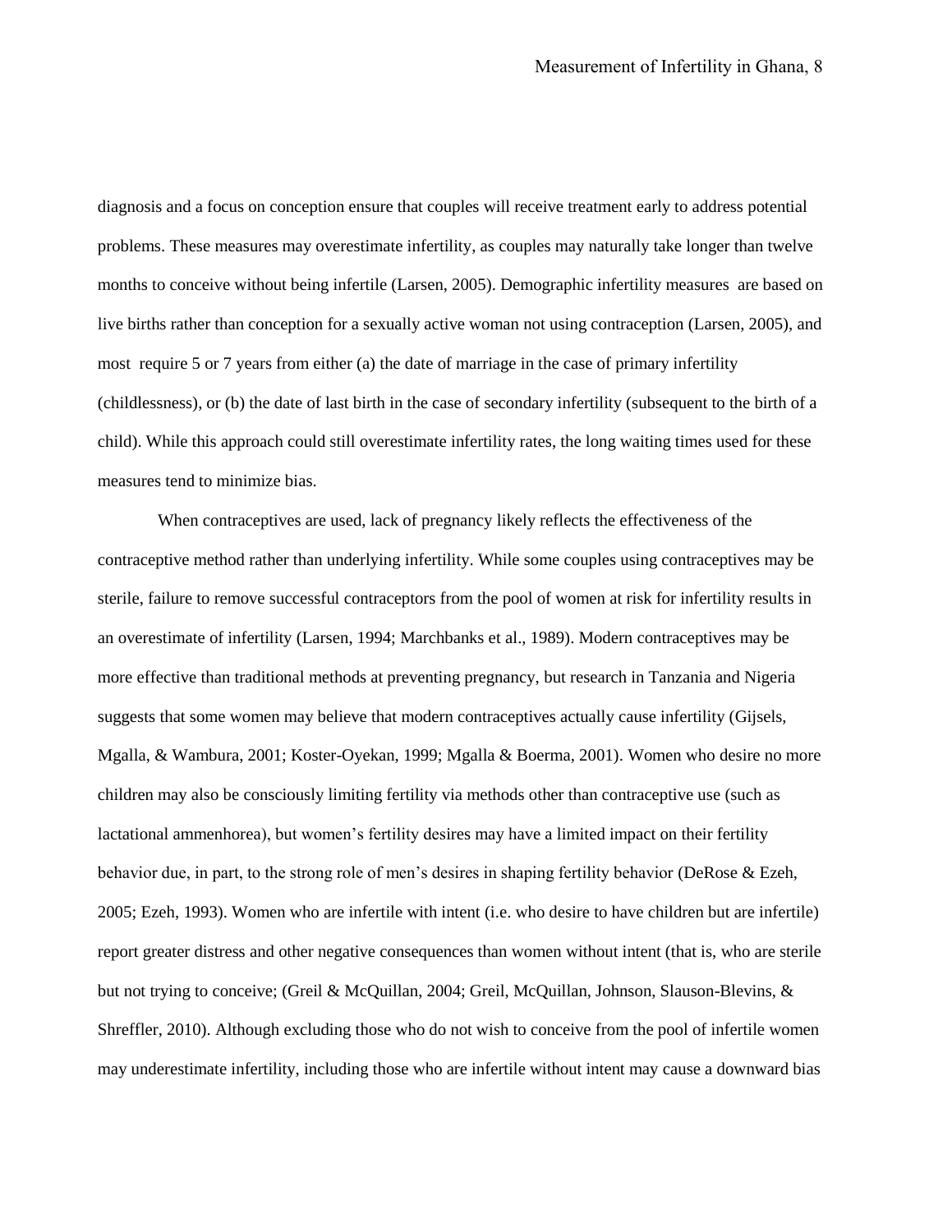in estimates of the social impact of infertility. There is a natural decline in the ability to conceive over time (Broekmans, Knauff, te Velde, Macklon, & Fauser, 2007; Gnoth et al., 2005; Gurunath et al., 2011; Larsen, 1994), and infertility can be expected to increase as cohorts age. Whether perceived difficulties conceiving also increase as cohorts age is unclear. There may also be religious and ethnic differences in the prevalence of infertility, perhaps as a result of differences in sexual and childbearing norms (Anarfi & Owusu, 2011; Ericksen & Brunette, 1996; Frank, 1983; R. G. White, Zaba, Boerma, & Blacker, 2001).

#### *The Value of Self-Identified Infertility*

Little attention has been paid to the association of biomedical and demographic measures with perceived ability to conceive, particularly in SSA, due in part to the dearth of self-identified measures in survey data. However, there is some evidence pointing to the value of self-identified measures in the study of infertility. One study (Dick et al., 2003) using case-control data on ovarian cancer in Australian women showed only 70% of women who were identified as infertile using an epidemiological measure self-identified as infertile, and 5% who were identified as fertile reported difficulty conceiving. The study concluded that self-reported difficulty conceiving is a particularly useful measure for assessing the burden of fertility problems. In Tanzania, Larsen (2005) found that a significantly higher proportion of women were identfied as infertile based on time to conception than on time spent trying to conceive (in both cases using a 24 month measure), providing further evidence that perceptions may not align with biomedical definitions as currently constructed.

Yet it remains unclear how perceived difficulties conceiving and more objective measures in the biomedical and demographic literatures are related. For many outcomes of interest, perceived difficulties conceiving may be more salient than externally defined measures. It may be the case that self-assessment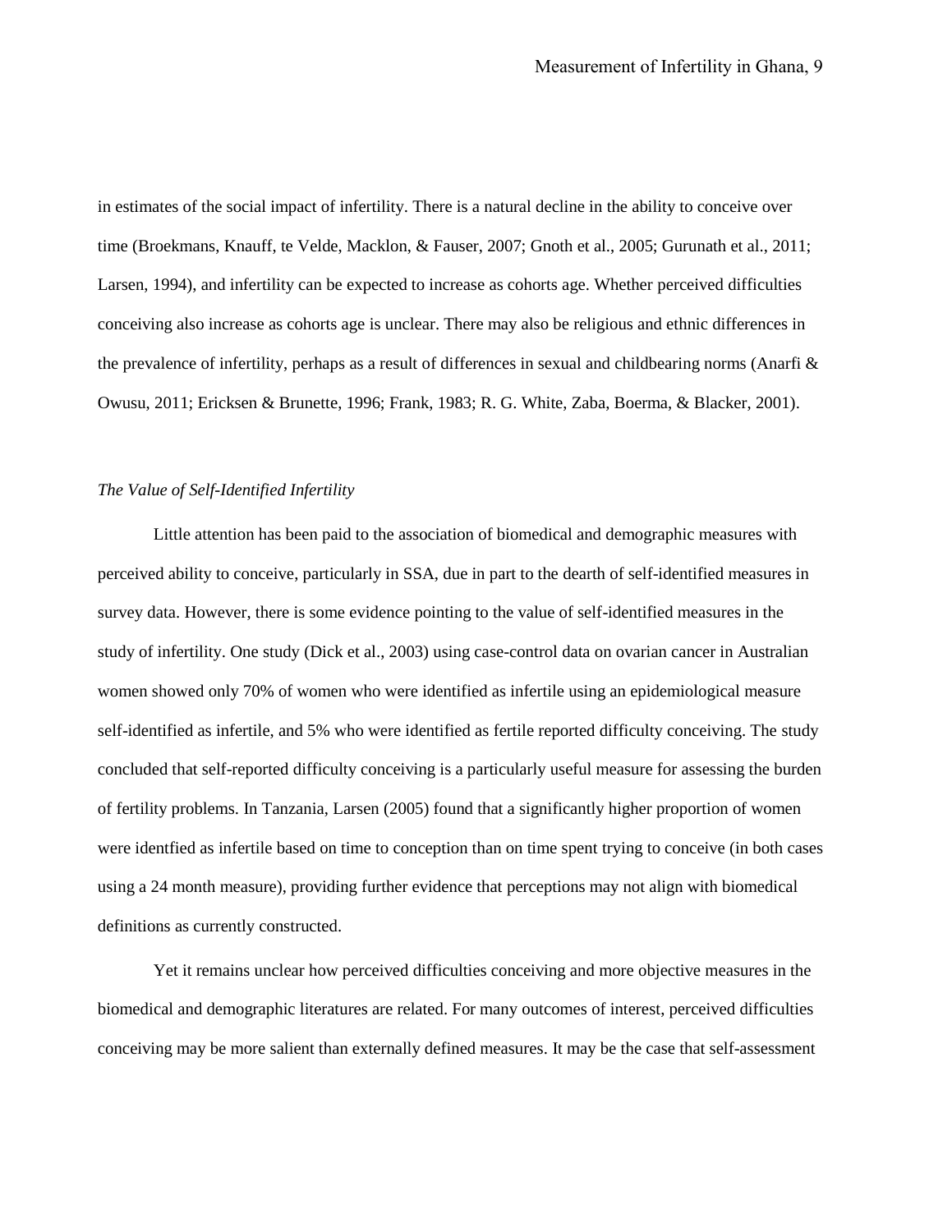is the most useful measure for understanding the influence of infertility on social outcomes; the effects will presumably be greatest when a woman is *perceived* to be infertile, by herself and/or her husband, family, friends, and other members of her community. For example, marital discord will likely arise only when difficulties conceiving are acknowledged by at least by one member of the dyad. Indeed, US-based survey research has shown that, compared to other measures of fertility barriers, self-identified infertility is the greatest predictor of fertility-specific distress (Jacob, McQuillan, & Greil, 2007). Acceptable waiting times to pregnancy—that is, the amount of time a couple may try to conceive before suspecting impaired fertility—will differ between social groups (Leonard, 2002), reducing the stability of the measure and thereby making the subjective assessments less attractive for assessing the epidemiological prevalence of infertility in a population. Yet "objective" measures in biomedicine and social science may fail to accurately capture the social consequences of infertility, as these measures apply a uniform waiting time to all women, and are therefore unable to account for variability in personal and cultural perceptions as to what constitutes an acceptable waiting time to conception.

Leridon's (1991) work on impatience to conceive in France during 1978-1988 highlights the importance of perceptions in shaping who is identified as infertile. Leridon documents a steep rise in selfreported difficulties conceiving, without corresponding evidence of a rise in infertility, which he attributes to changing norms around acceptable waiting times. In SSA, studies which focus on perceptions of infertility are rare due to data limitations; however, a few key qualitative studies provide some evidence on the importance of these perceptions. Using in-depth interviews with 26 Malawian men and women, Barden o'Fallon (2005) finds that expectations for rapid childbearing are high, and that couples who do not conceive within a period as short as a few months may begin to preceive fertility problems. Based on qualitative interviews in Chad, Leonard (2002) notes that the underlying assumption of demographic measures that infertility is the same across time and place is inaccurate, and argues instead that infertility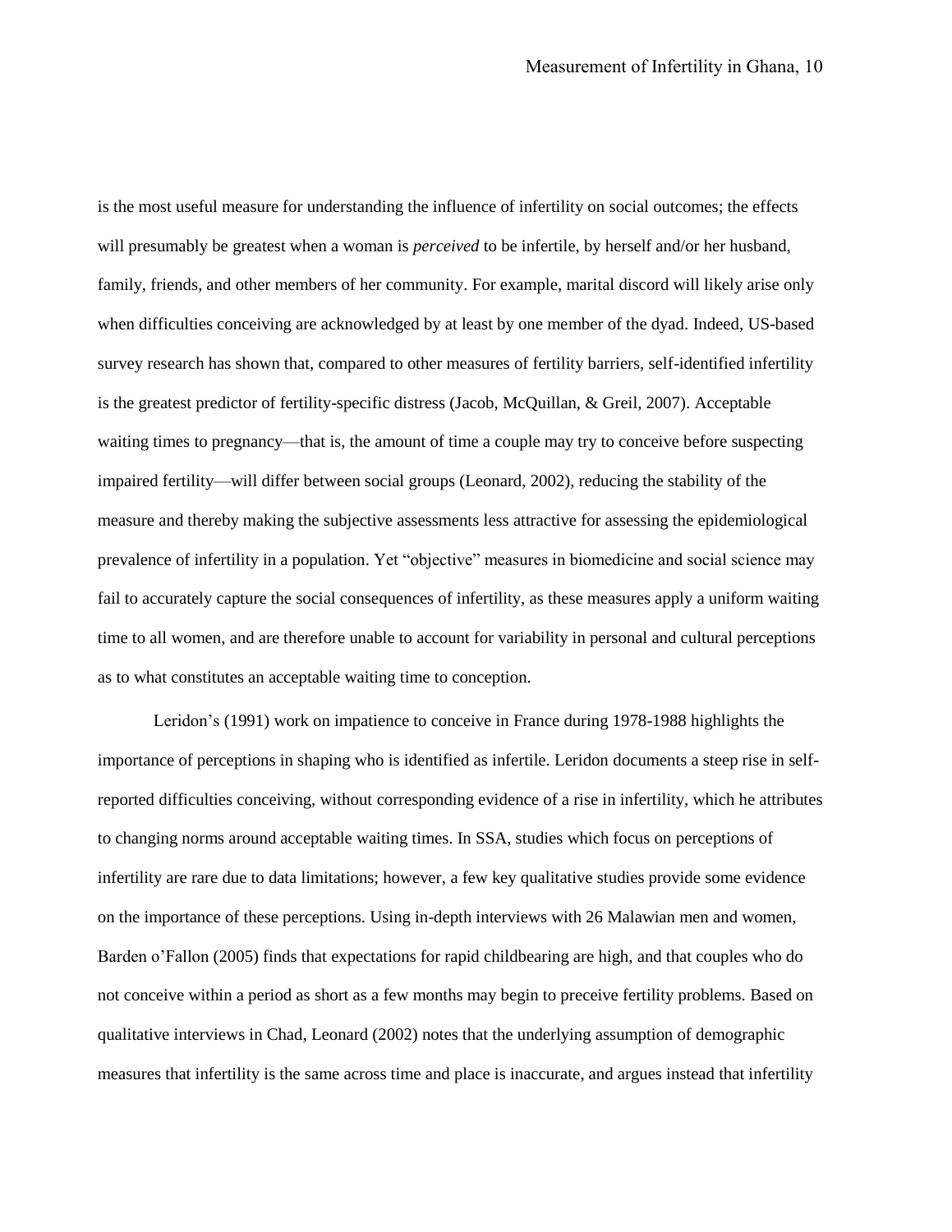may be perceived as having too few children, with the definition of "too few" varying across time and between cultures. As a result, Leonard contends, subjective measures of infertility may be a better predictor of social outcomes, including marital disruption, abuse, poverty, social isolation, and treatmentseeking.

#### *Contributions of the Current Study*

Work on perceived difficulties conceiving in SSA suggests that self-identified measures may be more salient for social outcomes, but this body of work tends to rely on small samples of cross-sectional data, and has generally not examined the degree to which subjective measures are correlated with more objective measures from the demographic and biomedical literature. Acceptable waiting times to pregnancy, which are shaped by cultural norms (Gijsels et al., 2001; Leonard, 2002), influence who identifies as having difficulties conceiving. An accurate understanding of the implications of infertility in SSA requires use of an appropriate definition: if objective and subjective assessments are closely aligned, it may be possible to use the measures interchangeably in social science research; if, however, the correlation between subjective and objective assessments is low, reliance on biomedical/demographic measures may provide an inaccurate picture of the social consequences of infertility in the region. In order to assess the utility of these measures, this paper uses longitudinal data to examine: 1) which measure of infertility that can be constructed from survey data is tied to both objective biomedical/demographic measures and perceived difficulties conceiving and, as a validity check, 2) whether measures relate to background characteristics (age, ethnicity, religion) in an expected manner. We base our assessment of relationship to background characteristics on the association between sexual practices, infertility, and sociodemographic background established in previous literature.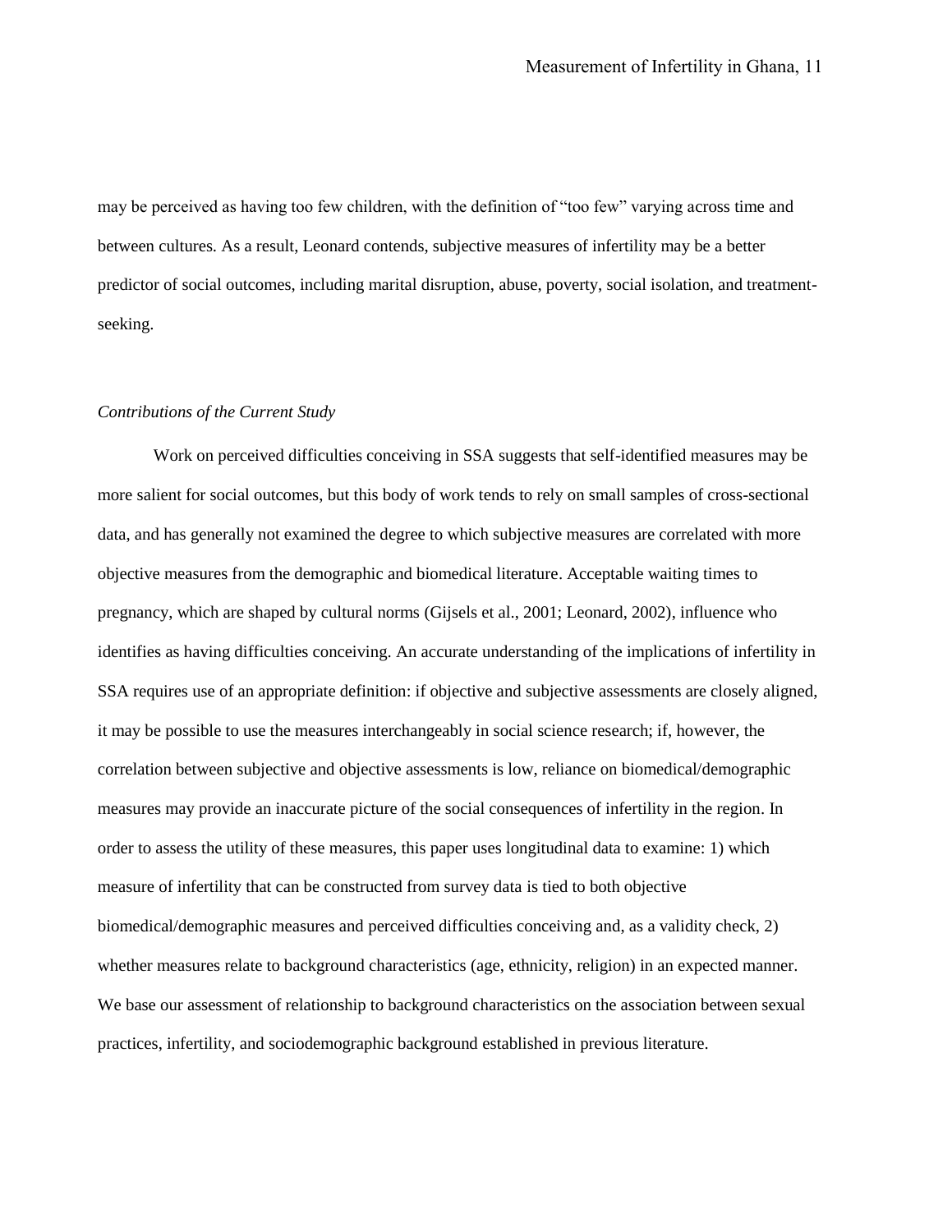#### **Methods**

#### *Data and Measures*

Eight rounds of secondary longitudinal data collected across 6 communities in Ghana by the Population Council of New York and the University of Cape Coast between 1998 and 2004 were used for the analyses. Ethics approval for this research was obtained from the Pennsylvainia State University Institutional Review Board. Selection of the six communitities included in the sample was based on a purposive sampling design in which between-community diversity in local ecology, economic modality, and ethnicity was maximized (for full details, see J. Casterline, 2007). Preliminary data collection to scope the proposed survey sites in the form of exploratory interviews and focus groups, a pilot survey, and a household census took place between 1994 and 1997. Of the 6 communities, 2 were in coastal and 4 were in inland regions. The locations were mainly rural, located in the Western, Central, and Greater Accra regions, and the primary economic modalities across communities included a range of fishing, trading, and farming. Within the 4 smallest communities, the households were enumerated in the preliminary data collection phase, and all women of reproductive age were included in the survey sample. In the larger communities, simple random sampling was employed to select the sample. As a result of this survey design, the data cannot be taken to be representative of Ghana as a whole, but are representative of the selected communities. Interviews were conducted face-to-face in local languages (Ewe, Fante, Ahanta, Twi, Ga, Adangbe, or Hausa) using an instrument that had been pretested both in English and in the local language. Interview teams consisted of 1 supervisor and 4 interviewers, with interviewers being selected from the sampled communities.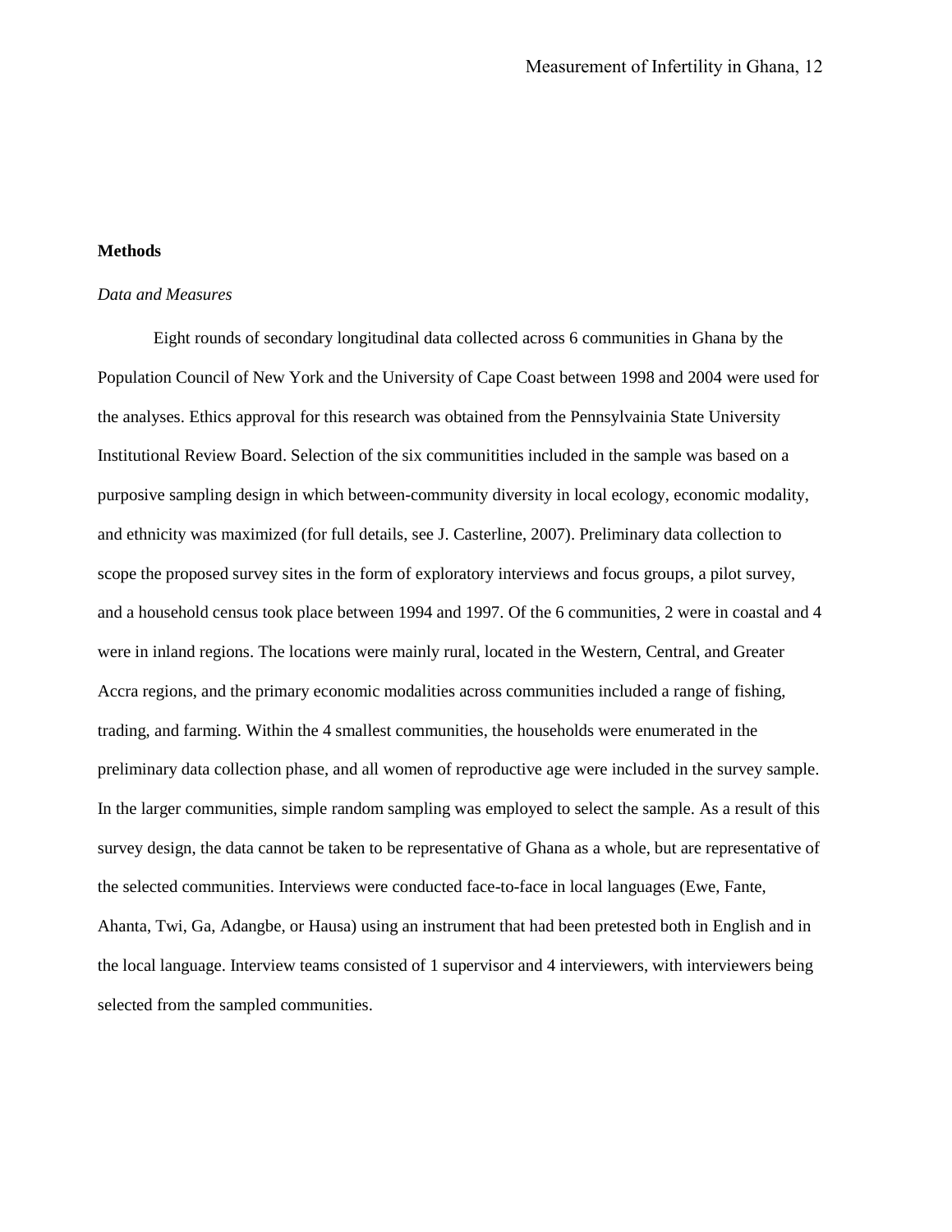Women aged 15 to 50 at wave 1, of all marital statuses, were sampled. Respondents were given a main survey relating to demographic characteristics, fertility behaviors, and other variables. Respondents also provided retrospective information on contraceptive use for each month between waves. Due to left censoring, data were not available for contraceptive use prior to the first wave of data collection. In wave 1, 1,219 women were sampled; 219 women were added in wave 2 to adjust for attrition. Twelve cases attrited, resulting in a sample of 1,364. Where respondents did not participate in one wave, considerable effort was made to locate the respondents in the next wave, resulting in some small fluctuation in sample sizes from wave to wave. The original Cape Coast survey schedule and sample sizes at each wave are provided in Supplemental Figure 1. In order to compare the same sample of women across measures while reconciling quite a disparate array of infertility criteria, we restricted the sample to women aged 15-49 because the association between self-identified difficulties conceiving and age is not well-established in the literature, and because many survey data sets focussed on reproductive health tend to focus on this age range. The final analytic sample size was 1,350. Missing data for background and demographic variables was around 3% in most cases, and more varied among other indicators. Fertility desires had the highest amount of missing data (19.27%). Missing data were multiply imputed using the ICE procedure in Stata 11 with 10 imputed datasets. Results were combined using the *mim* procedure.

We draw on four objective measures of infertility from the literature, but with important modifications to fit with the goals of identifying a measure that a) closely matches standard objective measures, b) can be constructed from survey data, and c) is correlated with subjective assessments of ability to conceive. Note, we use the term "standard" measure loosely here given that, as discussed above, there is considerable disagreement in the literature on how to construct these measures. The main criterion we used to maintain consistency with previous literature was time to a live birth. Most common in the extant literature is a 12 month measure, typically called clinical infertility, followed by 24, 60, and 72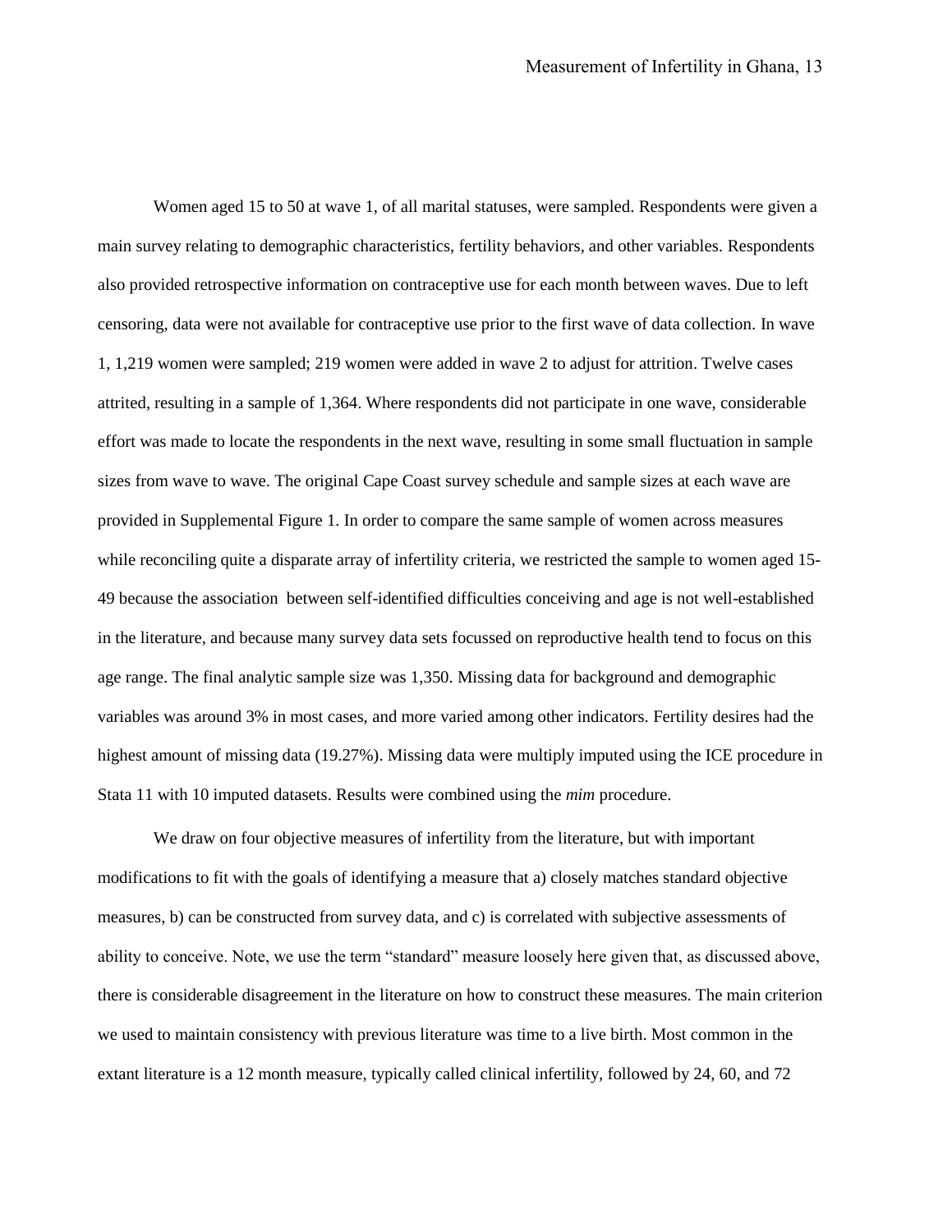month measures (Gurunath et al., 2011). We did not make any adjustments for postpartum amenorrhea, both because specific questions on amenorrhea may not be available in survey data, and because it may be difficult to distinguish postpartum from nutritional amenorrhea, which may be of particular concern in countries with high rates of malnutrition.

The objective measures modified and included here were clinical, epidemiological, demographic 5 year, and demographic 7 year infertility. These measures of infertility focused on women who were infertile with intent (Greil & McQuillan, 2004; Greil et al., 2010). Unfortunately, it was not possible to distinguish between primary and secondary infertility due to data limitations. Specifically, the number of cases of primary infertility was too low (as low as 7 cases by the end of the survey in the case of the demographic 7 year measure) to support models split by primary and secondary infertility. The focus was on live births due to difficulties accurately identifying conception (particularly pregnancy wastage, which may be underestimated by 50% in survey data; J. B. Casterline, 1989). Additionally, survey data may underestimate pregnancy if the respondent is pregnant but not aware of the pregnancy. This is particularly problematic for cross-sectional data, where there is no opportunity for a follow-up survey to reveal a pregnancy retrospectively. Moreover, measurement of conception is vital in a clinical setting, where the etiology of infertility determines the available treatment. However, as infertility is a social phenomenon in addition to being a biological condition, a focus on live births would seem more appropriate, as the goal for most couples is a live birth, not simply a conception. In fact, in some settings, even having too few children, or not having children of a particular sex may be viewed as a form of infertility (Leonard, 2002).

The clinical definition identified a woman as infertile after 12 months of regular, unprotected sex without a birth; the epidemiological definition extended the waiting time to 24 months. The demographic definitions identified a woman as infertile if she had not achieved a live birth after 5 or 7 years of unprotected intercourse. The distinguishing factor between objective measures was waiting time. Self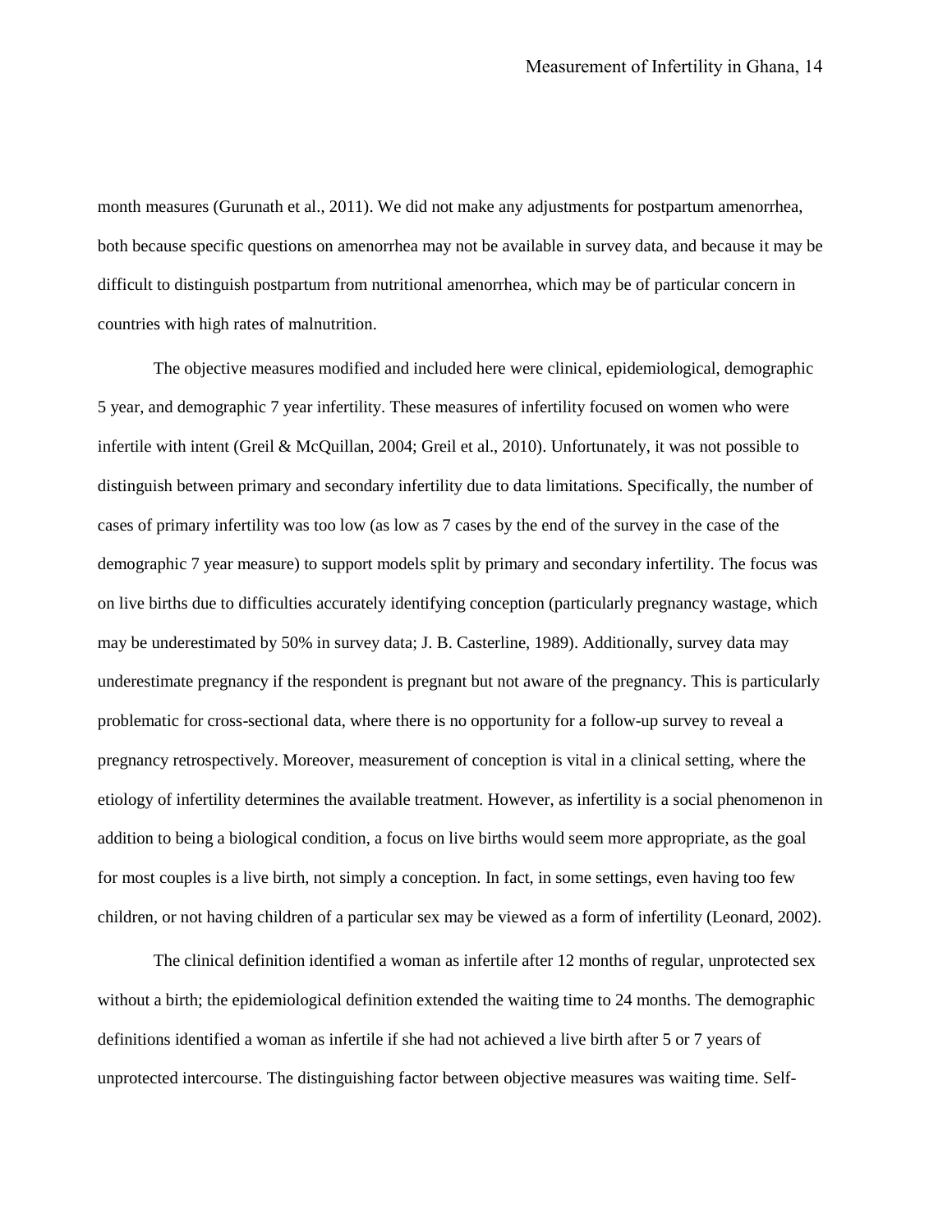assessed difficulties conceiving were measured by responses to the question "When you want to become pregnant, do you become pregnant quickly, or does it take a long time? " Women who responded "Takes a long time" or "Can no longer become pregnant" were classified as having perceived difficulties conceiving; women who responded "Quickly" were classified as not reporting any difficulties conceiving. Women (5.4%) who responded "Cannot get pregnant" to a second question, "Would you like to have (a/another) child (with your husband/partner) or would you prefer not to have any (more) children (with him)? " were also classified as reporting perceived difficulties conceiving. These questions were asked only in waves 1 and 6-8.

Among respondents who perceived difficulties, 83.5% responded "Takes a long time" and 16.5% said that it is impossible (based on either measure) to conceive. The response "takes a long time" could mean that a woman takes longer than average to conceive but is capable of conception, is infertile but reluctant to classify herself as such, or is unaware that she is infertile. However, Greil (1991) found that U.S. women undergoing treatment were more likely to identify as "not yet pregnant" than "infertile," suggesting that indirect questions may include women who experience stigma and fertility-specific distress, but are relectant to embrace the infertile label. Similarly, qualitative work by Loftus (2009) and Andrews et al. (1991) shows that infertile women may experience the social consequences of infertility without labeling themselves as such due to the negative connotations associated with the label, supporting use of the response "takes a long time" as a measure of perceived difficulties conceiving.

A substantial portion (25.5%) responded "don't know" when asked whether they become pregnant quickly. While women who express uncertainty about their infertility status could conceivably say they don't know because they are not currently sexually active, they are unlikely to be identified as infertile because the contraceptive measure used includes abstinence. Moreover, only women who were married or in a union were included; while couples may abstain due to migration, norms about postpartum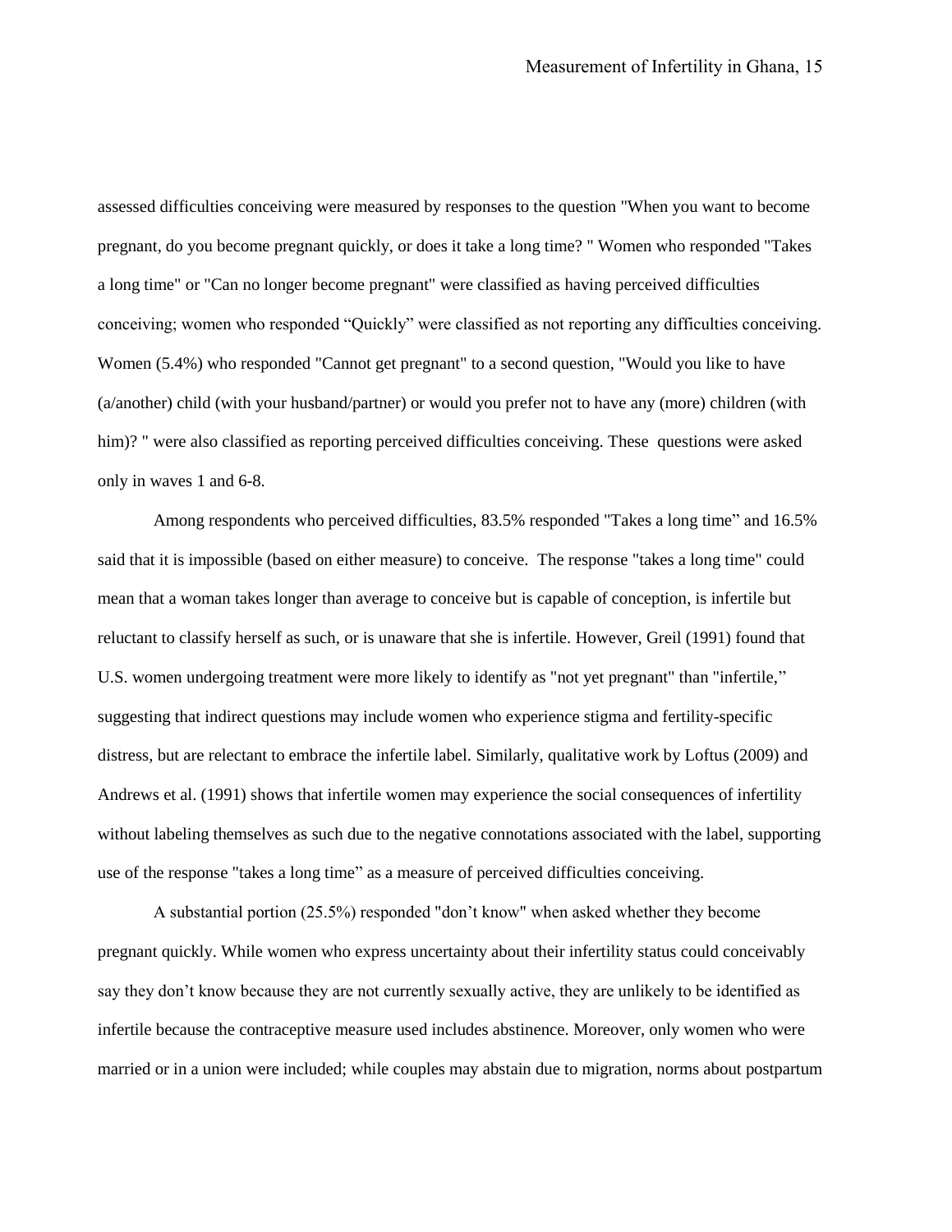intercourse, or a variety of other reasons, excluding single women from the sample does reduce the risk of identifying sexually inactive women as infertile. Robustness checks were conducted using correlations, test-retest, and random effects models to compare the effects of dropping respondents who replied "don't know," coding "don't know" responses as reported perceived difficulties conceiving, and coding "don't know" responses as reporting no difficulties. Based on these robustness checks, women who replied "don't know" were counted as reporting perceived difficulties. Waiting times were calculated based on months since the most recent birth. For women who had never given birth, waiting times were based on the union start date. Due to small cell counts for primary infertility (as discussed above), primary and secondary infertility were combined, with infertile women were coded 1, other as 0.

In order to avoid false positives in the coding of infertility, successful contraceptors should not be counted as infertile; however, it seems that no prior research has systematically compared different methods for accounting for contraceptive use—particularly when assessing the correlation between subjective and objective measures. In this study, three subsets of measures were created: (a) unadjusted measures, which do not account for contraceptive use or fertility desires, (b) contraceptive adjusted measures, which consider only women who desire to have a child and who are not using any contraceptives (including herbs, withdrawl, and abstinence) as potentially infertile (with women who do not desire additional children and/or who are currently contracepting coded as 0), and (c) modern adjusted measures, which treat only women who desire children and are not currently usingmodern contraceptive methods (IUD's, the pill, etc.) as potentially infertile. Given that equivalent results were obtained for contraceptive and modern adjusted measures, only results for modern adjusted measures (hereafter referred to as adjusted measures) are presented in the random effects and test-retest models. The risk period began at the first survey in which no contraceptive use was reported. Questions regarding current contraceptive use for each month were taken from the retrospective calendar data. Infertile women may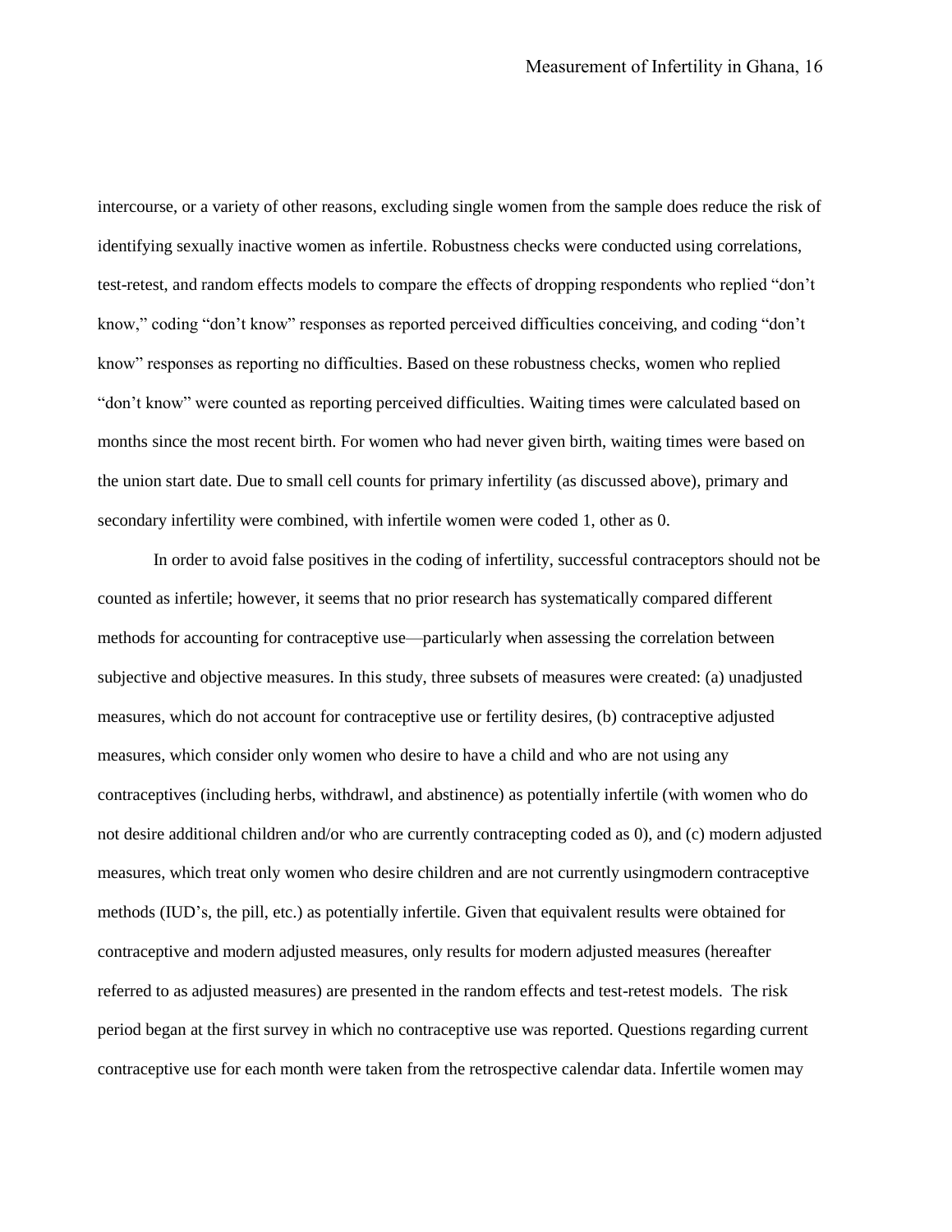use contraceptives; while false negatives would create a downward bias in estimates of infertility, if infertility is unperceived, it is unlikely to have social consequences. Supplemental Table 1 provides an overview of how each measure was constructed, with differences in waiting times and contraceptive use between measures catalogued.

Contraceptive use was higher than expected. Among those who said it takes a long time to conceive, 65% reported using any form of contraceptive. Contraceptive use was even higher among those who say it is impossible to conceive (73%), but lower among those who said they don't know (56%). Contraception was highest among those who say it is impossible to conceive. This may stem from cultural notions about aging and reproductive fatigue (Bledsoe, 2002), and may support the notion that couples use contraceptives for purposes other than pregnancy prevention (Meekers & Calvès, 1997).

#### *Analytic Strategy*

First, correlations between measures of infertility/perceived difficulties and contraceptive use were examined at each wave and across waves. The next set of analyses examined relationships between measures of infertility, perceived difficulties, and key background variables: age, ethnicity, and religious identification. Age was expected to be positively associated with all measures of infertility, as prior research has documented the decline in the ability to conceive with age (Weinstein, Wood, & Chang, 1993). Ethnicity and religious affiliation were considered due to their association with sexual and birthing practices (Addai & Trovato, 1999), which may shape both exposure to risk factors for infertility (reproductive tract infections, STI's, etc.; Addai, 1999, 2000; Frank, 1983) and notions of acceptable waiting times. For this analysis, observations were pooled across all waves. As pooling violated the independence assumumption (Johnson, 1995), random effects logistic regression models were employed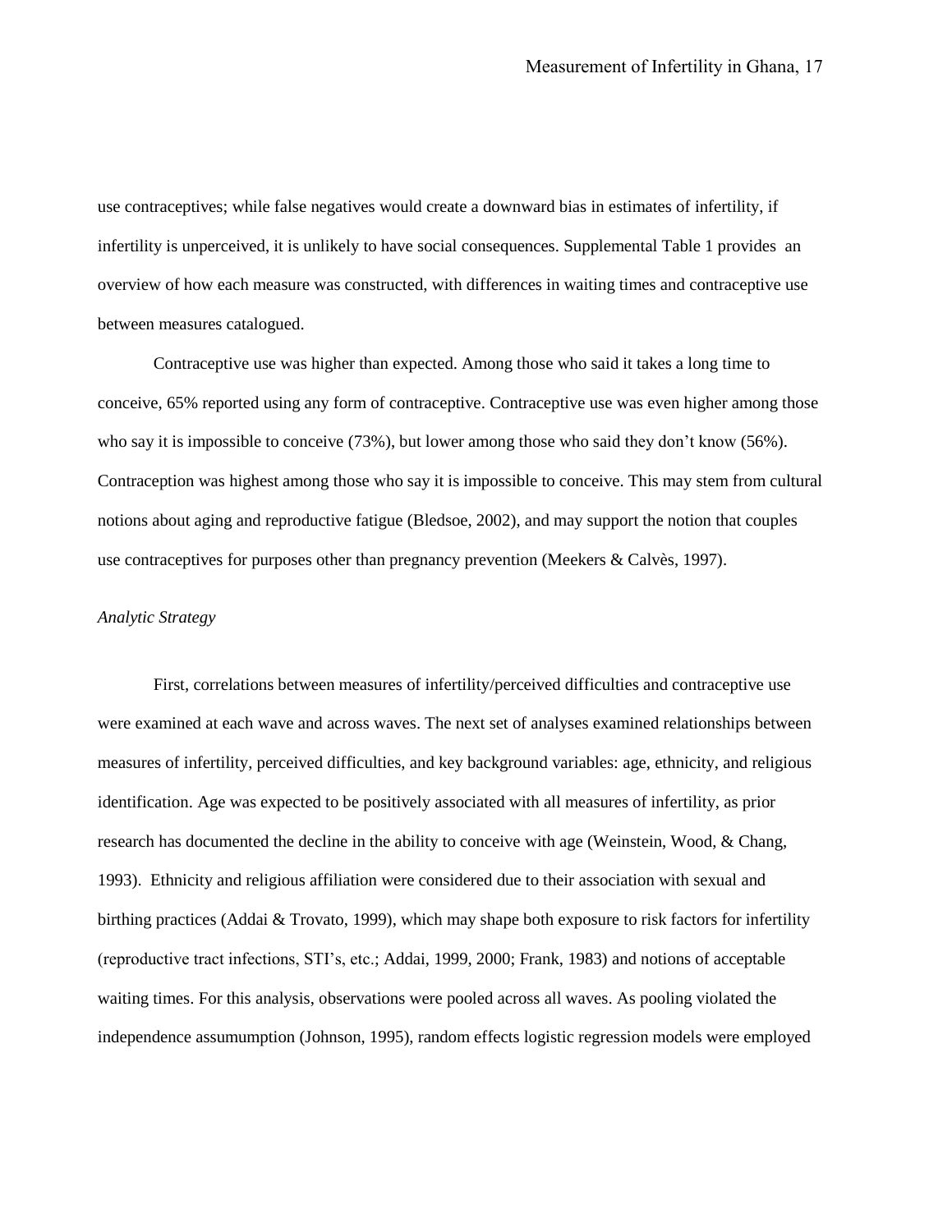in order to adjust for the non-independence of observations across waves (Hall, 2000; Hartzel, Agresti, & Caffo, 2001).

The paper also sought to answer the question of which measure was the most reliable over time using a test-retest model. A tetrachoric test-retest model for dichotomous outcomes was employed to examine the stability of measures across waves; as with the random effects models, the test-retest approach appropriately accounts for the non-independence of observations across waves (Alwin, 2007; Johnson, 1995). Assuming the least stringent biomedical measure, most stringent demographic-style measure, and the subjective assessment of difficulties conceiving will approximately capture the range of impaired fertility, and given the high correlation of biomedical and demographic measures, only one biomedical measure (clinical) and one demographic (7 year) measure are included in the model. Because the perceived difficulties measure was not available in waves 2 through 5, the test-retest analysis was limited to waves 6, 7, and 8. Wave 1 was excluded both because trends could not be continuously assessed throughout waves 2 through 5, and because impaired fertility figures in wave 1 are slightly inflated.

One advantage of using random effects models with longitudinal data as we have done here is that within-person change can be modelled. In the cross-sectional case, it is difficult to disentangle a cohort effect (for example, if improvements in reproductive healthcare across time have meant better reproductive health for younger individuals) from an age effect, in which the underlying biological ability to conceive diminishes with age. As the longitudinal models employed here track within-person change across time, the age covariate more accurately reflects the underlying phenomenon of interest. In a similar vein, the aim of the test-retest models is to uncover which measure is most reliable over time. A measure which accurately captures shifts in underlying ability to conceive is crucial, and such an assessment is best accomplished with longitudinal data.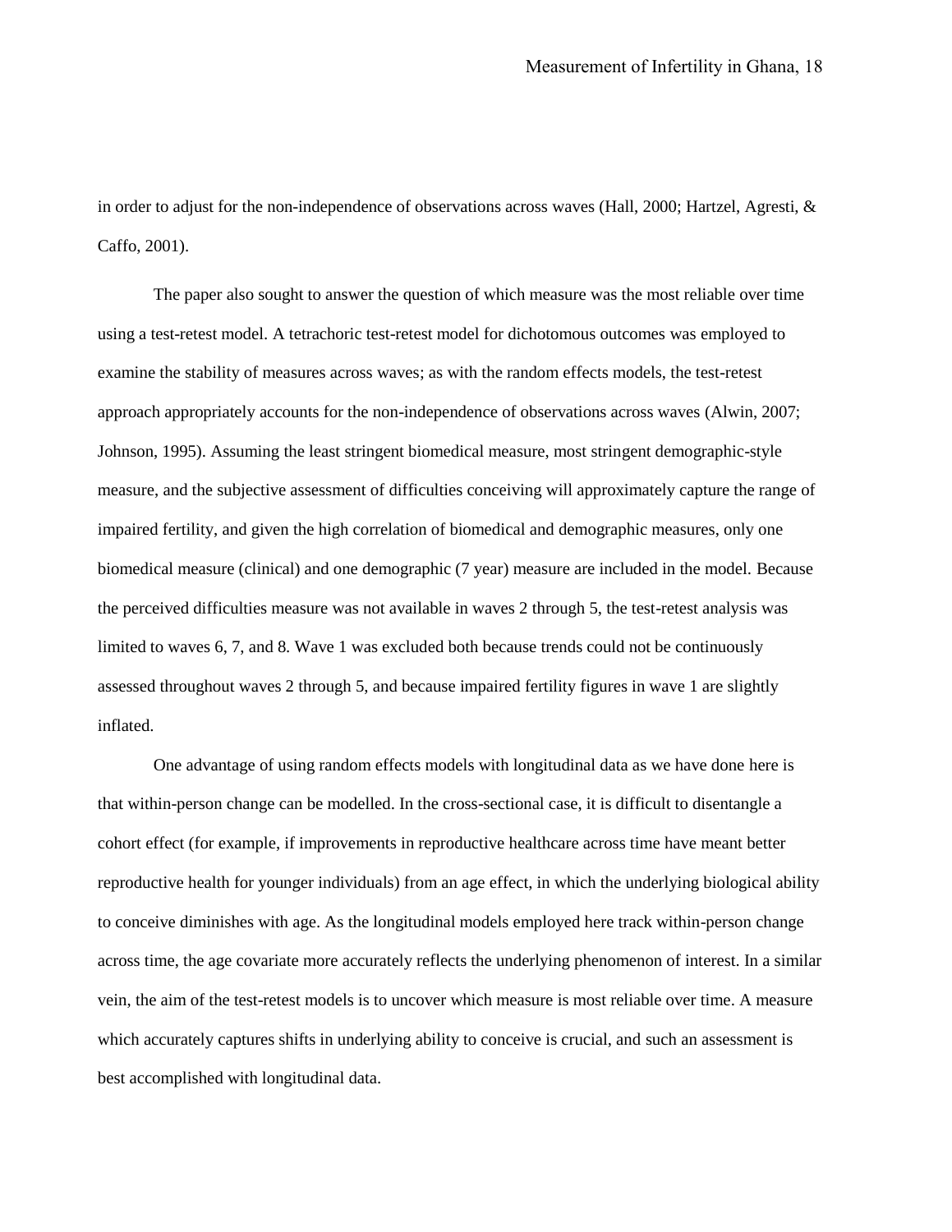### **Results**

Supplemental Table 2 provides descriptive statistics. Respondents are aged between 15 and 49, with a mean of 32.33. Mean age at first marriage (19.47) is on par with national statistics (Demographic and Health Surveys, 2011). A majority (51%) of the sample is Fante. Over 60% of the sample is married, and an additional 15% are involved in a non-marital union. Twelve percent are never-married, while the remaining 10% are either separated, divorced, or widowed. Note, the inclusion of separate, divorced, and widowed women in the sample represents women who were married or in a union in previous waves, but who were excluded from subsequent waves after relationship disruption because they no longer fit the inclusion criteria. Nearly a quarter of the sample identifies as Moslem (22%), and an equal percent identify with a syncretic, traditional, or another religion. Only 8% report no religious affiliation.

Fifty-seven percent report wanting a(nother) child. Sixty-five percent of respondents use contraceptives, and 57% report using a modern method. Respondents average 3.53 children, close to the TFR for Ghana. Thirty-six percent of the sample reported that they become pregnancy quickly. Nearly another third (32%), say it takes a long time for them to become pregnant, while 6% say it is impossible. An additional 26% responded "don't know" to this question.

### [Table 1 Here]

Table 1 presents the proportion infertile across waves for the measures included in subsequent analyses (for findings for measures not included in the subsequent analyses, see Supplemental Table 3). Impaired fertility figures in wave 1 are slightly inflated when compared to subsequent waves, likely due to an ambiguous measurement period for contraceptive use at wave 1. Similarly, the increase in impaired fertility observable in wave 8 may reflect women who are pregnant but do not realize it. Unadjusted and adjusted versions are presented for clinical, epidemiological, and demographic-style measures, as well as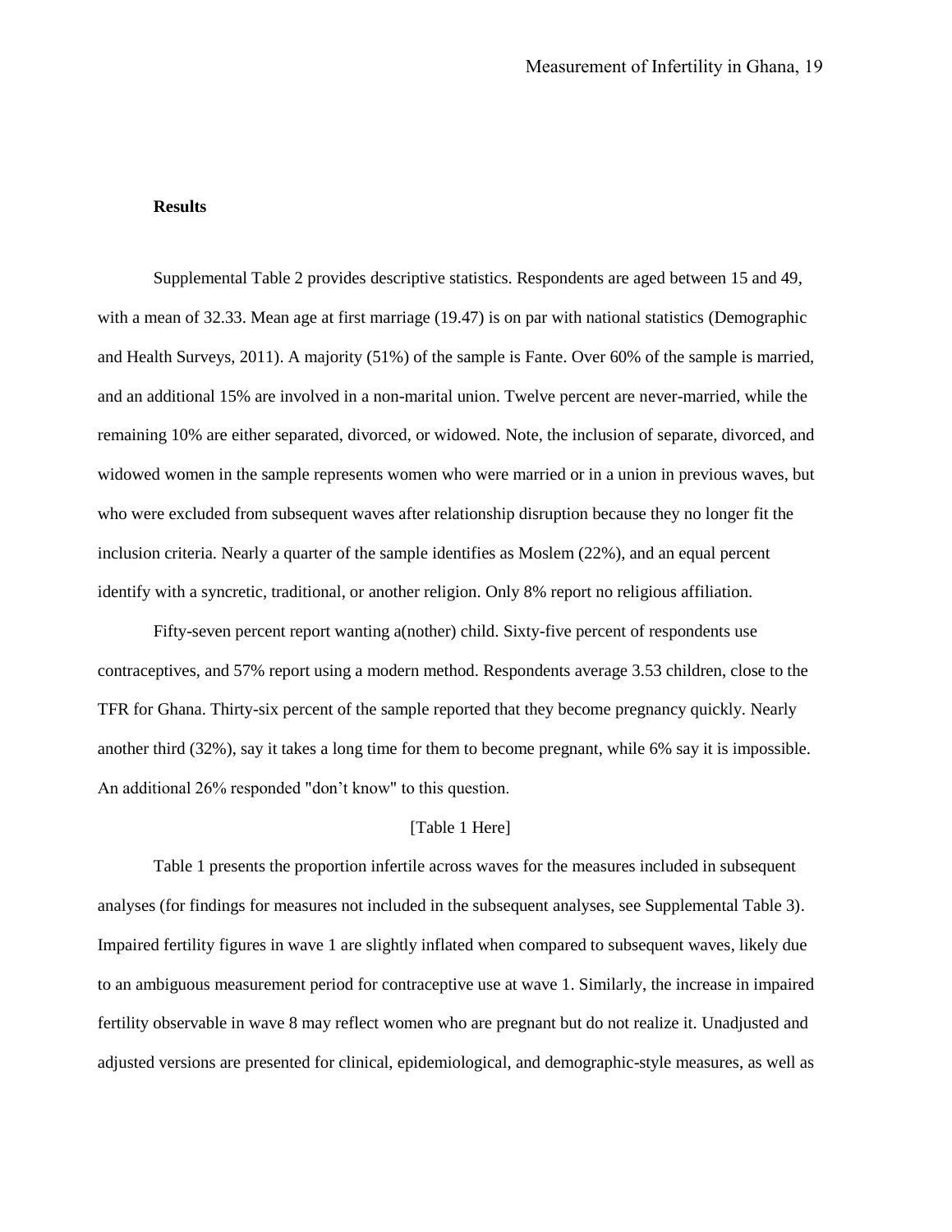for perceived difficulties conceiving. More women are identified as infertile by clinical measures than by epidemiological and demographic measures. The proportion identified as infertile by the unadjusted measures are substantially higher than adjusted measures.

With minor exceptions, impaired fertility increases across waves, likely as a result of aging across waves. The highest estimate, unadjusted clinical in wave 6, identifies nearly three quarters of the sample (.74) as infertile. The lowest estimate, the demographic-style 7 year measure (adjusted, in multiple waves), identifies only 1% of the sample as infertile. A large portion of this variation can be accounted for by eliminating successful contraceptors from the pool of at-risk women. Consider only the measures which exclude women who are using contraceptives: the highest proportion identified as infertile drops from .74 to .20 (adjusted perceived difficulties, waves 1 and 8). The second factor accounting for this variation is waiting time. Short waiting times may reflect *difficulty* conceiving without indicating *inability* to conceive; couples may still conceive naturally beyond the clinical 1 year mark (Larsen, 2000, 2005). For perceived difficulties conceiving, culturally defined "acceptable" waiting times may influence identification as infertile; variance between subjective and objective measures is partially dependent on cultural norms.

Correlations within and between all measures across all waves were tested. For brevity, selected results are presented here. Results for epidemiological infertility are remarkably similar to clinical results, while demographic-style 5 and 7 year results closely approximate one another. Among the unadjusted objective measures, impaired fertility and contraceptive use are positively, significantly associated within each wave; a significant portion of women who are classified as infertile by the unadjusted measure are successful contraceptors. There is a weak, sometimes significant, positive correlation between perceived difficulties conceiving and contraceptive use. Correlations were examined for each measure with itself across waves. For all measures, correlations range from weak to moderate, with correlations between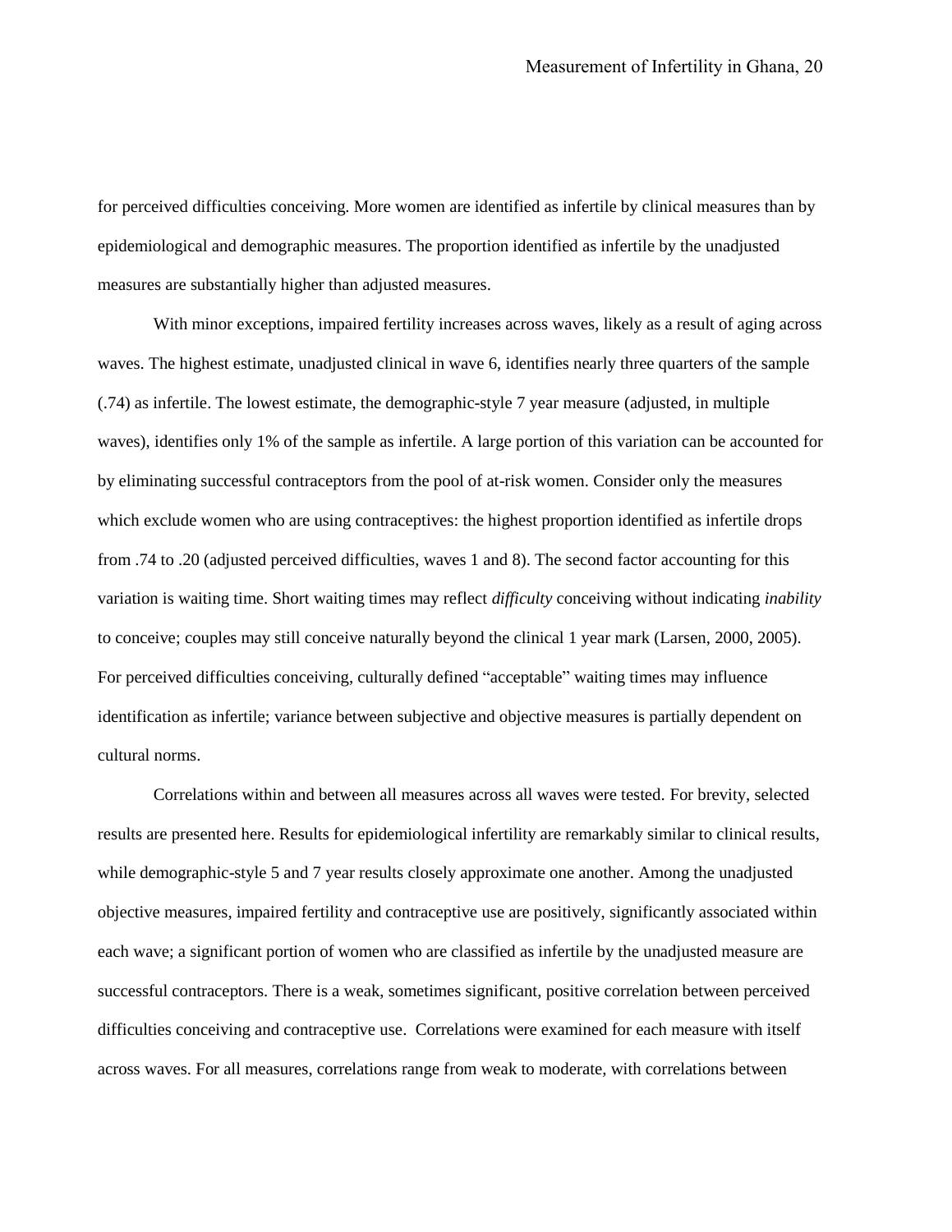proximate waves being greater than those between distal waves. Associations between impaired fertility in wave 1 and subsequent waves are the weakest, likely due to the inflated frequencies discussed above. The same relationship holds for perceived difficulties conceiving. Correlations are generally positive and statistically significant, with strength ranging from weak to moderate.

The highest correlation for the biomedical measures across waves is .47. There appears to be substantial variation in who is identified as infertile from wave to wave, likely as a result of the short waiting times involved in these measures. Among demographic-style measures, the highest correlation is .60, with less variation from wave to wave, likely due to longer waiting times resulting in greater stability. Correlations between perceived difficulties are comparatively low; the highest correlation among perceived difficulties is .30. Among objective measures, correlations are highest among measures similar in terms of waiting times; the correlation between adjusted clinical and epidemiological measures is .86– nearly as high as the correlation between the clinical measure and its adjusted contraceptive counterpart. The correlation between the clinical and demographic-style 5 and 7 year measures are much lower, at .52 and .38 respectively. Perceived difficulties are most closely aligned with the clinical measure, followed by epidemiological, demographic 5 year, and, finally, demographic 7 year measures; perceived difficulties are positively associated with the objective measures, though the demographic 7 year measure is non-significant.

#### [Table 2 About Here]

Table 2 provides results for random effects models examining the relationship between measures and background characteristics. Model 1 shows clinical infertility as a function of age, ethnicity, and religious identification. For every one year increase in age, there is 9% increase in the odds of identification as infertile. Denkyira respondents have greater odds (OR=1.45) of identification as infertile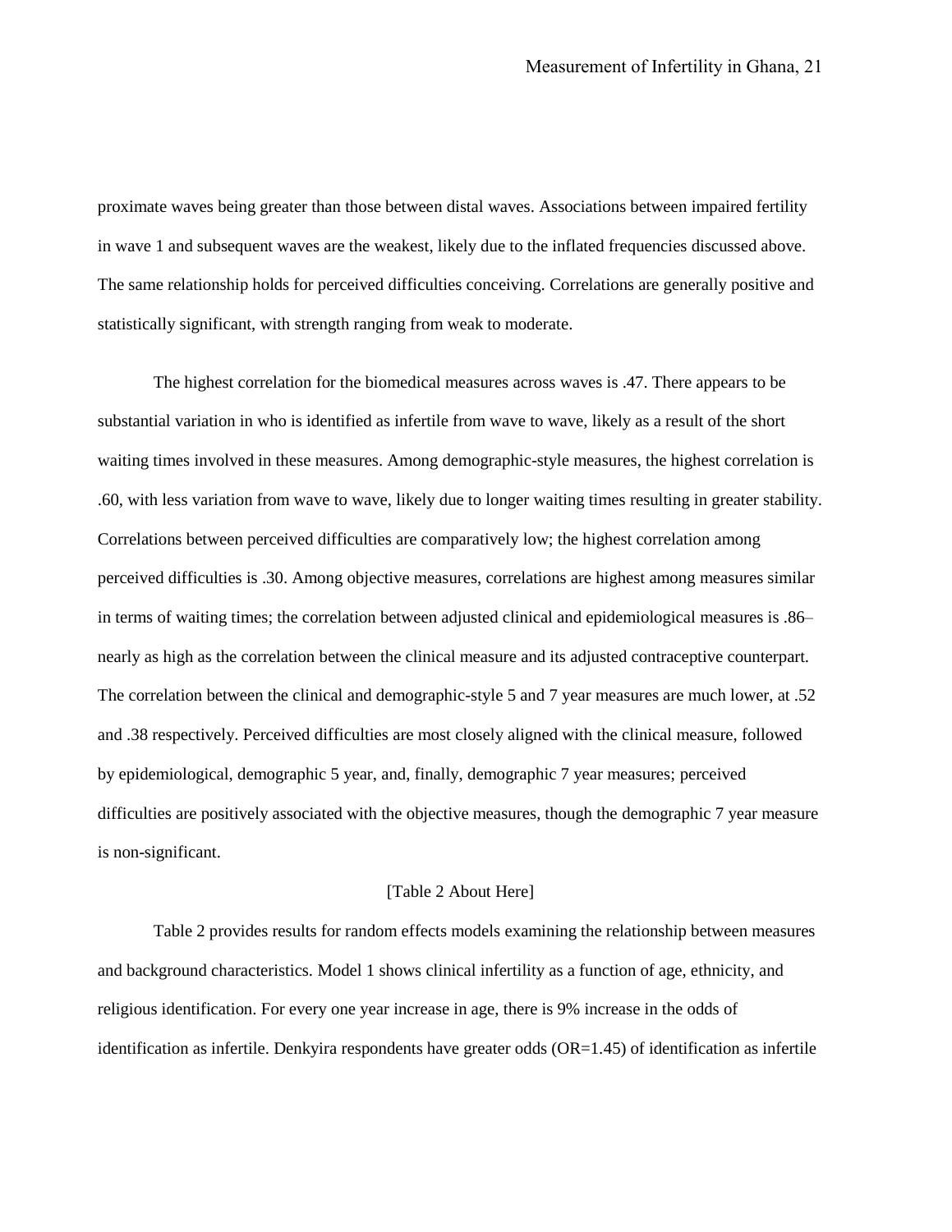than the reference group (Ahanta or other ethnicity). Religion is not a significant predictor. Model 2 shows the results for adjusted clinical infertility. The relationship between adjusted clinical and age is highly significant, positive  $(OR=1.17)$ , and curvilinear; ethnicity and religious affiliation are nonsignificant predictors.

Model 3 shows unadjusted demographic infertility as a function of age, ethnicity, and religious affiliation. Age is positively, significantly associated with infertility: for every year increase in age, the odds of identification as infertile increase by 18%. Denkyira respondents are significantly more likely (OR=1.75) to be infertile than those identifying as Ahanta or another ethnic group. The odds of infertility are 52% higher for Protestant respondents than those who don't identify with any religion. The results for the adjusted demographic measure are provided in Model 4. The relationship between age and standard demographic infertility is significant (OR=1.40) and curvilinear, with infertility increasing until around age 40, then declining slightly thereafter. Ethnicity and religion are no longer significant predictors.

The final models in Table 2 provide the random effects models for perceived difficulties conceiving. There is a statistically significant curvilinear relationship between unadjusted perceived difficulties conceiving and age. Model 5 shows that perceived difficulty conceiving declines until around age 30, then begins to rise steadily thereafter. Catholic respondents have 36% lower odds of perceiving difficulties conceiving than those with no religious affiliation. Model 6 shows the results for the adjusted measure. The relationship between age and perceived difficulties is significant but no longer curvilinear once contraception is accounted for. Additionally, accounting for contraception reduces the effect of religious affiliation to non-significance.

#### [Table 3 About Here]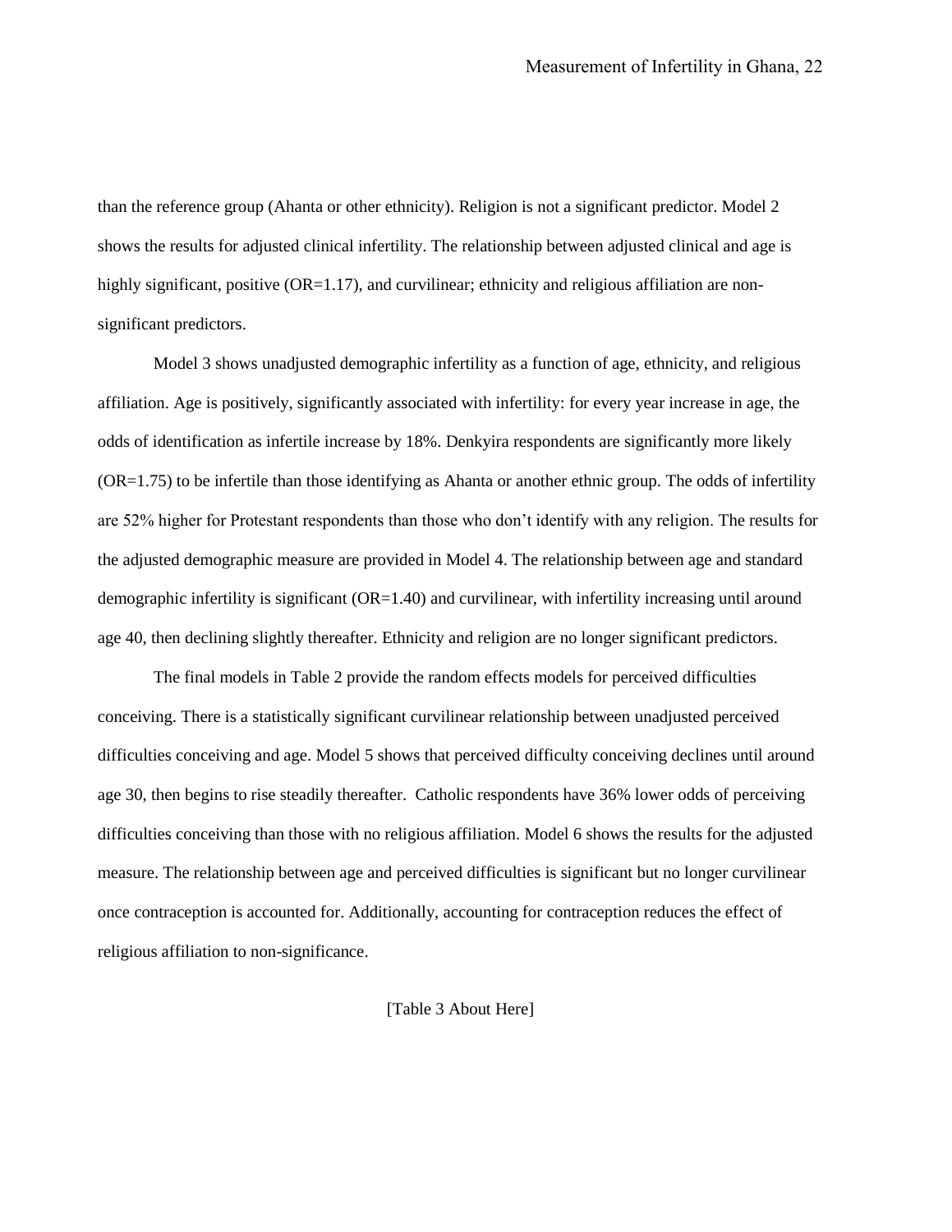Table 3 provides results for the test-retest model. Model fit, measured by the Root Mean Square Error of Approximation (RMSEA), was examined for the following theoretically motivated models: a) All errors were uncorrelated, and no paths were constrained to be equal across waves, b) errors for each measure between waves 6 and 7, and waves 7 and 8 are correlated, c) errors for each measure between waves 6 and 7, 6 and 8, and 7 and 8 are all correlated, d) errors were uncorrelated, but paths for each measure were constrained to be equal across waves, e) paths were constrained to be equal and errors were correlated between waves 6 and 7 and waves 7 and 8, and, finally, f) within measures across waves, all errors were correlated, and all paths were constrained to be equal. Based on the model fit statistics, model f was selected (RMSEA=.027). Results presented are from standardized models.

Coefficients within measures across waves have been constrained to be equal, and thus do not vary across waves. The coefficients for the impaired fertility measures represent their reliability (Alwin, 2007; Johnson, 1995). Clinical infertility appears to be the most reliable measure of the latent construct, as indicated by the large coefficients for this measure across waves, though the coefficient is not significant. Clinical infertility is followed by the demographic 7 year measure, which is a highly significant indicator of underlying infertility. Reliability is lowest for perceived difficulties conceiving, though also significant and only slightly less reliable than the demographic measure.

The paths for the relationship between latent impaired fertility in waves 6 and 7 and waves 7 and 8 represent the stability of the measures across waves. Although these paths were not constrained to be equal, they are remarkably similar, suggesting that the stability between waves 6 and 7 is only marginally lower than the stability between waves 7 and 8. This suggests that the stability of the measures fluctuates very little across time. However, given that these coefficients are only moderate in strength (B=.57 and .58 respectively), the stability of the measures is not particularly high across waves. This is somewhat surprising given within-person variation in biological ability to conceive could reasonably be expected to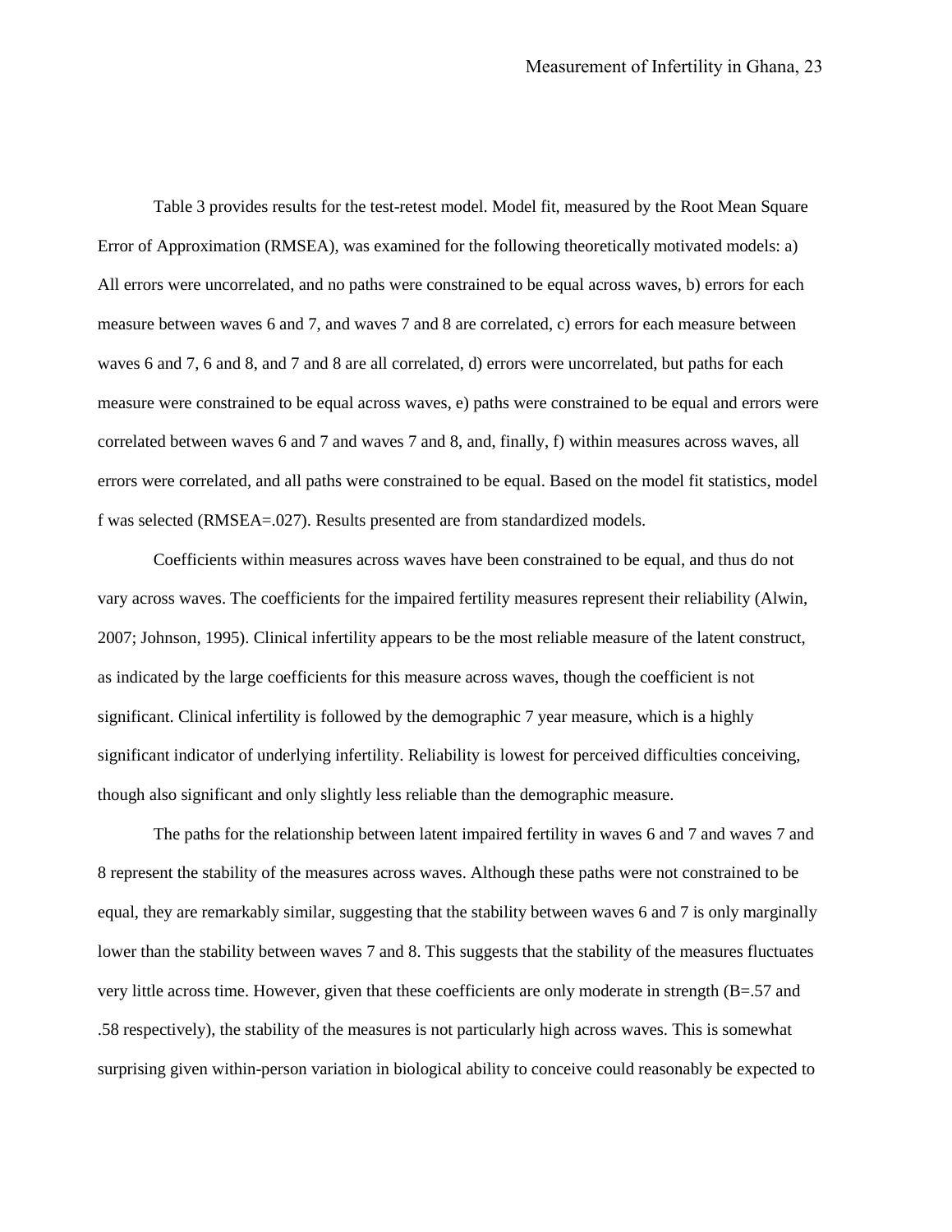be fairly low, and further pointing to the salience of psychosocial factors in identifying impaired fertility. The moderate stability of the measures across waves, then, suggests that current measures are imperfect indicators of underlying inability to conceive.

Finally, Table 3 includes the correlations of errors to capture associations among unmeasured characteristics. While these correlations do not provide information about the reliability or stability of the measures, they do suggest that there is a significant association between the unmeasured characteristics of respondents who are identified as infertile by the demographic measure and, to some extent, by the perceived difficulties conceiving, but not those who are clinically infertile. Characteristics used to identify demographic infertility vary little as a result of the long waiting time; this is less true of perceived difficulties conceiving, which does not specify a waiting time, and especially of clinical infertility, which designates a very short waiting time, causing substantial change in identification according to the latter measures across time. Moreover, because the time span of the demographic measures is greater than the time between waves, some of the same births are counted in each measure producing substantial autocorrelated error. Overall, the test-restest models show that the demographic 7 year measure was the most reliable statistically significant indicator of infertility. This provides some support for Larsen's (2005) assertion that biomedical definitions of impaired fertility are not stringent enough to be useful for estimating prevalence.

### *Robustness Checks*

We tested a number of alternative specifications of our models as a robustness check on our findings. First, secondary infertility may differ qualitatively from involuntary childlessness, both in terms of the social consequences of infertility and the likelihood of self-identifying as having difficulties conceiving. Although our data did not include a sufficient number of cases to model primary infertility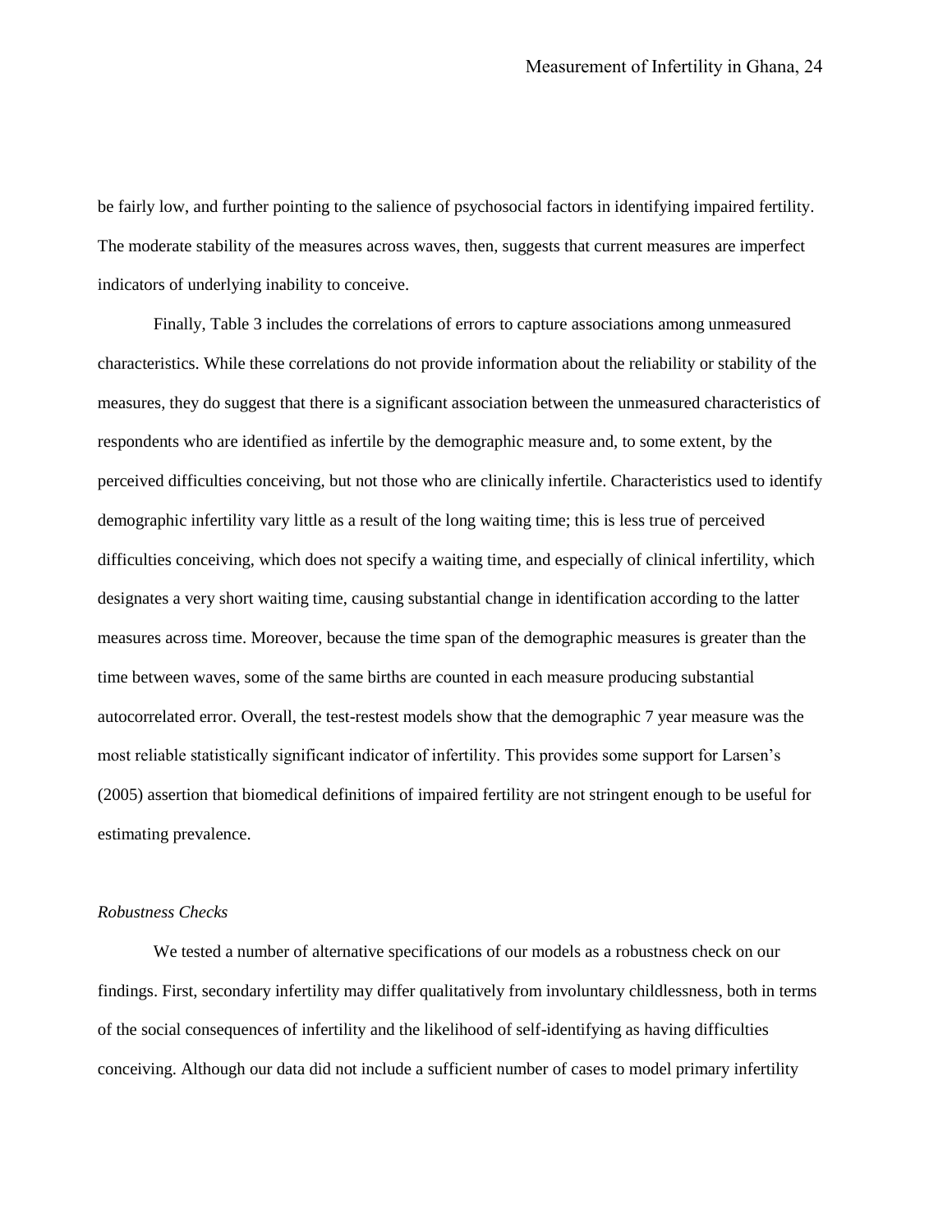separately, we did re-estimate the correlations, random effects models, and test-retest excluding primary infertility (that is, excluding non-pregnant women at parity 0). With one exception (discussed below), results were largely unchanged when women with primary infertility were excluded from the models.

For example, in the random effects models predicting unadjusted clinical infertility as a function of background sociodemographic characteristics (corresponding to Model 1 in Table 2 for the full sample), age (OR=1.09) and ethnicity (Denkyira OR=1.47) are the only significant predictors. The coefficient for age is identical to that in the full sample, while the odds ratio for Denkyira has increased by .02 (from OR=1.45 in the full sample). Similar patterns were found across the other measures and models—that is, occasional marginal shifts in the magnitude of coefficients, but no changes in significance levels or the direction of the relationships. The only exception was for the random effects models predicting unadjusted perceived difficulties: ethnicity became a marginally significant predictor in the sample restricted to women of parity greater than 0. Specifically, while the odds ratio for Adangbe was non-significant at 0.79 in the full sample, a stronger, significant association was observed for this ethnic group in the restricted sample  $(OR=0.64; p<0.05)$ . The remaining coefficients in the restricted sample remained similar in significance, magnitude, and direction to those observed in the full sample.

Second, although we reported only results from the clinical, demographic 7 year, and selfidentified measures for concision, it is possible that substantial differences exist between the two biomedical measures, as well as between the two demographic measures. To examine this possibility, we estimated both the test-retest and random effects models using the epidemiological and demographic-style 5 year measures (rather than the clinical and 7 year measures, as reported above). Results for the epidemiological models were nearly identical to those for the clinical measure, while results for the 5 year demographic measure were also very similar to those for the 7 year measure.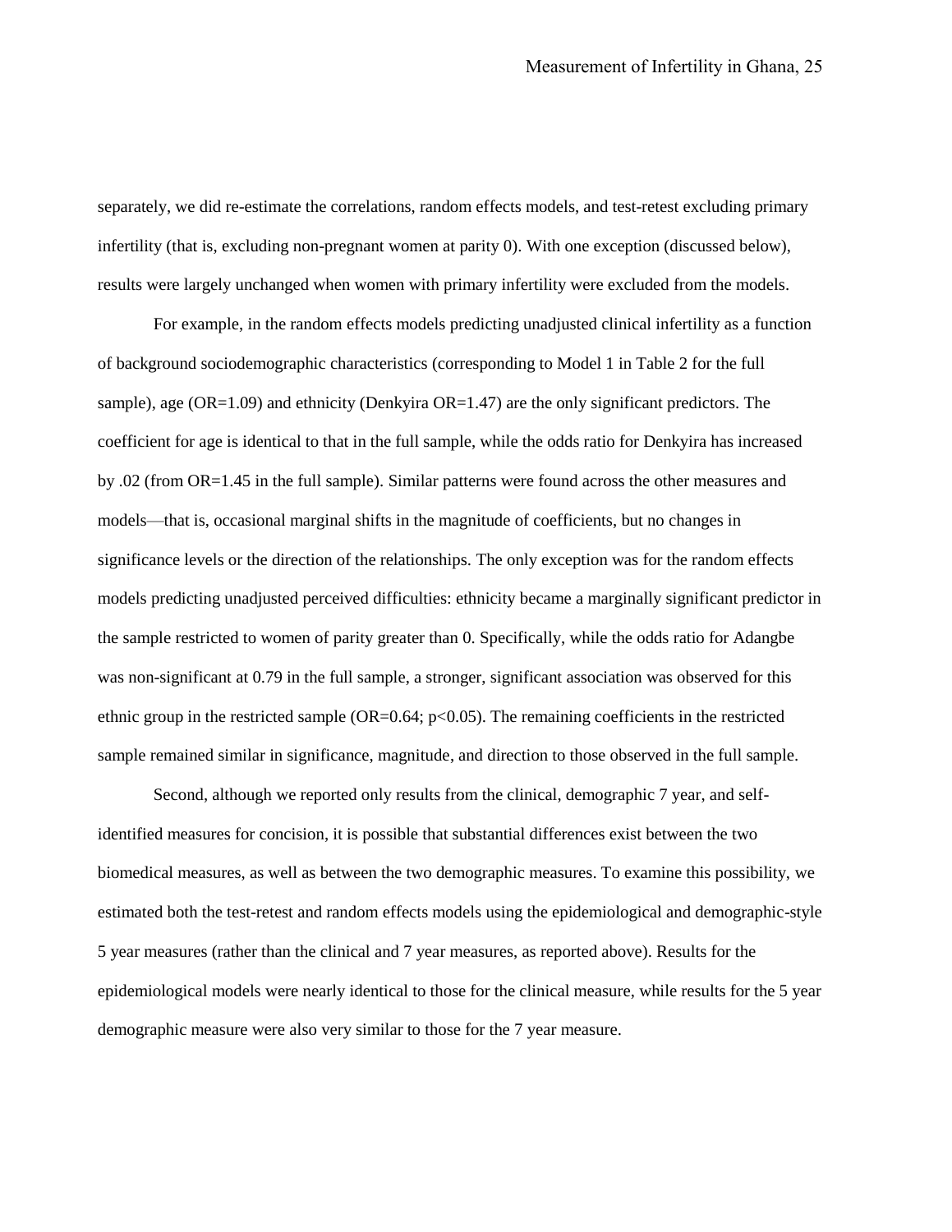### **Discussion**

A large array of infertility measures have been identified in the demographic and biomedical literature, contributing to lack of comparability across studies and widely varying prevalence rates (Gurunath et al., 2011). While we agree with the sentiment of previous calls for standardization of measurement (Gnoth et al., 2005; Gurunath et al., 2011; Habbema et al., 2004; Larsen, 2005), many of the proposed measures are of limited utility outside of a clinical setting. We contend that a suitable measure should be easily constructed from secondary survey data and should correlate with subjective assessments. In this paper, we used longitudinal survey data to answer the following: (1) which measure of infertility that can be constructed from survey data is tied to both objective biomedical/demographic measures and perceived difficulties conceiving and (2) which measures relate to background characteristics (age, ethnicity, religion) in an expected manner?

Capitalizing on the ability to assess within-person reliability of measures across time arising from the longitudinal data, results here show that while the trends in infertility across time are similar across the objective measures, longer waiting periods result in more stringent, stable measures. However, perceived difficulties conceiving were most closely aligned with clinical infertility, suggesting that long waiting times required by demographic-style measures may be too conservative to fit with women's own assessments. The demographic 7 year measure behaved in the most predictable way–that is, rising steadily across time, in keeping with bodily ageing and declining probability of conception. Notably, the fact that correlations between the same measure across waves are not higher likely reflects the idea that fertility is not a binary state, but a continuum along which conception may be easier or more difficult. Though there is a sporadic relationship between infertility, ethnicity, and religious affiliation, only age is consistently related to infertility. The models provide evidence that the effects of ethnicity and religious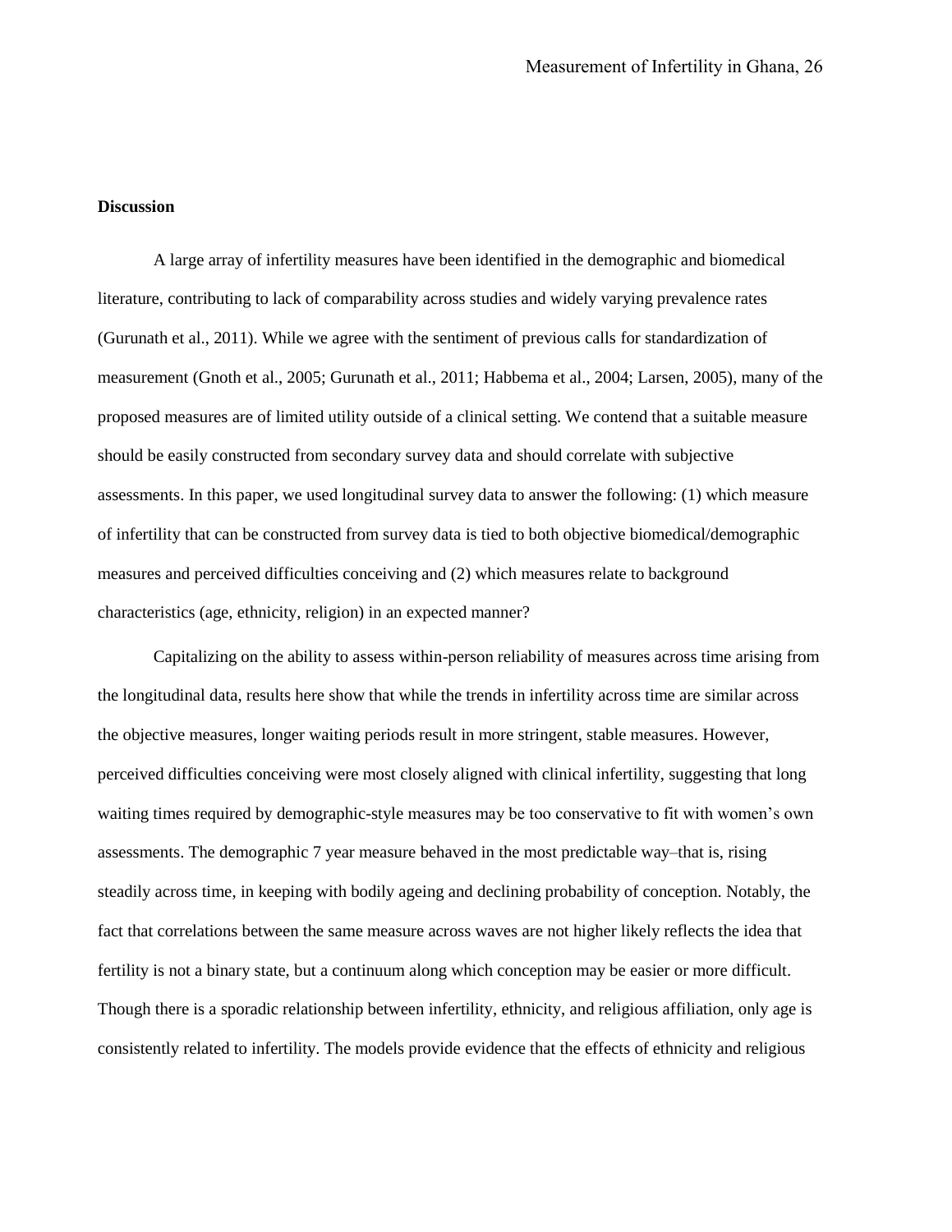affiliation are tied to one another, as well as being closely tied to contraceptive use, in keeping with literature outlining differences in sexual practices associated with ethnicity and religious beliefs (Frank, 1983).

In order to compare the same sample of women across measures while reconciling quite a disparate array of infertility criteria, we made several coding decisions about the measures which, in different instances, resulted in some modifications to the measures. First, we restricted the sample to women aged 15-49 because the relationship between self-identified difficulties conceiving and age (particularly cross-culturally) is not well-established in the literature, and because many survey data sets focussed on reproductive health tend to focus on this age range, likely reflecting both biological and normative limits on reproductive age around the globe. Second, we compared adjusted and unadjusted measures to examine the effect of fertility desires and contraceptive use. Gurunath et al. (2011) note that demographic-style measures of infertility often do not (or cannot) distinguish between voluntary and involuntary absence of a live birth, and so may overestimate infertility if the absence of a birth is voluntary. They suggest that marital status may be a useful proxy for voluntary childlessness depending on the context, but this suggestion of a context-specific measure seems to be at odds with the call for a standardized measure for cross-national comparisons across time. Furthermore, previous qualitative research has suggested that infertility may increase the risk of relationship disruption (Dyer, 2007; Dyer, Abrahams, Hoffman, & van der Spuy, 2002; Fledderjohann, 2012), pointing to potential endogeneity between marital status and infertility; empirical research is needed to test this association.

Here, we have examined how controlling for fertility desires and contraceptive use shapes our understanding of infertility. We found that the correlations revealed little difference between measures controlling for all contraceptive use compared to adjusted methods. Comparing unadjusted and adjusted measures reveals that a large proportion of those identified as infertile based purely on waiting times are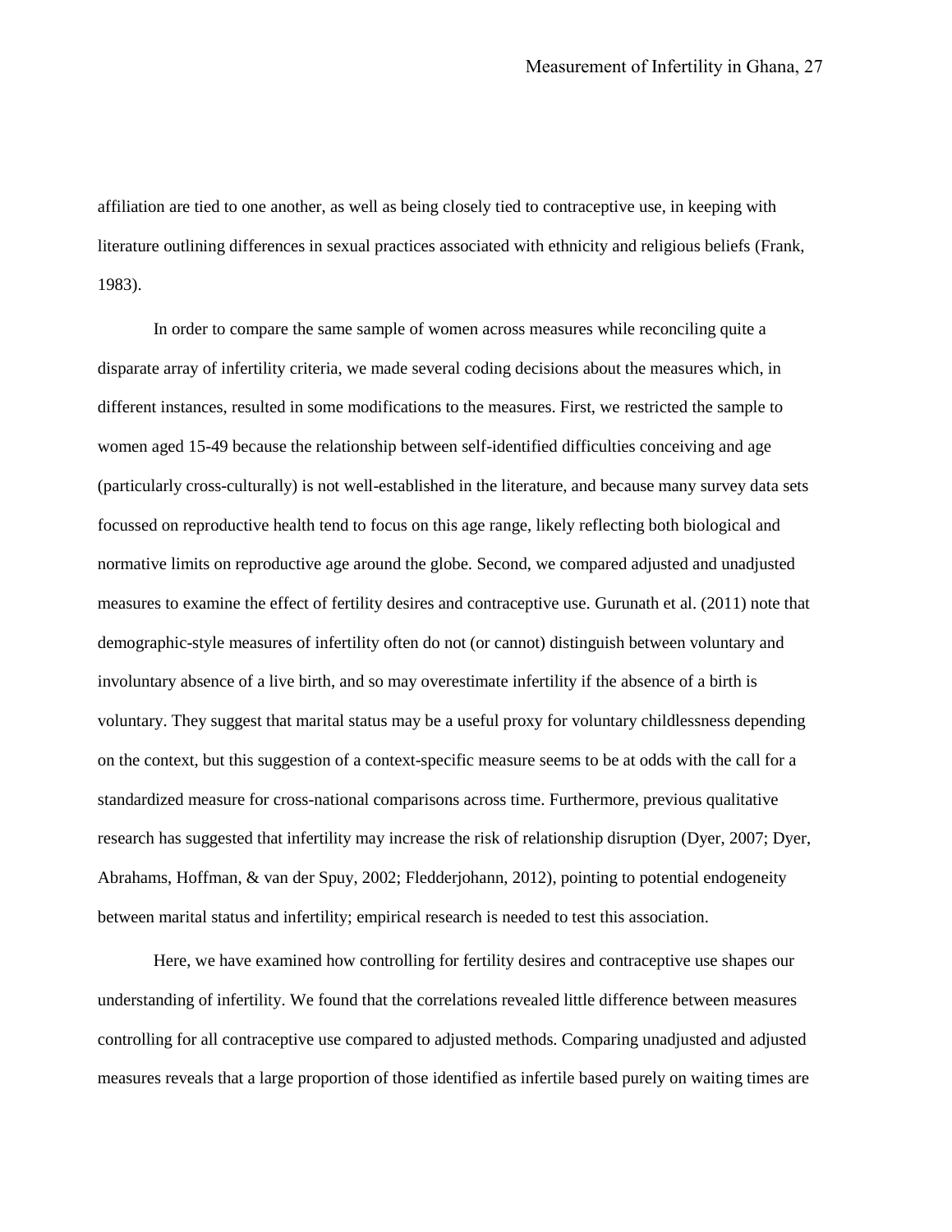successful contraceptors; accounting for contraceptive use, then, is important to avoid false positives. Finally, we did not make any adjustments for postpartum amenorrhea, both because specific questions on amenorrhea may not be available in survey data, and because it may be difficult to distinguish postpartum from nutritional amenorrhea, which may be of particular concern in countries with high rates of malnutrition. As malnutrition may be sustained, nutritional amenorrhea could represent an barrier to fertility, and correction for this phenomenon could create a (likely slight) conservative bias.

In sum, demographic measures of infertility are too conservative to match with individual notions of difficulties conceiving. The distinction between controlling for modern versus all contraceptives made little difference; controlling for all methods is advisable for a stringent measure. Individual assessments of ability to conceive may be far more salient for understanding the social implications of infertility, and the clinical measure appears to be the most appropriate objective measure for social research on infertility. This likely reflects the short waiting time to conception often expected of couples. However, given the strong similarities between biomedical measures of infertility, epidemiological infertility may serve as a more reasonable and conservative substitute. The longer waiting time to conception required by an epidemiological measure is particularly important because, constructed on the basis of survey data using time to live births rather than conceptions, the clinical measure may identifies a woman as infertile after 12 months since her last birth. In reality, this leaves approximately 3 months for a conception to be achieved when 9 months of gestation is factored in. As a result, a clinical measure may overestimate infertility, especially as many women with potential secondary infertility will still be experiencing postpartum amenorrhea.

This possibility of overestimating infertility is particularly problematic for prevalence studies. While it would be possible with longitudinal survey data to retrospectively track the date of pregnancy based on the date of live birth and thereby in prove the measure, this method poses two problems for our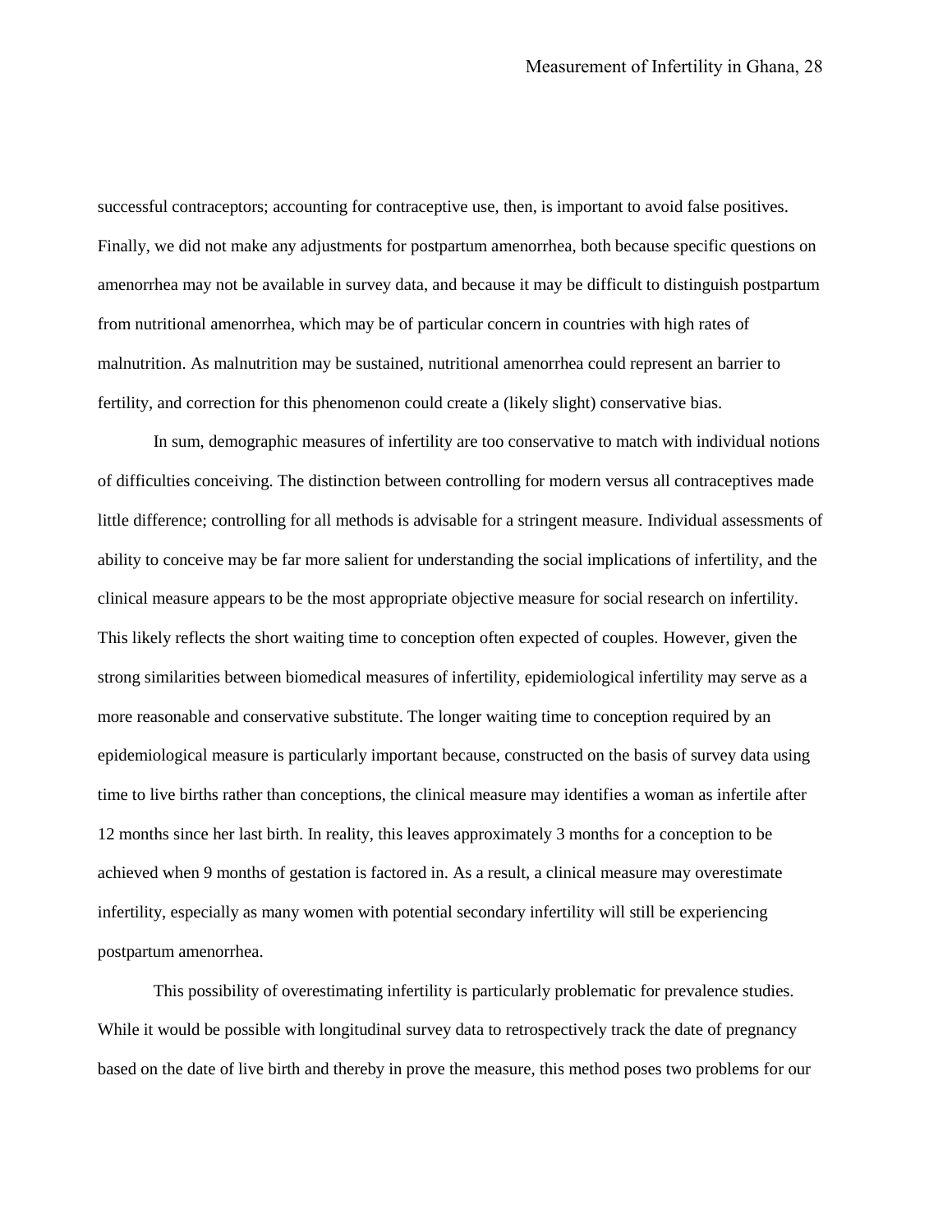purposes. First, many of the most widely used data sources for this purpose (especially the Demographic and Health Surveys) are cross-sectional, and such retrospective correction would not be possible. Second, the method would be unlikely to capture spontaneous abortions, particularly those in early pregnancy, and inability to accurately track pregnancy wastage in survey data (J. B. Casterline, 1989) could result in a systematic bias. Furthermore, while a focus on ability to conceive is useful in a clinical setting, where treatment options vary based on the infertility etiology, arguably for most couples the ultimate goal is live birth, not a pregnancy. As infertility is a social and not just a biological condition, focus on a live birth is arguably preferable. As an epidemiological measure is less likely to overestimate infertility while still correlating closely with self-assessed measures, we recommend use of a 24 month epidemiological measure of infertility in future research, corrected for both fertility desires and contraceptive use.

There are some important limitations to the study. First, because the data are based solely on Ghana, the findings cannot be generalized more broadly. Additional research is needed both within and outside of SSA to determine if the measure recommended here performs well in other settings. Moreover, the sampling frame for the Cape Coast data was designed to maximize ethnic, economic, kinship, and between-community diversity (Casterline, 2007). This emphasis on diversity of the sample may have resulted in selection bias. Future research should attempt to replicate the findings using a nationally representative sample. Second, due to data limitations, it was not possible to distinguish between primary and secondary infertility. The prevalence of secondary infertility tends to be much higher than that of primary infertility (Larsen & Raggers, 2001; Mascarenhas et al., 2013), and the causes and social consequences of primary versus secondary infertility can be quite different (Larsen, 2000; R. G. White et al., 2001). Following from these points, it may also be the case that the reliability of infertility measurements, and particularly their relationship to background characteristics, may differ for primary and secondary infertility.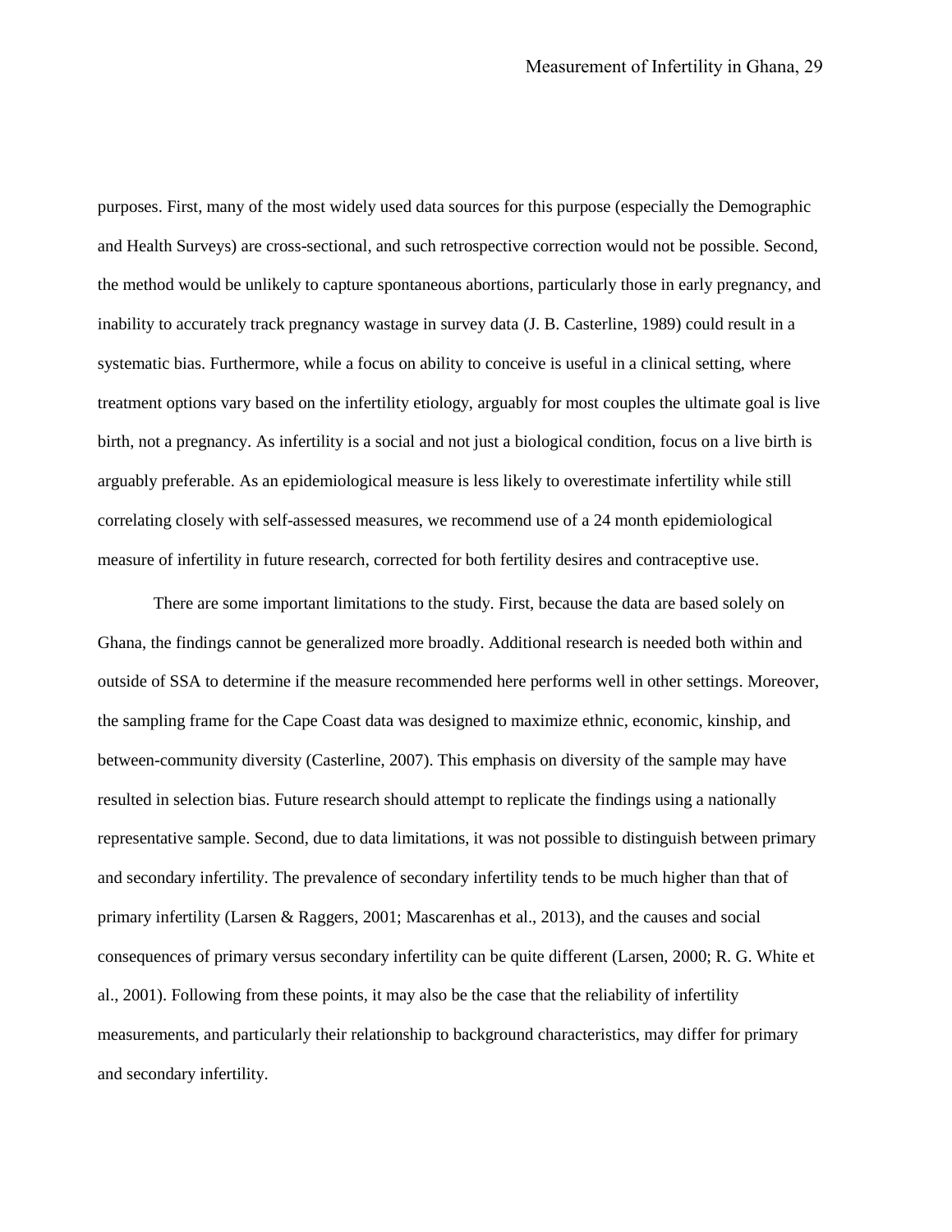Third, in order to maximize criterion agreement between the objective measures of infertility used here, the versions of these measures in this paper are modified versions of the clinical, epidemiological, and demographic measures we identified in the literature. For instance, Larsen and Menken (Larsen & Menken, 1989, 1991) suggest using age 45 rather than age 49 as the upper bound age group for infertility calculations. In a similar vein, although a strict definition of biomedical infertility focuses on conception rather than live births, our analysis focused on births due to the difficulties measuring conception; a focus on conception may produce different results. However, it is also worth noting that all extant measures are imperfect indicators of underlying construct of ability to conceive, as evidenced, for example, by the by the large number of diagnosed cases of unexplained infertility. It is estimated that between 15 and 30% of clinical infertility cases are of unexplained etiology, and approximately 50% of these conceive within 12 months of this diagnosis (Gelbaya, Potdar, Jeve, & Nardo, 2014), suggesting that even clinical diagnosis is an imperfect indicator of ability to conceive.

Finally, it is unclear how the subjective measure of perceived difficulties conceiving may compare to other potential subjective measures. The U.S. National Survey of Fertility Barriers includes two questions which assess self-identified infertility directly: "Do you think you have/have had/might have trouble getting pregnant" and "Do you think you have/have had a fertility problem" (Johnson & White, n.d.). However, there is a serious dearth of survey data which includes subjective measures of infertility in any form. Much of the available data on subjective assessments of fertility status are qualitative, and consequently rely on small samples which are generally not publicly available. Future research should consider a variety of measures of perceived difficulties conceiving and self-identified infertility to assess which is most valid. In order to accomplish this, it is imperative that subjective measures of infertility be included in social surveys in SSA as a complement to existing qualitative work.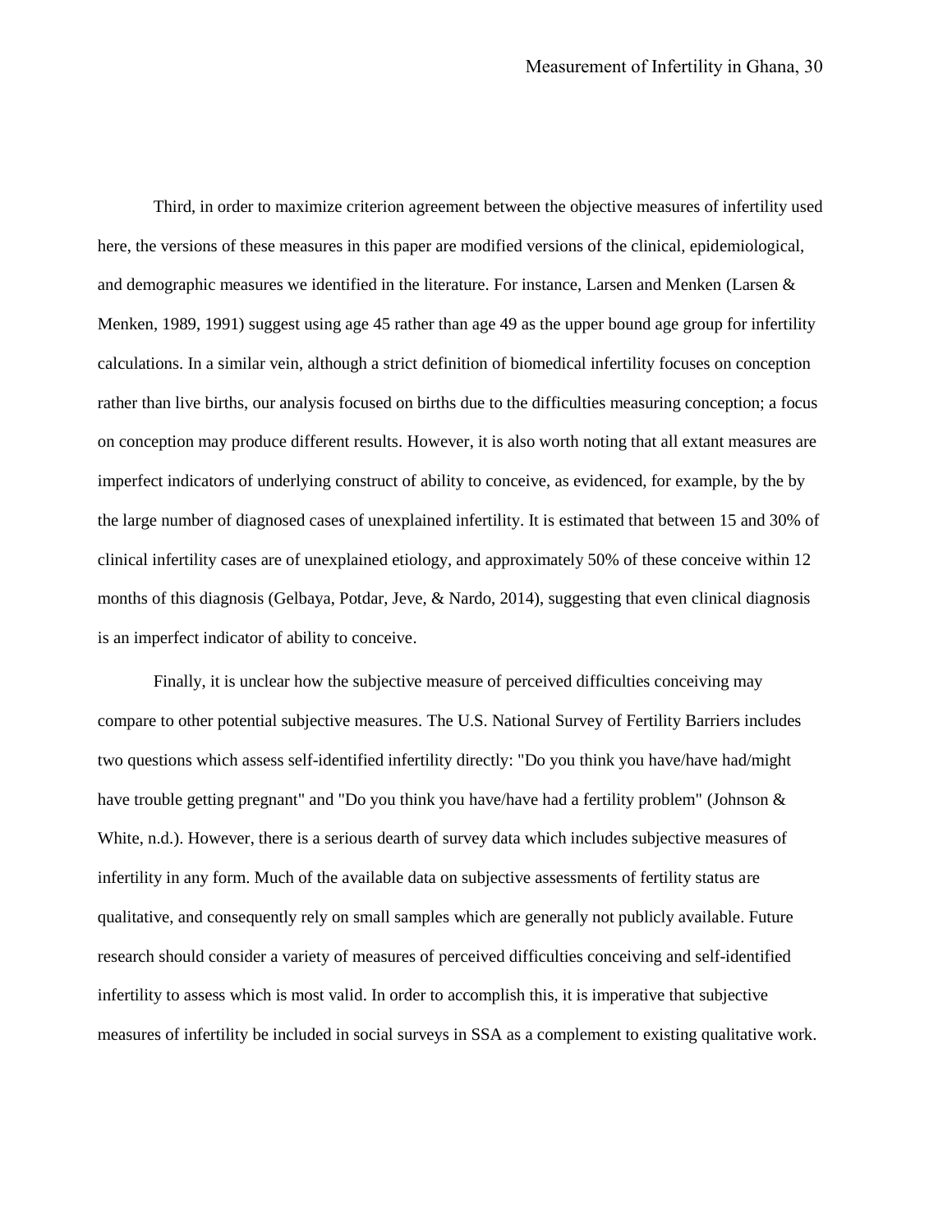In sum, there is considerable heterogeneity in how infertility is measured and defined both within and between fields, which has been further complicated in SSA by the exclusion of infertility measures from survey data. There is no consensus on how best to measure infertility (Gnoth et al., 2005; Gurunath et al., 2011; Habbema et al., 2004). Infertility is a social problem as well as biological issue, and a subjective assessment is an important but previously neglected component of its measurement. As a result, while extant demographic measures offer an elegant and well-validated means of measuring prevalence based on cross-sectional survey data, they do not necessarily represent the best possible measure for other kinds of social research. Given the dearth of direct infertility measures in most data in SSA, we have sought here to identify a measure which closely matches standard objective measures, can be constructed from survey data, and, most importantly for our purpose, is correlated with respondents' own subjective assessments of their ability to conceive. Ultimately, our aim was not to definitively identify the best possible measure of infertility. Rather, we seek to identify the best measure given current data constraints and, importantly, to suggest that the social components of infertility need to be considered in its measurement. Additionally, we strongly encourage the widespread inclusion of subjective measures in survey data, and suggest that there is an urgent need for further development of subjective measures. Much work remains to be done on this important topic, but this work will be aided considerably by the inclusion of infertility measures in survey data.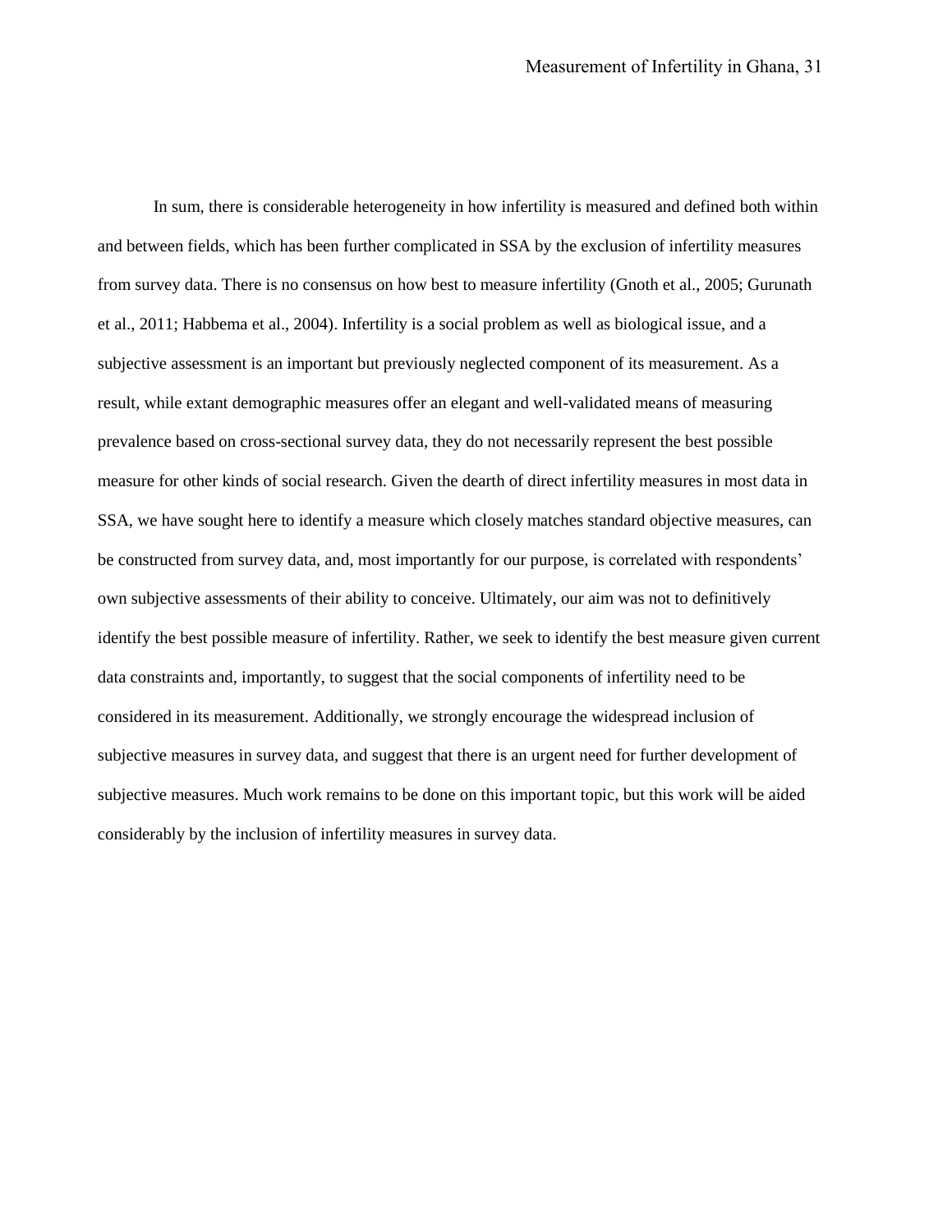#### **References**

- Addai, I. (1999). Ethnicity and sexual behavior in Ghana. *Biodemography and Social Biology*, *46*(1-2), 17–32.
- Addai, I. (2000). Religious affiliation and sexual initiation among Ghanaian women. *Review of Religious Research*, 328–343.
- Addai, I., & Trovato, F. (1999). Structural assimilation and ethnic fertility in Ghana. *Journal of Comparative Family Studies*, *30*(3), 409–427.
- Alwin, D. F. (2007). *Margins of error: a study of reliability in survey measurement* (Vol. 547). Hoboken, NJ: John Wiley & Sons, Inc.
- Anarfi, J. K., & Owusu, A. Y. (2011). The making of a sexual being in Ghana: The state, religion and the influence of society as agents of sexual socialization. *Sexuality & Culture*, *15*(1), 1–18.
- Andrews, F. M., Abbey, A., & Halman, L. J. (1991). Stress from infertility, marriage factors, and subjective well-being of wives and husbands. *Journal of Health and Social Behavior*. Retrieved from http://psycnet.apa.org/psycinfo/1992-24008-001
- Armstrong, A. (1997). Law and the family in Southern Africa. In A. Adepoju (Ed.), *Family, population and development in Africa* (pp. 183–202). London: Zed Books.
- Aryee, A. F. (1997). The African family and changing nuptiality patterns. In A. Adepoju (Ed.), *Family, population and development in Africa* (pp. 78–96). London: Zed Books.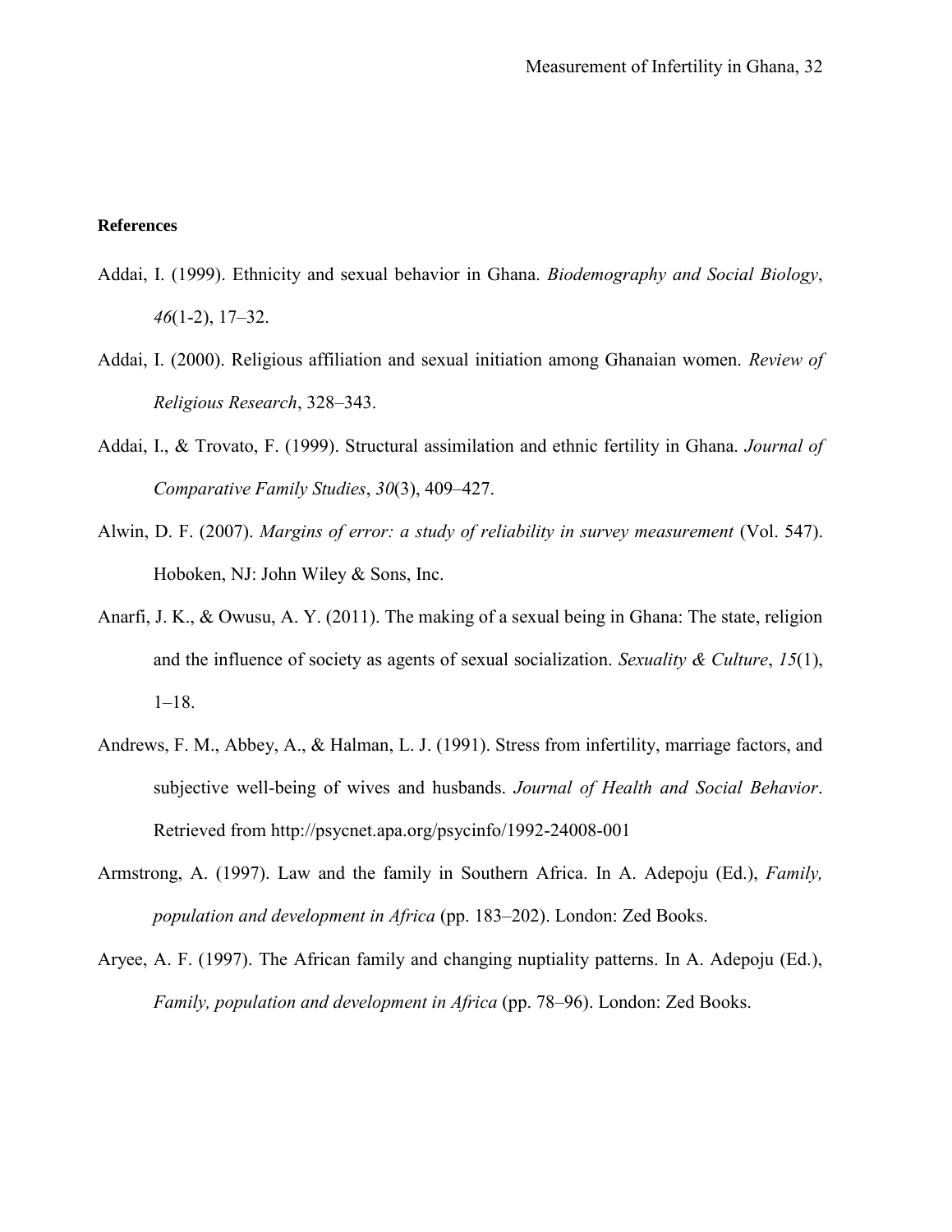- Barden-O'Fallon, J. (2005). Unmet fertility expectations and the perception of fertility problems in a Malawian village. *African Journal of Reproductive Health*, 14–25.
- Bledsoe, C. H. (2002). *Contingent lives: fertility, time, and aging in West Africa*. Chicago: University of Chicago Press.
- Bongaarts, J., Frank, O., & Lesthaeghe, R. (1984). The proximate determinants of fertility in sub-Saharan Africa. *Population and Development Review*, *10*(3), 511–537.
- Broekmans, F. J., Knauff, E. A., te Velde, E. R., Macklon, N. S., & Fauser, B. C. (2007). Female reproductive ageing: current knowledge and future trends. *Trends in Endocrinology & Metabolism*, *18*(2), 58–65.
- Casterline, J. (2007). *Social learning, social influence, and fertility control* (Project description). New York: Population Council and University of Cape Coast.
- Casterline, J. B. (1989). Collecting data on pregnancy loss: a review of evidence from the World Fertility Survey. *Studies in Family Planning*, *20*(2), 81–95.
- Demographic and Health Surveys. (2011, February 25). Statistics compiler. Retrieved from http://www.statcompiler.com/country.cfm? ctryid=14&Ctryname=Ghana#
- DeRose, L. F., & Ezeh, A. C. (2005). Men's influence on the onset and progress of fertility decline in Ghana, 1988–98. *Population Studies*, *59*(2), 197–210.
- Dick, M.-L., Bain, C. J., Purdie, D. M., Siskind, V., Molloy, D., & Green, A. C. (2003). Selfreported difficulty in conceiving as a measure of infertility. *Human Reproduction*, *18*(12), 2711–2717.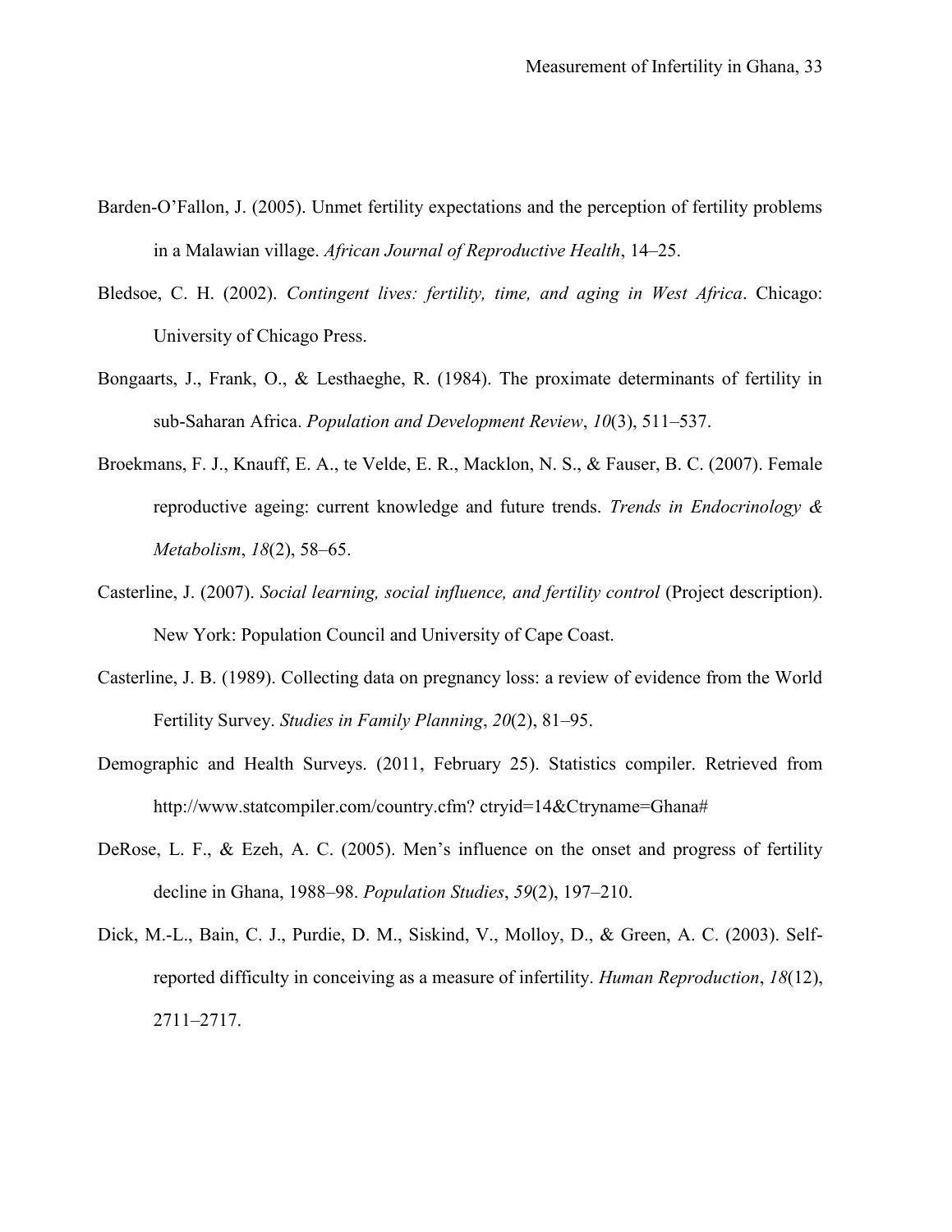- Dodoo, F. N.-A., & Frost, A. E. (2008). Gender in African Population Research: The Fertility/Reproductive Health Example. *Annual Review of Sociology*, *34*(1), 431–452. http://doi.org/10.1146/annurev.soc.34.040507.134552
- Donkor, E. S. (2008). Socio-cultural perceptions of infertility in Ghana. *Africa Journal of Nursing and Midwifery*, *10*(1), 22–34.
- Dyer, S. J. (2007). The value of children in African countries Insights from studies on infertility. *Journal of Psychosomatic Obstetrics and Gynecology*, *28*(2), 69–77.
- Dyer, S. J., Abrahams, N., Hoffman, M., & van der Spuy, Z. M. van der. (2002). Men leave me as I cannot have children': women's experiences with involuntary childlessness. *Human Reproduction*, *17*(6), 1663–1668.
- Dyer, S. J., Abrahams, N., Hoffman, M., & Van der Spuy, Z. M. (2002). Infertility in South Africa: women's reproductive health knowledge and treatment-seeking behaviour for involuntary childlessness. *Human Reproduction*, *17*(6), 1657–1662.
- Dyer, S. J., Abrahams, N., Mokoena, N. E., Lombard, C. J., & van der Spuy, Z. M. (2005). Psychological distress among women suffering from couple infertility in South Africa: a quantitative assessment. *Human Reproduction*, *20*(7), 1938–1943.
- Ericksen, K., & Brunette, T. (1996). Patterns and predictors of infertility among African women: a cross-national survey of twenty-seven nations. *Social Science & Medicine*, *42*(2), 209– 220.
- Ezeh, A. C. (1993). The influence of spouses over each other's contraceptive attitudes in Ghana. *Studies in Family Planning*, *24*(3), 163–174.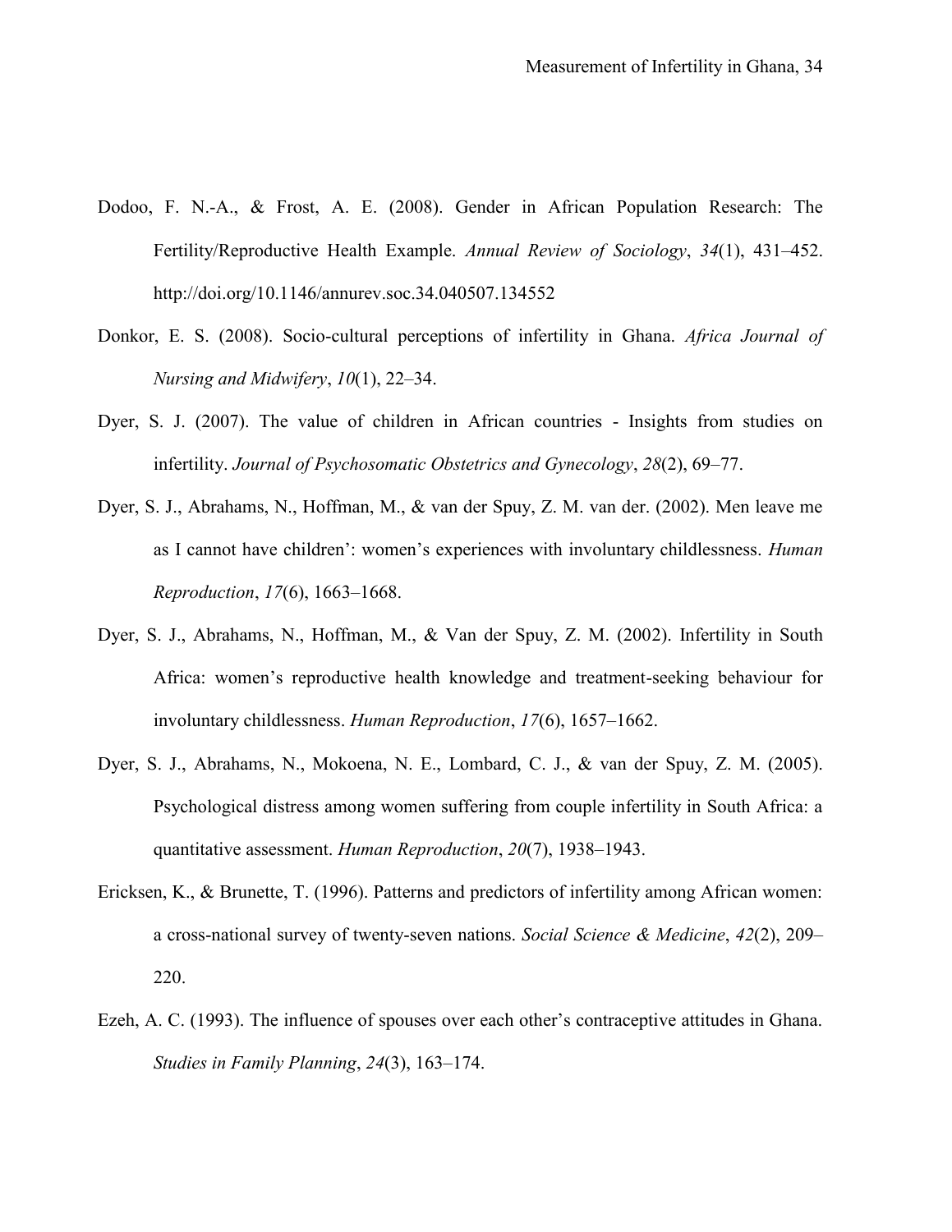- Farnes, C., Beckstrand, R. L., & Callister, L. C. (2011). Help-seeking behaviours in childbearing women in Ghana, West Africa. *International Nursing Review*, *58*(4), 491–497.
- Fledderjohann, J. J. (2012). 'Zero is not good for me': implications of infertility in Ghana. *Human Reproduction*, *27*(5), 1383–1390. http://doi.org/10.1093/humrep/des035
- Frank, O. (1983). Infertility in sub-Saharan Africa: estimates and implications. *Population and Development Review*, *9*(1), 137–144.
- Gelbaya, T. A., Potdar, N., Jeve, Y. B., & Nardo, L. G. (2014). Definition and Epidemiology of Unexplained Infertility. *Obstetrical & Gynecological Survey*, *69*(2), 109–115.
- Gerrits, T. (1997). Social and cultural aspects of infertility in Mozambique. *Patient Education and Counseling*, *31*(1), 39–48.
- Gijsels, M., Mgalla, Z., & Wambura, L. (2001). 'No child to send': context and consequences of female infertility in northwest Tanzania. In J. T. Boerma & Z. Mgalla (Eds.), *Women and infertility in sub-Saharan Africa: A multidisciplinary perspective* (pp. 203–222). Amsterdam, NL: KIT Publishers.
- Gnoth, C., Godehardt, E., Frank-Herrmann, P., Friol, K., Tigges, J., & Freundl, G. (2005). Definition and prevalence of subfertility and infertility. *Human Reproduction*, *20*(5), 1144–1147.
- Greil, A. L. (1991). *Not yet pregnant: Infertile couples in contemporary America*. New Jersey: Rutgers University Press.
- Greil, A. L., & McQuillan, J. (2004). Help-seeking patterns among subfecund women. *Journal of Reproductive and Infant Psychology*, *22*(4), 305–319.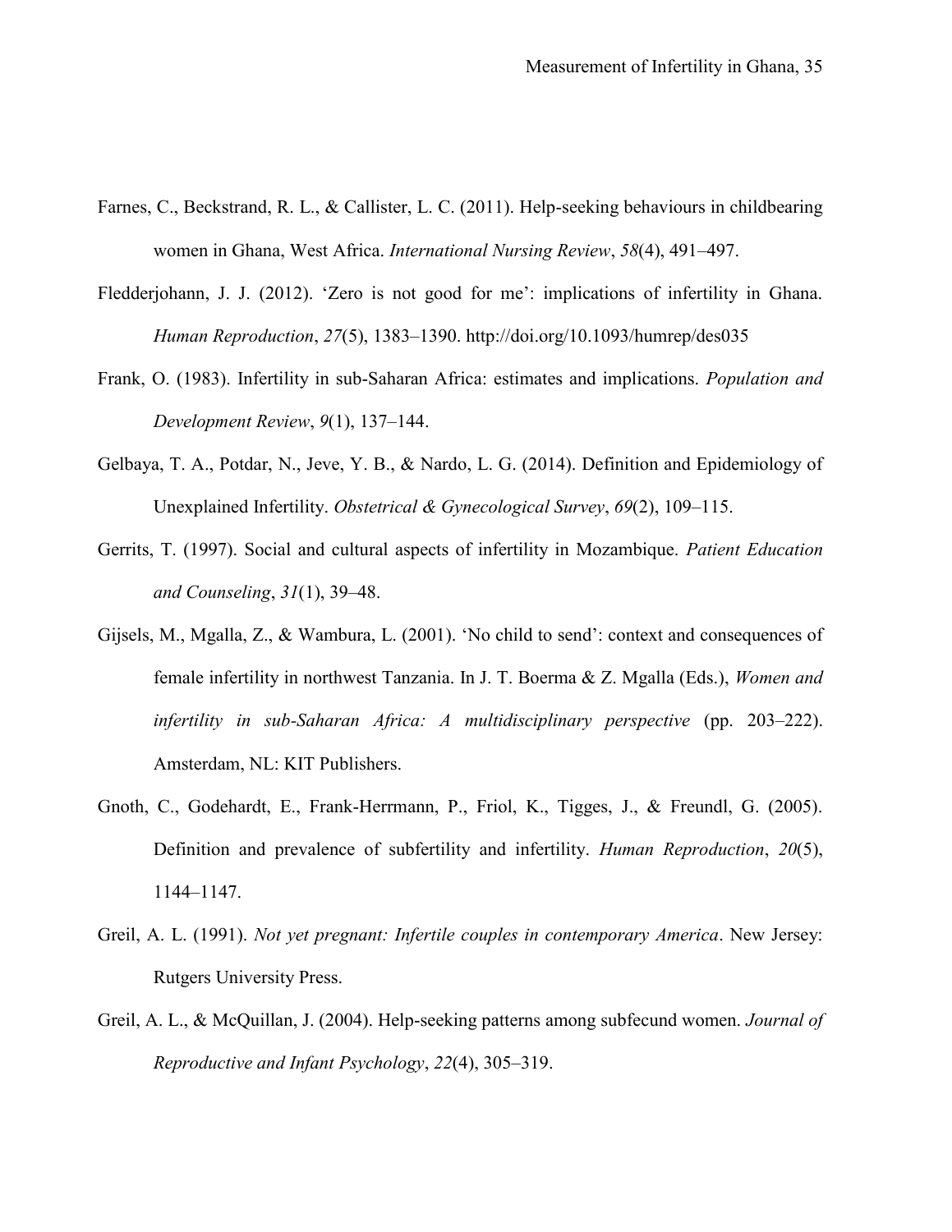- Greil, A. L., McQuillan, J., Johnson, K., Slauson-Blevins, K., & Shreffler, K. M. (2010). The hidden infertile: infertile women without pregnancy intent in the United States. *Fertility and Sterility*, *93*(6), 2080–2083. http://doi.org/10.1016/j.fertnstert.2009.08.024
- Gurunath, S., Pandian, Z., Anderson, R. A., & Bhattacharya, S. (2011). Defining infertility—a systematic review of prevalence studies. *Human Reproduction Update*, *17*(5), 575–588.
- Gyimah, S. O. (2003). A cohort analysis of the timing of first birth and fertility in Ghana. *Population Research and Policy Review*, *22*(3), 251–266.
- Habbema, J. D. F., Collins, J., Leridon, H., Evers, J. L., Lunenfeld, B., & others. (2004). Towards less confusing terminology in reproductive medicine: a proposal. *Human Reproduction*, *19*(7), 1497–1501.
- Hall, D. B. (2000). Zero-inflated Poisson and binomial regression with random effects: a case study. *Biometrics*, *56*(4), 1030–1039.
- Hartzel, J., Agresti, A., & Caffo, B. (2001). Multinomial logit random effects models. *Statistical Modelling*, *1*(2), 81–102.
- Hollos, M., & Larsen, U. (2008). Motherhood in sub-Saharan Africa: The social consequences of infertility in an urban population in northern Tanzania. *Culture, Health & Sexuality*, *10*(2), 159–173.
- Hollos, M., Larsen, U., Obono, O., & Whitehouse, B. (2009). The problem of infertility in high fertility populations: Meanings, consequences and coping mechanisms in two Nigerian communities. *Social Science & Medicine*, *68*(11), 2061–2068. http://doi.org/10.1016/j.socscimed.2009.03.008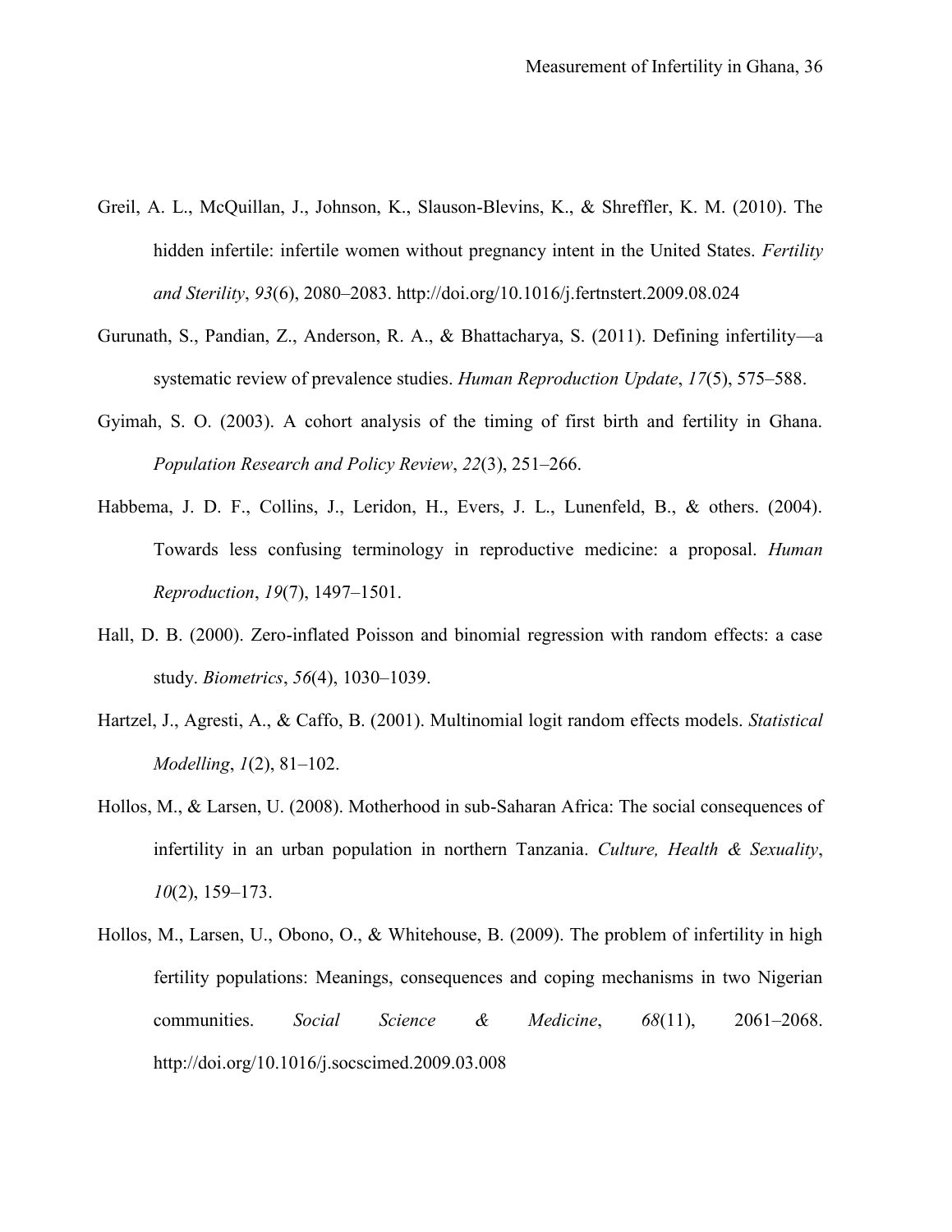- Jacob, M. C., McQuillan, J., & Greil, A. L. (2007). Psychological distress by type of fertility barrier. *Human Reproduction*, *22*(3), 885–894.
- Johnson, D. R. (1995). Assessing marital quality in longitudinal and life course studies. In J. Conoley & E. Buterick Werth (Eds.), *Family assessment* (pp. 155–202). Lincoln, NE: Buros Institute of Mental Measurements. Retrieved from http://digitalcommons.unl.edu/burosfamily/10/
- Johnson, D. R., & White, L. (n.d.). *National Survey of Fertilty Barriers [Computer File]*. University Park, PA: The Pennsylvania State University Population Research Institute [distributor].
- Koster-Oyekan, W. (1999). Infertility among Yoruba women: Perceptions on causes, treatments and consequences. *African Journal of Reproductive Health*, *3*(1), 13–26.
- Larsen, U. (1994). Sterility in sub-Saharan Africa. *Population Studies*, *48*(3), 459–474.
- Larsen, U. (2000). Primary and secondary infertility in sub-Saharan Africa. *International Journal of Epidemiology*, *29*(2), 285–291.
- Larsen, U. (2005). Research on infertility: Which definition should we use? *Fertility and Sterility*, *83*(4), 846–852. http://doi.org/10.1016/j.fertnstert.2004.11.033
- Larsen, U., & Menken, J. (1989). Measuring sterility from incomplete birth histories. *Demography*, *26*(2), 185–201.
- Larsen, U., & Menken, J. (1991). Individual-level sterility: a new method of estimation with application to sub-Saharan Africa. *Demography*, *28*(2), 229–247.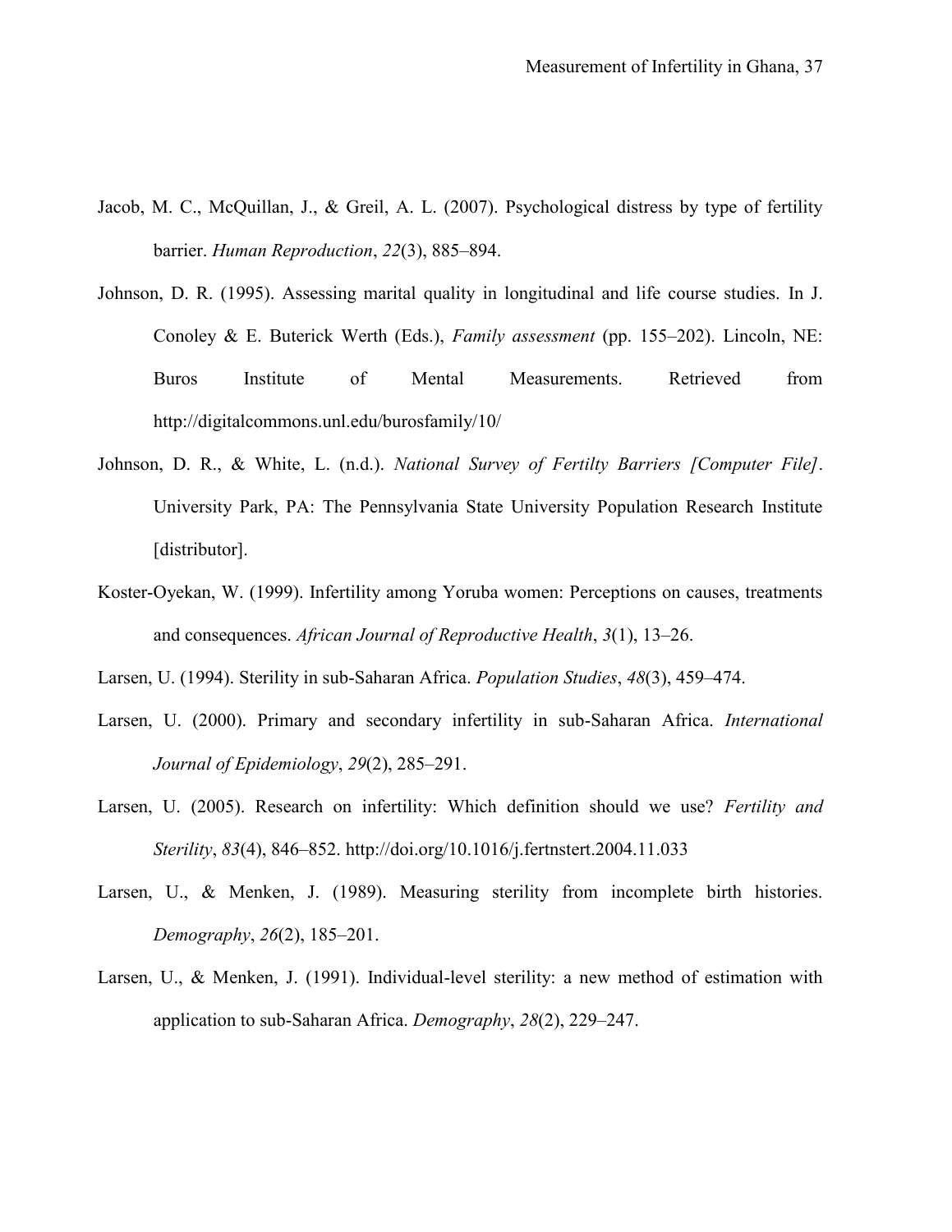- Larsen, U., & Raggers, H. (2001). Levels and trends in infertility in sub-Saharan Africa. In J. T. Boerma & Z. Mgalla (Eds.), *Women and infertility in sub-Saharan Africa: A multidisciplinary perspective* (pp. 25–70). Amsterdam, NL: KIT Publishers.
- Leonard, L. (2002). Problematizing fertility: 'Scientific' accounts and Chadian women's narratives. In M. Inhorn & F. Van Balen (Eds.), *Infertility around the globe: new thinking on childlessness, gender, and reproductive technologies* (pp. 193–214). Berkeley: University of California Press.
- Leridon, H. (1991). [Sterility and sub-fecundity: from silence to impatience?]. *Population*, *46*(2), 225–47.
- Loftus, J. (2009). 'Oh, No, I'm Not Infertile': Culture, Support Groups, and the Infertile Identity. *Sociological Focus*, *42*(4), 394–416.
- Marchbanks, P. A., Peterson, H. B., Rubin, G. L., & Wingo, P. A. (1989). Research on infertility: definition makes a difference. *American Journal of Epidemiology*, *130*(2), 259–267.
- Mascarenhas, M. N., Flaxman, S. R., Boerma, T., Vanderpoel, S., Mathers, C. D., & Stevens, G. A. (2013). Trends in primary and secondary infertility prevalence since 1990: a systematic analysis of demographic and reproductive health surveys. *The Lancet*, *381*, S90.
- Mayaud, P. (2001). The role of reproductive tract infections. In J. T. Boerma & Z. Mgalla (Eds.), *Women and infertility in sub-Saharan Africa: A multidisciplinary perspective* (pp. 71– 108). Amsterdam, NL: KIT Publishers.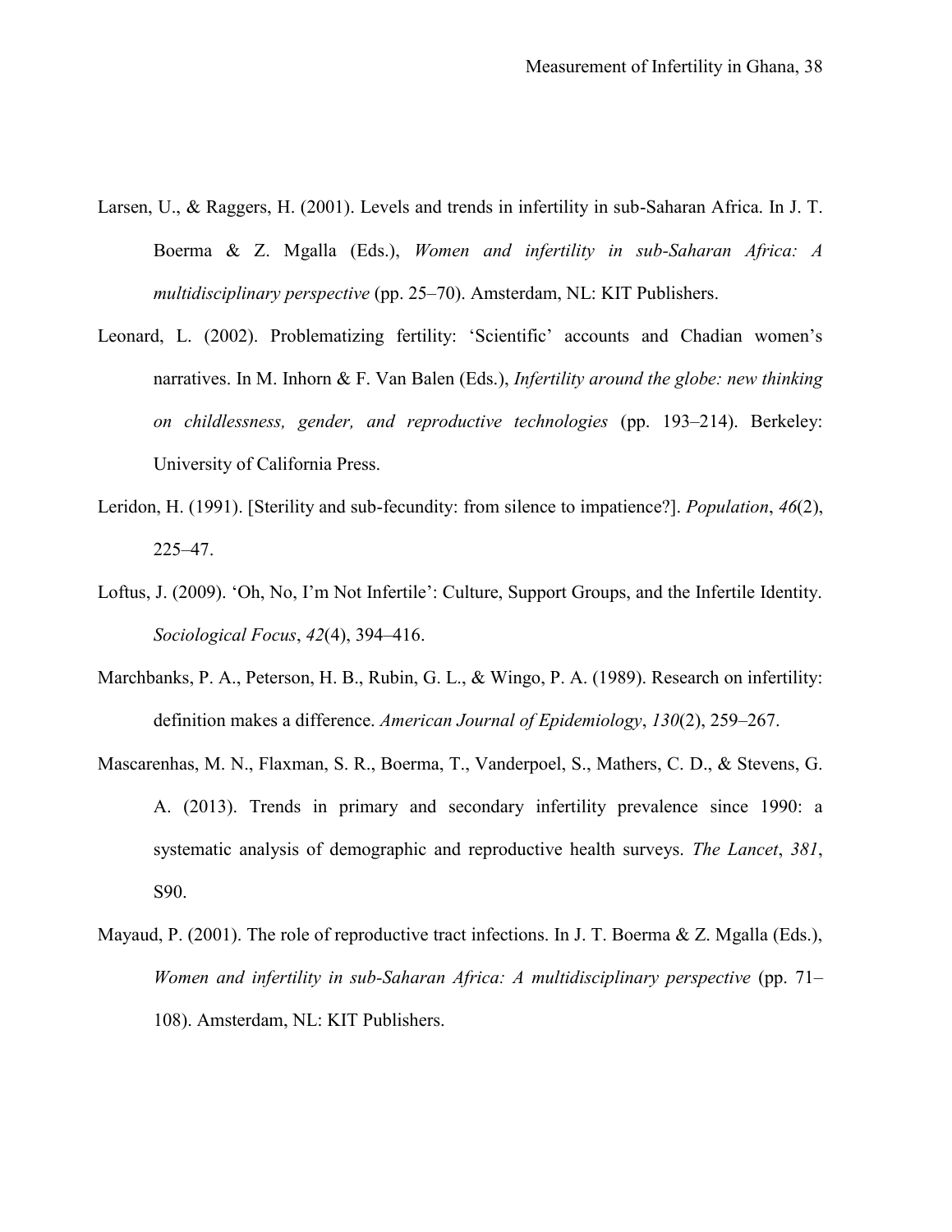- Meekers, D., & Calvès, A.-E. (1997). 'Main'girlfriends, girlfriends, marriage, and money: The social context of HIV risk behaviour in sub-Saharan Africa. *Health Transition Review*, *7 (supplement)*, 361–375.
- Mgalla, Z., & Boerma, J. T. (2001). The discourse of infertility in Tanzania. In J. T. Boerma & Z. Mgalla (Eds.), *Women and infertility in sub-Saharan Africa: A multidisciplinary perspective* (pp. 189–202). Amsterdam, NL: KIT Publishers.
- Oppong, C., & Abu, K. (1987). *Seven roles of women: impact of education, migration and employment on Ghanaian mothers*. Geneva: International Labour Office.
- Population Reference Bureau. (2012). *World population data sheet*. Population Reference Bureau. Retrieved from http://www.prb.org/Publications/Datasheets/2012/worldpopulation-data-sheet/data-sheet.aspx
- Rouchou, B. (2013). Consequences of infertility in developing countries. *Perspectives in Public Health*, *133*(3), 174–179. http://doi.org/10.1177/1757913912472415
- Tabong, P. T.-N., & Adongo, P. B. (2013). Understanding the social meaning of infertility and childbearing: a qualitative study of the perception of childbearing and childlessness in Northern Ghana. *PloS One*, *8*(1), e54429.
- Takyi, B. K., & Gyimah, S. O. (2007). Matrilineal family ties and marital dissolution in Ghana. *Journal of Family Issues*, *28*(5), 682–705.
- Weinstein, M., Wood, J., & Chang, M. (1993). Age patterns of fecundability. Retrieved from http://www.popline.org/node/324690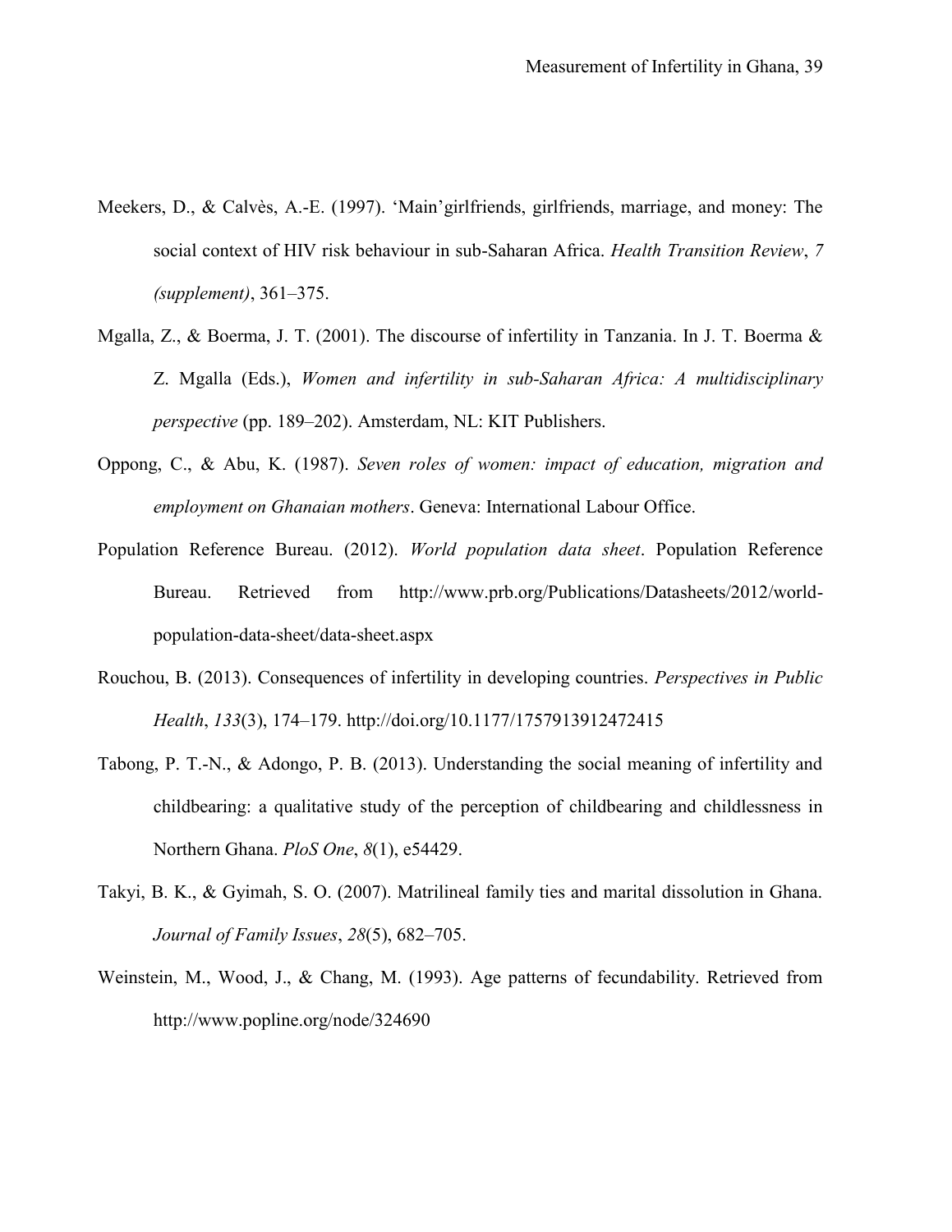- White, M., Muhidin, S., Andrzejewski, C., Tagoe, E., Knight, R., & Reed, H. (2008). Urbanization and fertility: An event-history analysis of coastal Ghana. *Demography*, *45*(4), 803–816.
- White, R. G., Zaba, B., Boerma, J. T., & Blacker, J. (2001). Modeling the dramatic decline of primary infertility in sub-Saharan Africa. In J. T. Boerma & Z. Mgalla (Eds.), *Women and infertility in sub-Saharan Africa: A multidisciplinary perspective* (pp. 117–150). Amsterdam, NL: KIT Publishers.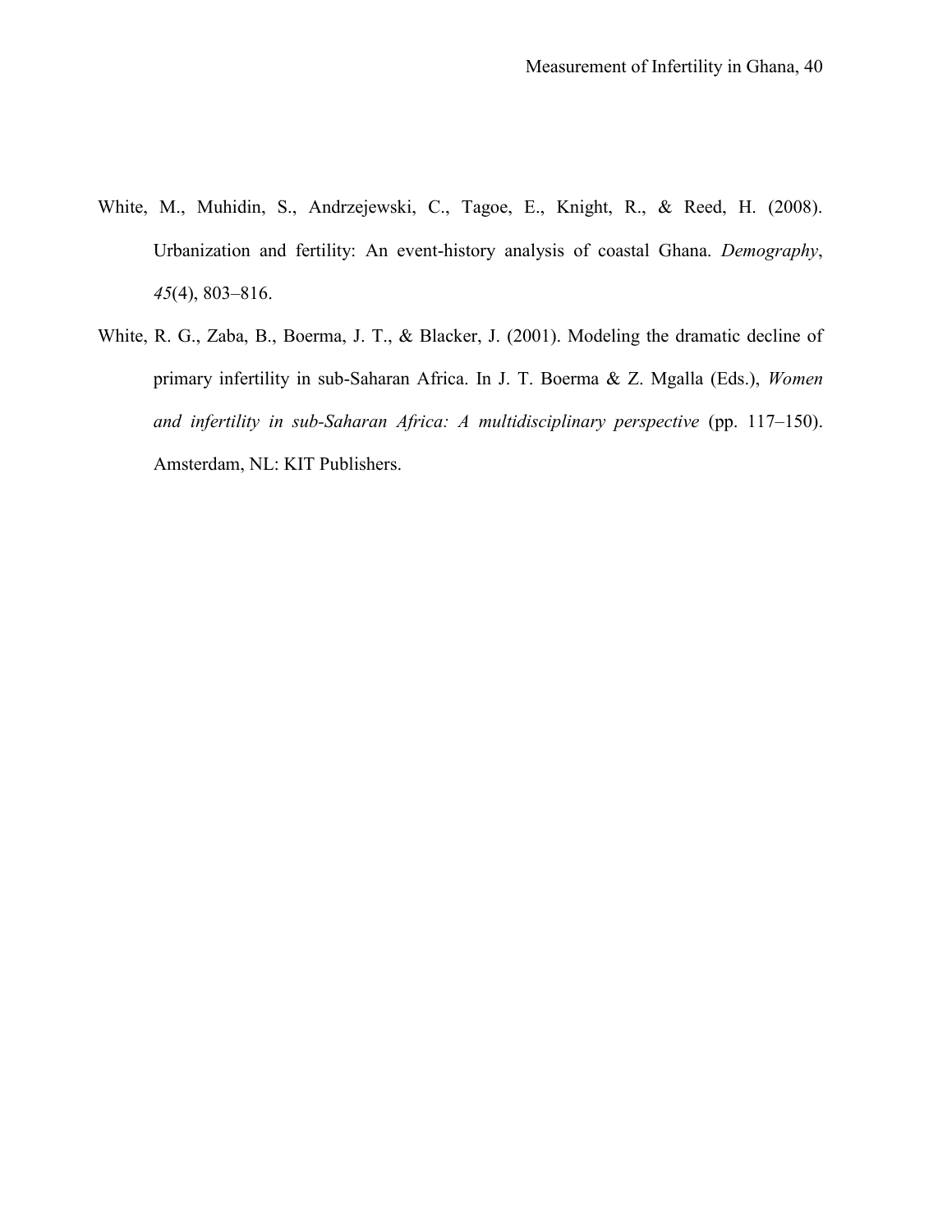| Variable Name                            | W1   | W <sub>2</sub> | W <sub>3</sub> | W4    | W5    | W <sub>6</sub> | W7   | W <sub>8</sub> |
|------------------------------------------|------|----------------|----------------|-------|-------|----------------|------|----------------|
| <b>Unadjusted Clinical</b>               | 0.63 | 0.67           | 0.67           | 0.65  | 0.73  | 0.74           | 0.73 | 0.69           |
| <b>Adjusted Clinical</b>                 | 0.16 | 0.12           | 0.13           | 0.14  | 0.16  | 0.17           | 0.18 | 0.17           |
| Unadjusted Demographic 7 Year            | 0.19 | 0.19           | 0.20           | 0.19  | 0.20  | 0.19           | 0.21 | 0.24           |
| Adjusted Demographic 7 Year              | 0.03 | 0.01           | 0.01           | 0.02  | 0.02  | 0.02           | 0.03 | 0.04           |
| <b>Unadjusted Perceived Difficulties</b> | 0.66 | $- -$          |                | --    | --    | 0.66           | 0.60 | 0.65           |
| <b>Adjusted Perceived Difficulties</b>   | 0.20 | $- -$          | --             | $- -$ | $- -$ | 0.18           | 0.15 | 0.20           |

# Table 1. Proportion Infertile Across Waves

N=1,350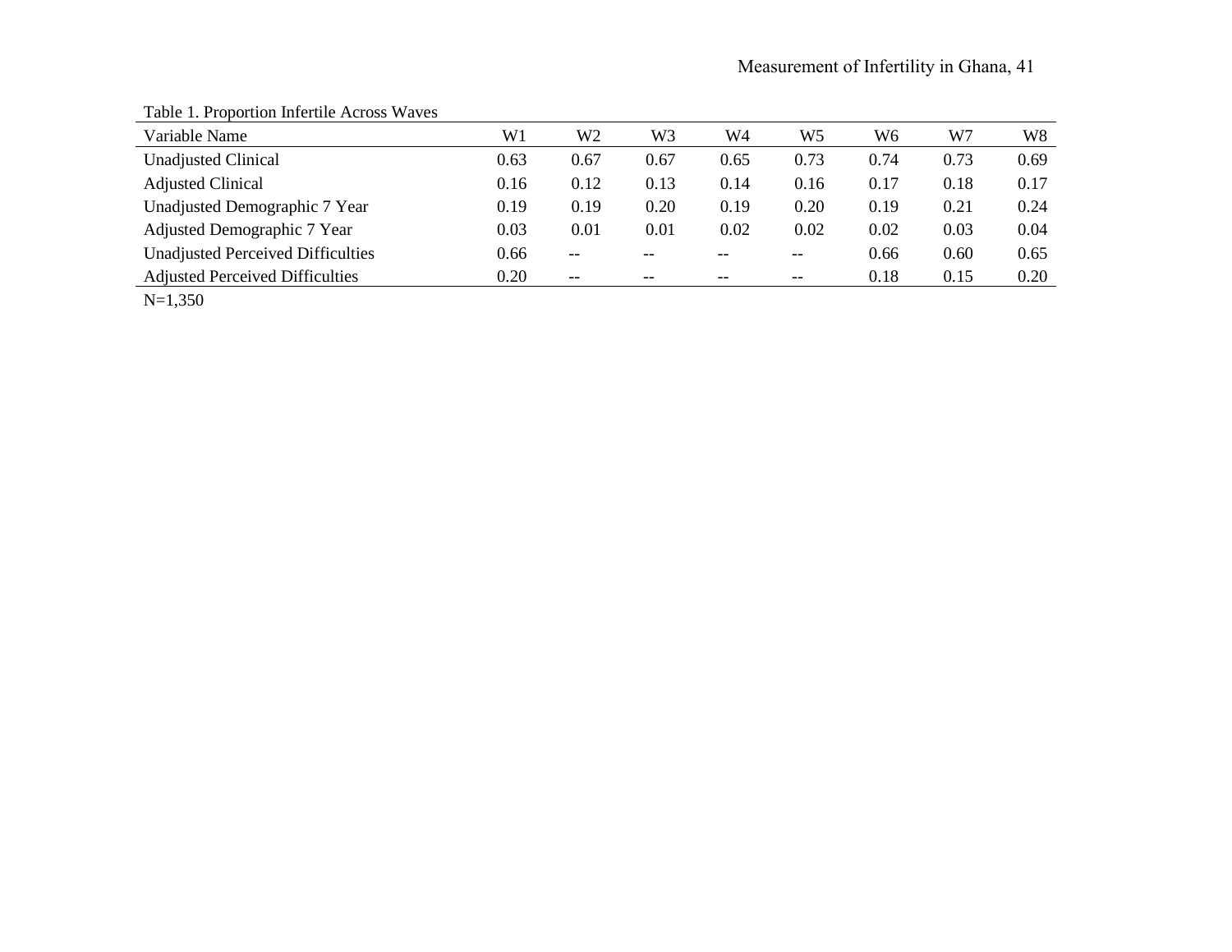|                                     | Model 1                  |                          | Model 2              |              |                           | Model 3      |                         | Model 4      |                                                | Model 5           |                                       | Model 6                  |
|-------------------------------------|--------------------------|--------------------------|----------------------|--------------|---------------------------|--------------|-------------------------|--------------|------------------------------------------------|-------------------|---------------------------------------|--------------------------|
|                                     | Unadjusted<br>Clinical   |                          | Adjusted<br>Clinical |              | Unadjusted<br>Demographic |              | Adjusted<br>Demographic |              | Unadjusted<br>Perceived<br><b>Difficulties</b> |                   | Adjusted<br>Perceived<br>Difficulties |                          |
|                                     | <b>OR</b>                | St.<br>Error             | <b>OR</b>            | St.<br>Error | <b>OR</b>                 | St.<br>Error | <b>OR</b>               | St.<br>Error | <b>OR</b>                                      | St.<br>Error      | <b>OR</b>                             | St.<br>Error             |
| Age                                 | 1.09***                  | $\overline{0}$           | 1.17***              | 0.05         | $1.18***$                 | 0.01         | $1.40**$                | 0.11         | $0.74***$                                      | 0.02              | 0.91***                               | 0.01                     |
| Age squared                         |                          | $\overline{\phantom{m}}$ | $0.02***$            | 0.02         | $-$                       | $-\,-$       | $0.01**$                | 0.01         | 88.14***                                       | 40.2              | $- -$                                 | $\overline{\phantom{m}}$ |
| Ethnicity                           | --                       | $- -$                    |                      | --           | $\overline{\phantom{m}}$  | $-\,-$       |                         |              |                                                | $-$               | $- -$                                 | $- -$                    |
| Adangbe                             | 0.96                     | 0.13                     | 1.21                 | 0.2          | 1.2                       | 0.25         | 2.16                    | 1.03         | 0.79                                           | 0.12              | 0.93                                  | 0.23                     |
| Ga or Ewe                           | 1.2                      | 0.14                     | 1.04                 | 0.18         | 1.32                      | 0.23         | 1.17                    | 0.43         | 0.88                                           | 0.13              | 0.97                                  | 0.18                     |
| Denkyira                            | 1.45***                  | 0.18                     | 1.07                 | 0.15         | $1.75*$                   | 0.37         | 1.29                    | 0.58         | 1.16                                           | 0.18              | 1.03                                  | 0.2                      |
| Fante                               | 1.06                     | 0.11                     | 0.92                 | 0.11         | 1.28                      | 0.2          | 0.91                    | 0.33         | 0.99                                           | 0.11              | 0.86                                  | 0.13                     |
| Ahanta or Other (ref)               | $\overline{\phantom{m}}$ | $- -$                    | --                   | --           | $-$                       | $-\,-$       | --                      |              |                                                | --                | $- -$                                 | $\overline{\phantom{m}}$ |
| Religious Affiliation               | $-\,-$                   | $-\,-$                   | $-\,-$               | $-$          | $\qquad \qquad -$         | $-$          | --                      | $-\,-$       | --                                             | $\qquad \qquad -$ | $\qquad \qquad -$                     | $- -$                    |
| Catholic                            | 1.07                     | 0.17                     | 0.97                 | 0.18         | 1.25                      | 0.22         | 0.59                    | 0.25         | $0.74*$                                        | 0.11              | 1.1                                   | 0.29                     |
| Protestant                          | 1.05                     | 0.15                     | 0.95                 | 0.18         | $1.52**$                  | 0.23         | 0.9                     | 0.28         | 0.99                                           | 0.14              | 1.17                                  | 0.3                      |
| Moslem                              | 1.03                     | 0.18                     | 0.82                 | 0.16         | 1.38                      | 0.33         | 0.53                    | 0.24         | 0.8                                            | 0.14              | 0.97                                  | 0.28                     |
| Pentecostal or Charismatic          | 0.98                     | 0.16                     | 0.98                 | 0.15         | 1.26                      | 0.23         | 0.63                    | 0.21         | 0.88                                           | 0.12              | 1.16                                  | 0.26                     |
| Syncretic, Traditional, or<br>Other | 0.89                     | 0.12                     | 0.89                 | 0.14         | 1.01                      | 0.19         | 0.46                    | 0.18         | 0.96                                           | 0.15              | 1.1                                   | 0.25                     |
| None (ref)                          | --                       | --                       |                      | --           |                           | --           |                         |              |                                                |                   |                                       | --                       |

Table 2. Random effects model of clinical infertility, demographic infertility, perceived difficulties conceiving, and background characteristics, Cape Coast data, Ghana, 1998-2004

Pooled N=10,800; \*p<.05; \*\*p<.01; \*\*\*p<.001; Age squared divided by 1,000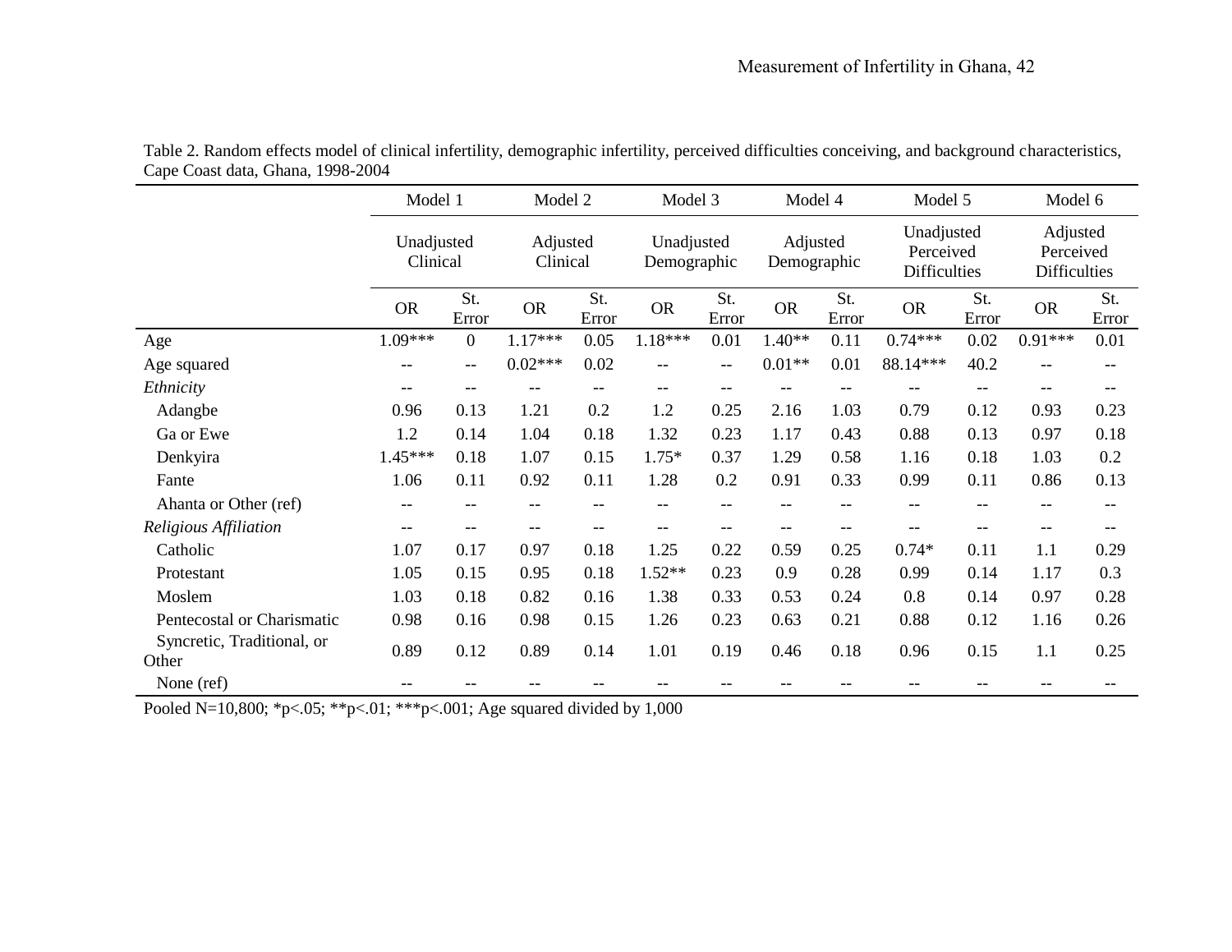|                                                    | B         | St. Error |
|----------------------------------------------------|-----------|-----------|
| Latent infertility W6                              |           |           |
| Clinical                                           | 1.01      | 0.03      |
| Demographic                                        | $0.88***$ | 0.03      |
| Perceived difficulties conceiving                  | $0.86***$ | 0.03      |
| Latent infertility W7                              |           |           |
| Clinical                                           | 1.01      | 0.04      |
| Demographic                                        | $0.88***$ | 0.04      |
| Perceived difficulties conceiving                  | $0.86***$ | 0.04      |
| Latent infertility W8                              |           |           |
| Clinical                                           | 1.02      | 0.03      |
| Demographic                                        | $0.90***$ | 0.03      |
| Perceived difficulties conceiving                  | $0.88***$ | 0.04      |
| Latent infertility W6 on W7                        | $0.57***$ | 0.06      |
| Latent infertility W7 on W8                        | $0.58***$ | 0.06      |
| Correlation of errors of clinical W6 and W7        | 0.01      | 0.06      |
| Correlation of errors of clinical W6 and W8        | 0.05      | 0.06      |
| Correlation of errors of clinical W7 and W8        | $-0.06$   | 0.06      |
| Correlation of errors of demographic W6 and W7     | $0.32***$ | 0.08      |
| Correlation of errors of demographic W6 and W8     | $0.41***$ | 0.11      |
| Correlation of errors of demographic W7 and W8     | $0.36***$ | 0.06      |
| Correlation of errors of perceived diff. W6 and W7 | 0.1       | 0.07      |
| Correlation of errors of perceived diff. W6 and W8 | $0.19***$ | 0.06      |
| Correlation of errors of perceived diff. W7 and W8 | 0.06      | 0.07      |

Table 3. Test-retest model for clinical, demographic 7 year, and perceived difficulties conceiving, Cape Coast data, Ghana, 1998-2004

Notes: N=1,350; \*p < .05; \*\*p <.01; \*\*\*p < .001; RMSEA=.027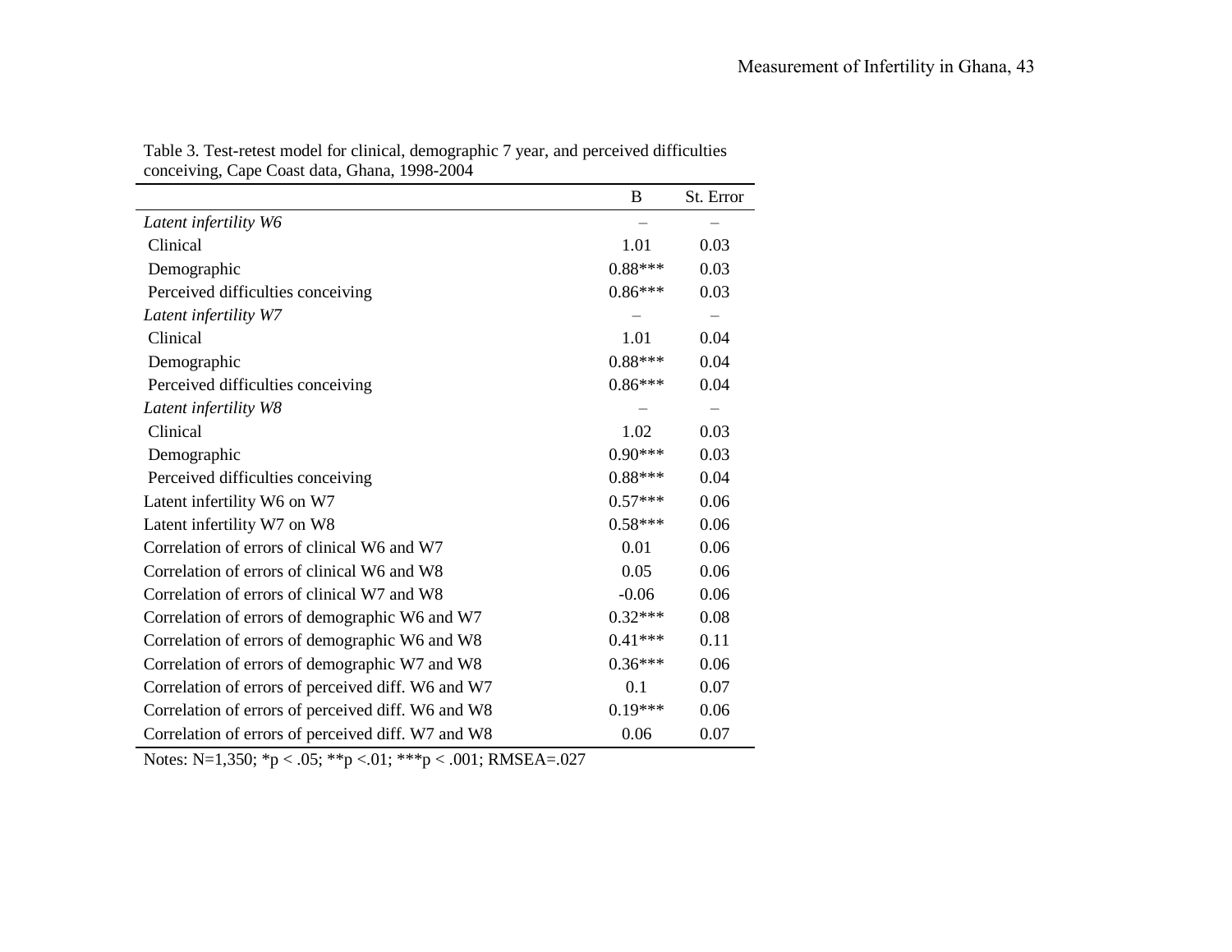**Author's Roles**: JF and DJ contributed to the conceptualization of the research questions, study design and execution, drafting of the manuscript, and critical discussion. JF completed the analysis.

**Acknowledgements:** Thanks are due to Drs. Jenny Trinitapoli, Leif Jensen, and Alan Booth, who provided invaluable feedback on previous drafts of the manuscript. We also wish to thank Dr. John Casterline, the Population Council of New York, and the University of Cape Coast for providing the data permissions and support.

**Study funding/competing interest(s):** The project was supported by awards to the Policy Research Division of the Population Council (New York) from the National Institute of Child Health and Development (R01–HD34524), the Mellon Foundation, and the Hewlett Foundation. Support from the Rockefeller Foundation was provided via an award to the University of Cape Coast. We have no conflicts of interest to disclose.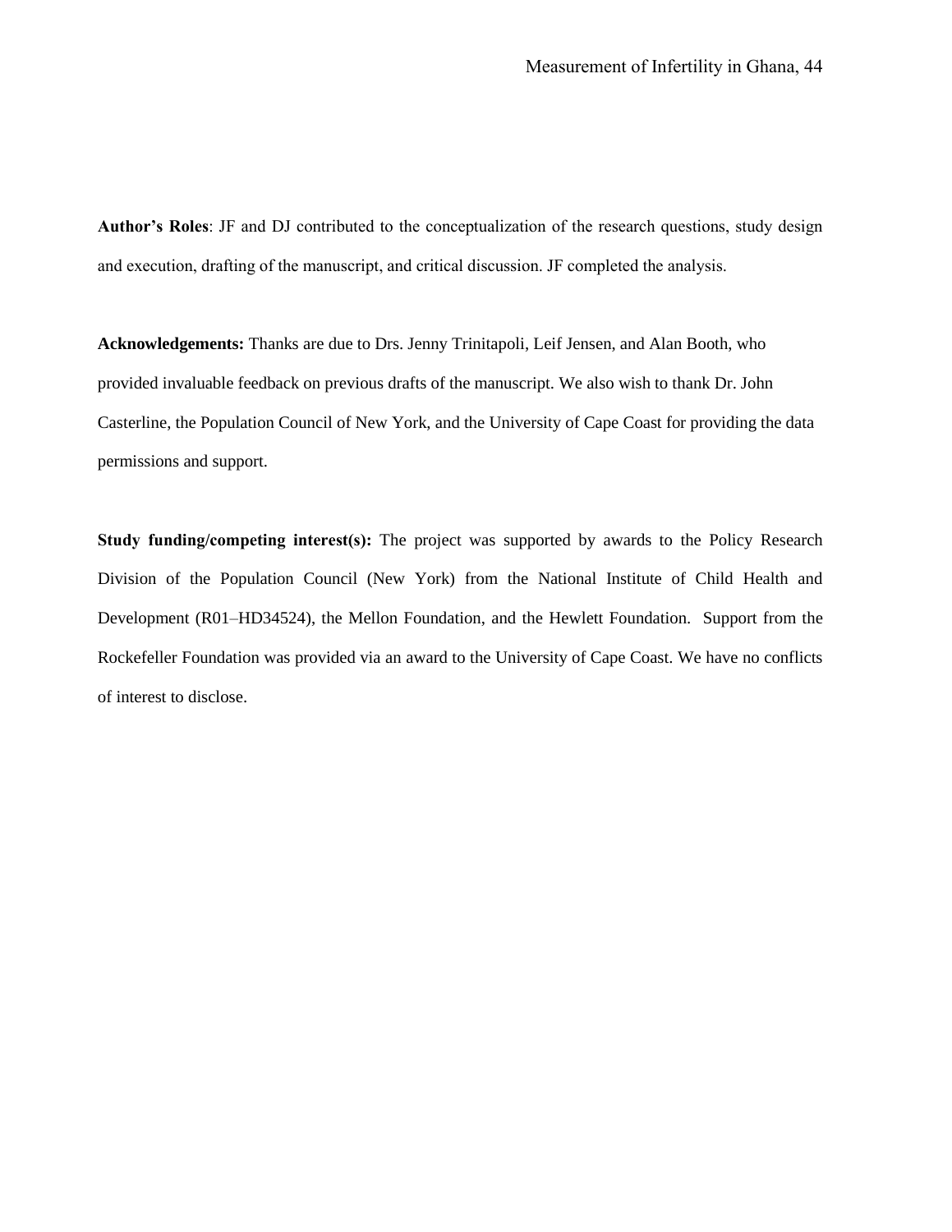# **Supplemental Materials**

Supplemental Figure 1. Data collection schedule and sample sizes by wave for the Cape Coast data, 1998-

2004

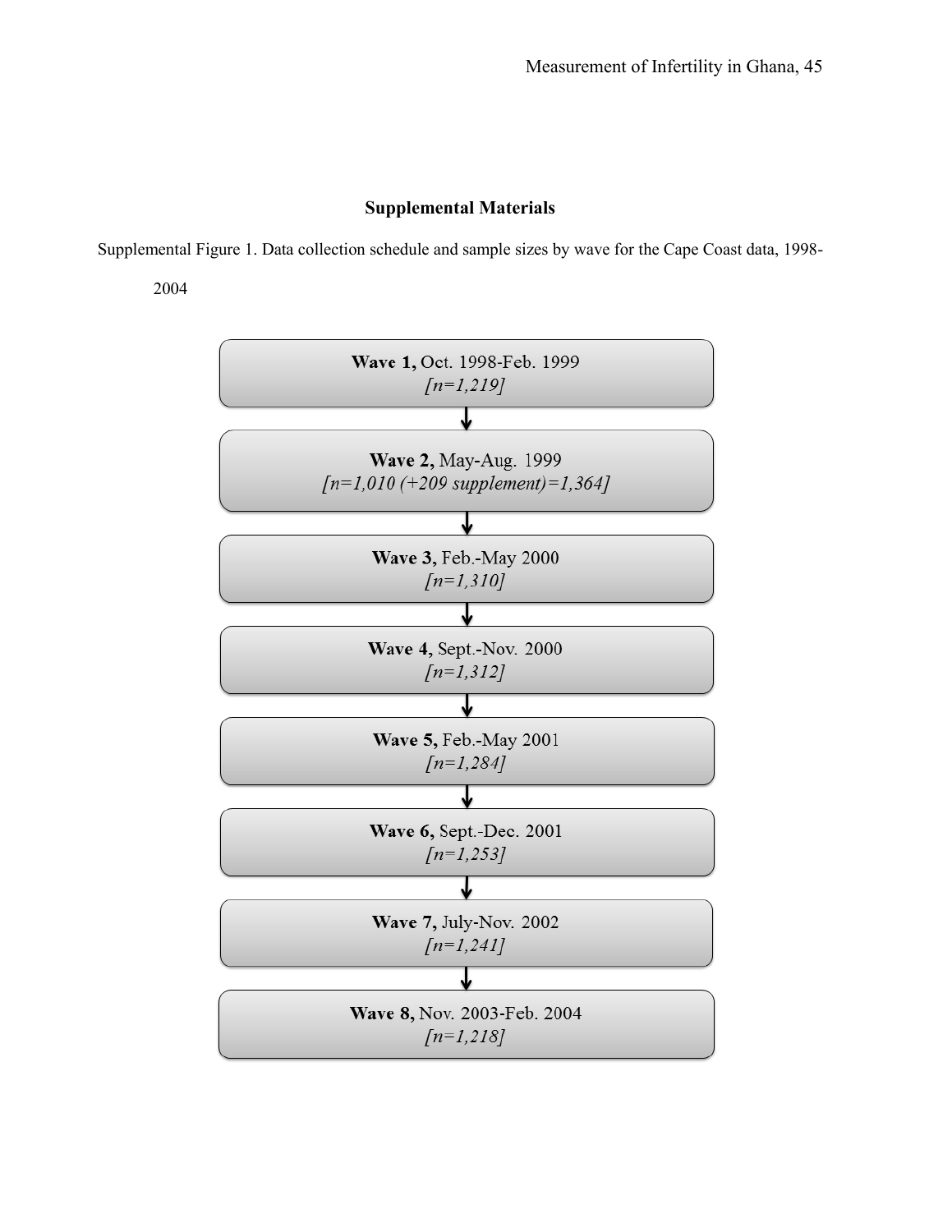| <b>Measure Name</b>                           | Minimum<br>Waiting<br>Time | Contraceptive Users<br>Coded As Not<br>Infertile |
|-----------------------------------------------|----------------------------|--------------------------------------------------|
| <b>Unadjusted Clinical</b>                    | 12 months                  | None                                             |
| Contraceptive Adjusted Clinical               | 12 months                  | All                                              |
| Modern Adjusted Clinical                      | 12 months                  | Modern Users Only                                |
| Unadjusted Epidemiological                    | 24 Months                  | None                                             |
| Contraceptive Adjusted Epidemiological        | 24 Months                  | All                                              |
| Modern Adjusted Epidemiological               | 24 Months                  | Modern Users Only                                |
| Unadjusted Demographic 5 Year                 | 60 Months                  | None                                             |
| Contraceptive Adjusted Demographic 5 Year     | 60 Months                  | A11                                              |
| Modern Adjusted Demographic 5 Year            | 60 Months                  | Modern Users Only                                |
| Unadjusted Demographic 7 Year                 | 84 Months                  | None                                             |
| Contraceptive Adjusted Demographic 7 Year     | 84 Months                  | All                                              |
| Modern Adjusted Demographic 7 Year            | 84 Months                  | Modern Users Only                                |
| <b>Unadjusted Perceived Difficulties</b>      | None                       | None                                             |
| Contraceptive Adjusted Perceived Difficulties | None                       | All                                              |
| Modern Adjusted Perceived Difficulties        | None                       | Modern Users Only                                |

Supplemental Table 1. Infertility measures by waiting time and contraceptive use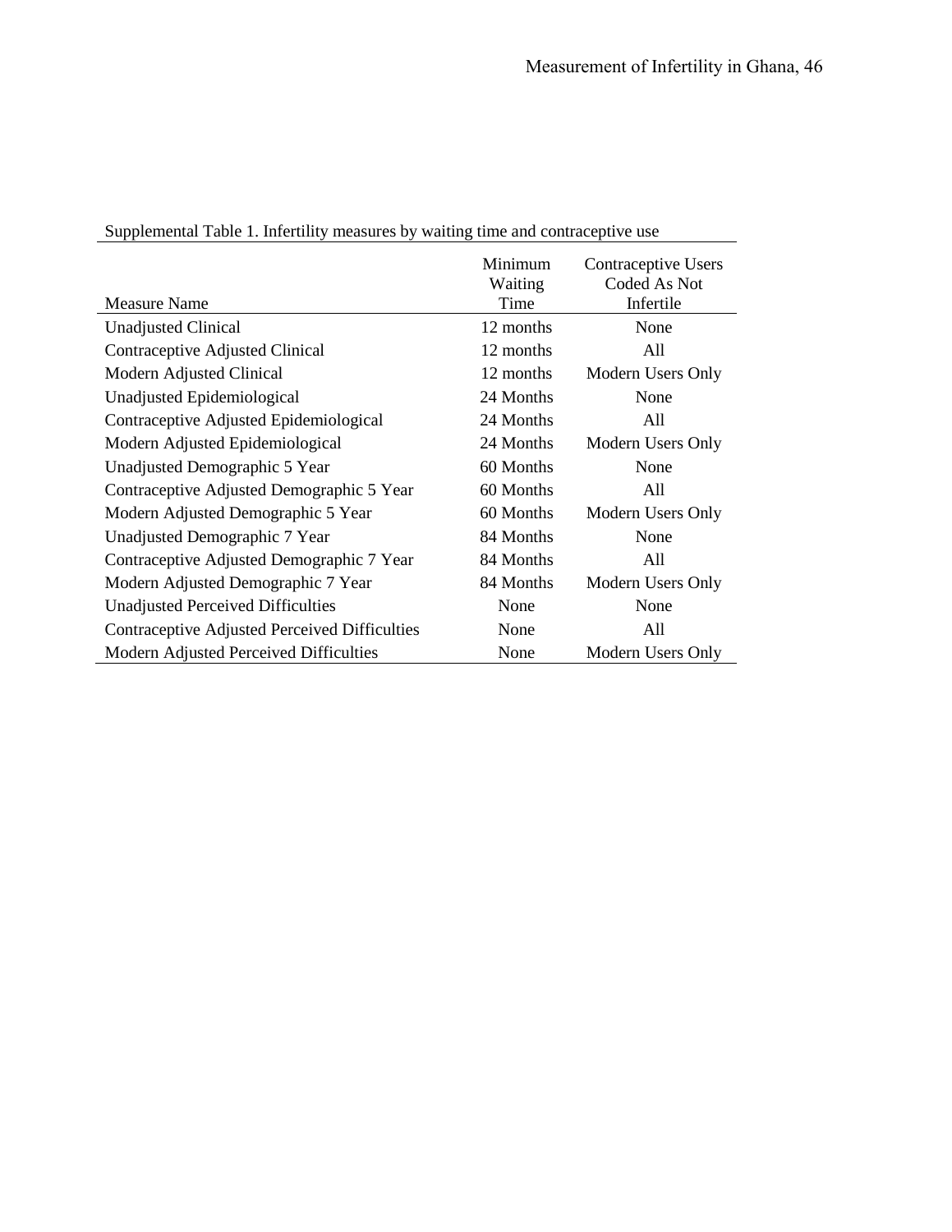| Supplemental Table 2. Descriptive Statistics |  |
|----------------------------------------------|--|
|----------------------------------------------|--|

| Variable Name                     | Mean           | St. Dev                  | Min                       | Max                      |
|-----------------------------------|----------------|--------------------------|---------------------------|--------------------------|
| Age                               | 32.33          | 8.63                     | 15.00                     | 49.00                    |
| Age at First Marriage             | 19.47          | 3.33                     | 10.00                     | 31.00                    |
| Ethnicity                         | $\overline{a}$ | $\overline{\phantom{m}}$ | $\overline{\phantom{m}}$  | $-\,-$                   |
| Adangbe                           | 0.16           | 0.37                     | 0.00                      | 1.00                     |
| Ga or Ewe                         | 0.11           | 0.31                     | 0.00                      | 1.00                     |
| Denkyira                          | 0.13           | 0.33                     | 0.00                      | 1.00                     |
| Fante                             | 0.51           | 0.50                     | 0.00                      | 1.00                     |
| Ahanta or Other                   | 0.10           | 0.30                     | 0.00                      | 1.00                     |
| <b>Marital Status</b>             | $\overline{a}$ | $\overline{a}$           | $-$                       | $\overline{\phantom{m}}$ |
| Married                           | 0.62           | 0.48                     | 0.00                      | 1.00                     |
| Single                            | 0.12           | 0.33                     | 0.00                      | 1.00                     |
| In a Union                        | 0.15           | 0.35                     | 0.00                      | 1.00                     |
| Separated                         | 0.03           | 0.18                     | 0.00                      | 1.00                     |
| Divorced                          | 0.05           | 0.22                     | 0.00                      | 1.00                     |
| Widowed                           | 0.02           | 0.15                     | 0.00                      | 1.00                     |
| <b>Education Level</b>            | $\overline{a}$ | $\overline{a}$           | $\mathbb{L}^{\mathbb{L}}$ | $-\, -$                  |
| No Education                      | 0.36           | 0.48                     | 0.00                      | 1.00                     |
| Some Primary School               | 0.18           | 0.39                     | 0.00                      | 1.00                     |
| <b>Finished Primary School</b>    | 0.06           | 0.24                     | 0.00                      | 1.00                     |
| <b>Attended Middle School</b>     | 0.36           | 0.48                     | 0.00                      | 1.00                     |
| <b>Attended Secondary School</b>  | 0.04           | 0.19                     | 0.00                      | 1.00                     |
| Scale of Household Goods          | 2.95           | 2.13                     | 0.00                      | 9.00                     |
| Religious Affiliation             | ΞĒ,            | $\overline{\phantom{a}}$ | $-$                       | $\overline{\phantom{m}}$ |
| Catholic                          | 0.15           | 0.36                     | 0.00                      | 1.00                     |
| Protestant                        | 0.19           | 0.39                     | 0.00                      | 1.00                     |
| Moslem                            | 0.22           | 0.42                     | 0.00                      | 1.00                     |
| Pentecostal or Charismatic        | 0.13           | 0.34                     | 0.00                      | 1.00                     |
| Syncretic, Traditional, or Other  | 0.22           | 0.41                     | 0.00                      | 1.00                     |
| None                              | 0.08           | 0.27                     | 0.00                      | 1.00                     |
| Desire Additional Children        | 0.57           | 0.50                     | 0.00                      | 1.00                     |
| <b>Using Any Birth Control</b>    | 0.65           | 0.48                     | 0.00                      | 1.00                     |
| <b>Using Modern Birth Control</b> | 0.57           | 0.50                     | 0.00                      | 1.00                     |
| Parity                            | 3.53           | 2.90                     | 0.00                      | 14.00                    |
| Time to Pregnancy                 | $\overline{a}$ | $\overline{\phantom{a}}$ | $\overline{\phantom{a}}$  | $\overline{\phantom{a}}$ |
| Quick                             | 0.36           | 0.48                     | 0.00                      | 1.00                     |
| Takes a Long Time                 | 0.32           | 0.47                     | 0.00                      | 1.00                     |
| Impossible                        | 0.06           | 0.24                     | 0.00                      | 1.00                     |
| Don't Know                        | 0.26           | 0.44                     | 0.00                      | 1.00                     |

N=1,350; Pooled N=10,800